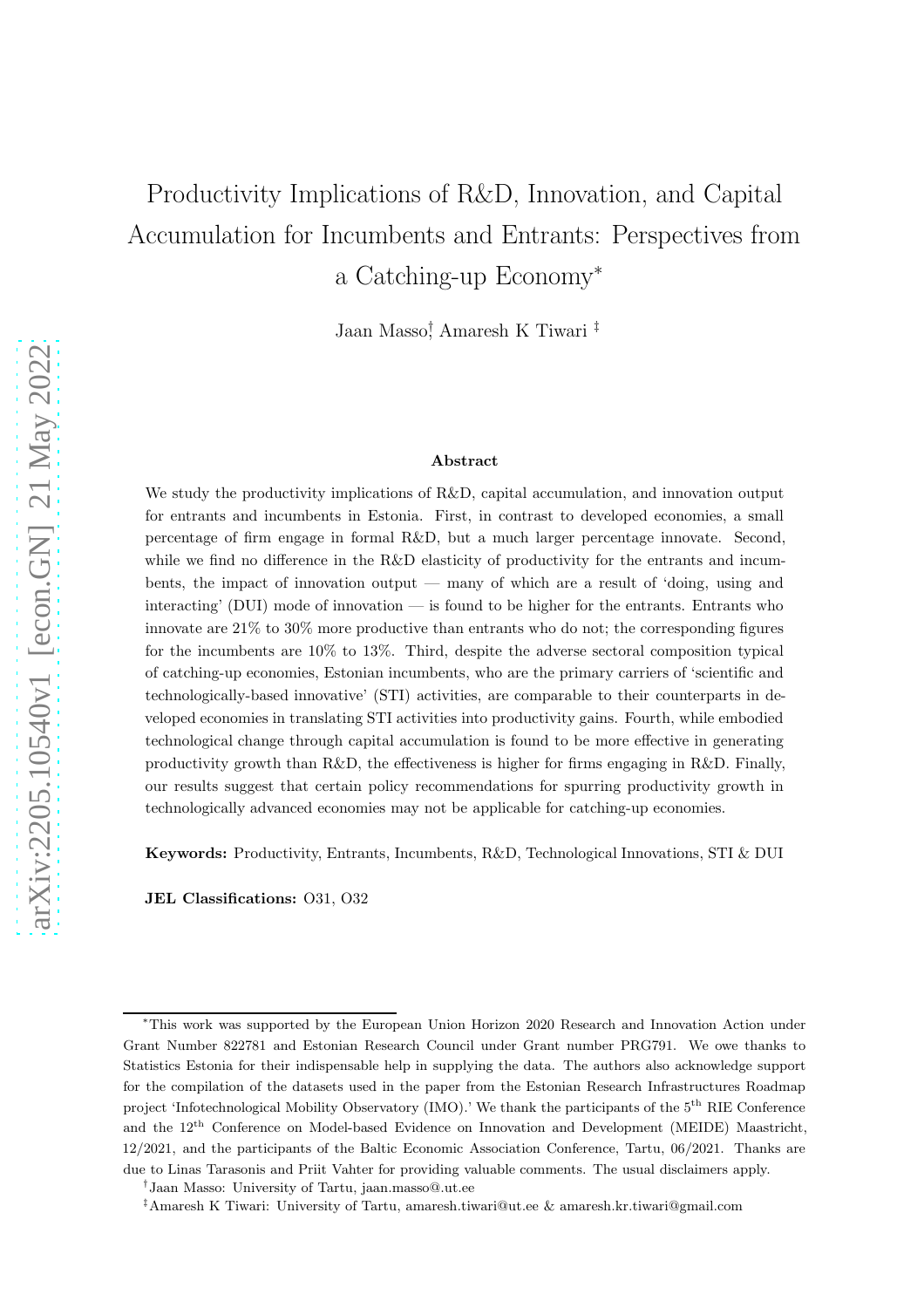#### 1 Introduction

The decline in productivity growth and job reallocation coupled with rising intra- and interindustry dispersion in productivity during the last two decades in the major advanced economies have, as pointed out by [Akcigit and Ates](#page-22-0) [\(2021\)](#page-22-0), has coincided with decline in firm entry rate and young firms' share in economic activity. Since creative destruction — the process by which newly innovated technologies replace older technologies — plays a central role in many theories of growth, and since it is mainly attributed to innovation activities of fast growing, young innovative firms, the decline in productivity growth and economic activities of the young firms have prompted many recent studies on the innovative behaviour of the entrants and incumbents.

While there are many such studies for the developed economies — a partial list includes [Czarnitzki and Delanote](#page-23-0) [\(2012\)](#page-23-0), Coad [et al.](#page-23-1) [\(2016](#page-23-1)), [Acemoglu](#page-22-1) et al. [\(2018\)](#page-22-1), Garcia-Macia et al.  $(2019)$ , [Lubczyk and Peters](#page-24-1)  $(2020)$ , and [Akcigit and Ates](#page-22-0)  $(2021)$  $(2021)$  — studies on innovative behaviour of entrants and incumbents in catching-up economies in Central and Eastern Europe (CEE) are lacking. Studying the innovative behaviour of these groups of firms in catching-up economies, which are at some distance from the technological frontier, is important not only because their National Innovation System (NIS) — the web of linkages that direct flow of technology and information among actors such as firms, universities and govern-ment research institutes — is distinct from those of the developed economies [\(Radosevic 1998;](#page-25-0) [Castellacci and Natera 2013](#page-23-2); [Cirillo](#page-23-3) *et al.* [2019\)](#page-23-3),<sup>1</sup> but also because policy prescriptions, as we show, for spurring growth in developed economies may not be applicable to the catching-up economies. Also, assessing the productivity implications of the firms' innovative behaviour can inform how the two groups of firms contribute to the aggregate productivity growth.

An outcome of Estonia's — a representative CEE catching-up economy — distinctive NIS vis- $\alpha$ -vis developed economies is that, in our sample, about 30% of the firm-years have positive R&D expenses, but 74% of the firm-years have innovated to introduce at least one new product in the market or a new process. This suggests that in Estonia more firms innovate through the 'doing, using and interacting' (DUI) mode of innovation rather than 'scientific and technologically-based innovation' (STI) (see [Jensen](#page-24-2) *et al.* [2007](#page-24-2)). Moreover, as argued in [Peters](#page-25-1) *et al.* [\(2017](#page-25-1)), while investments in R&D increase the probability of realising product or process innovations, R&D investment is neither necessary nor sufficient for firm innovation. Focusing on R&D alone will, therefore, give a partial picture of the productivity implications of innovative activities (see also [Radosevic and Yoruk 2018](#page-25-2), on the inadequacy of existing measures, that are overly R&D oriented, for gauging technological change in middle-income economies). We, therefore, in contrast to some of the papers mentioned above, develop an empirical strategy to *simultaneously* estimate  $(1)$  the productivity elasticity of own R&D for the entrants and the incumbents, and (2) the impact of technological — product and process — innovations on productivity. Also, we pay particular attention to complementarity between product and process innovation for the two group of producers.

<sup>1</sup>Notwithstanding the various theorizations of the NIS and the continuing work to develop a more robust concept of NIS [\(Cirillo](#page-23-3) et al. [2019\)](#page-23-3), in various studies, such as [Castellacci and Natera](#page-23-2) [\(2013](#page-23-2)) and [Cirillo](#page-23-3) et al. [\(2019](#page-23-3)), catching-up economies of the Central and East Europe are categorized separately from the Western European countries and the US.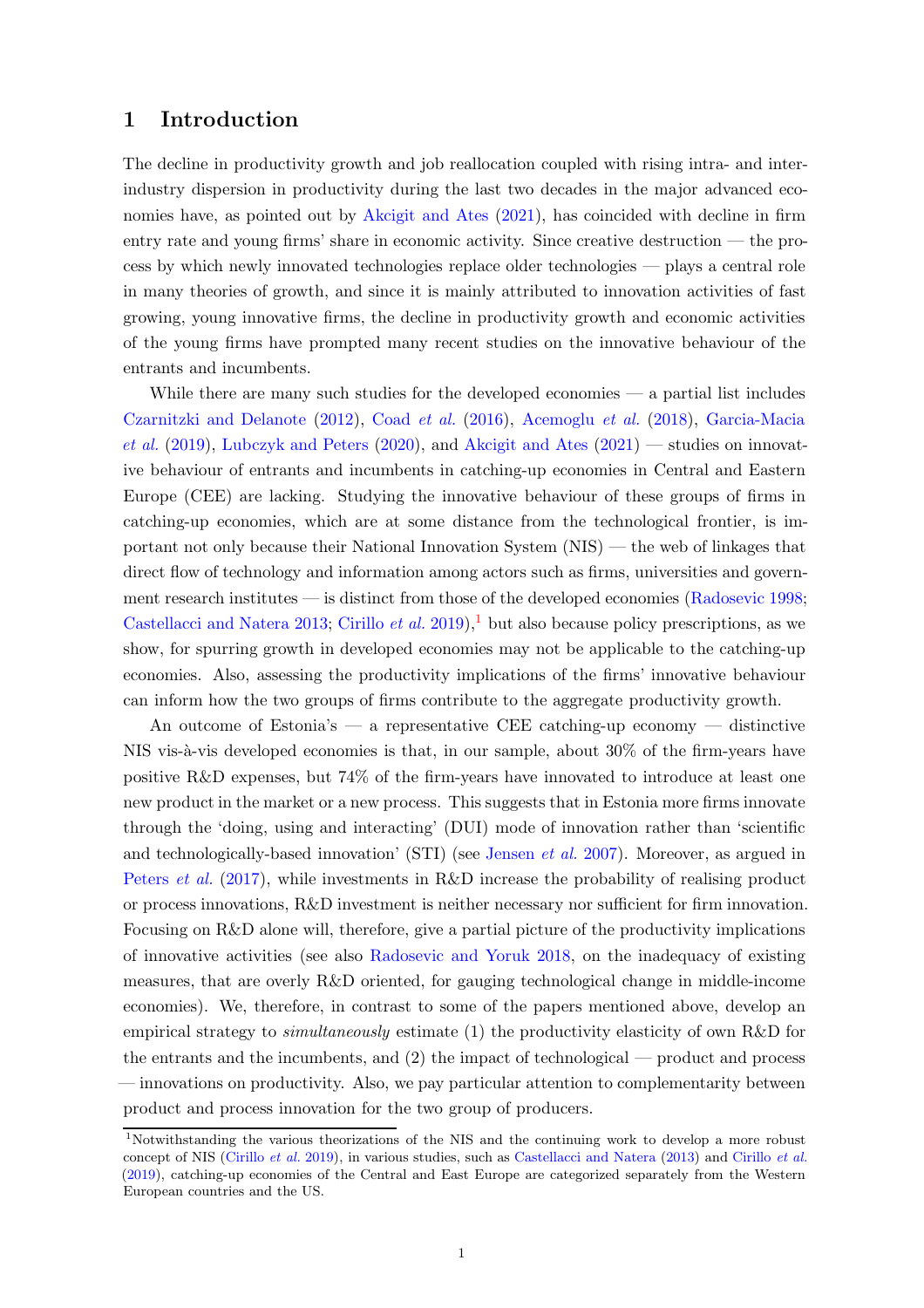Various explanations — not limited to those proffered by innovation studies — for the phenomenon of d[eclining productivity growth and job reallocation have been proposed.](#page-23-0) Czarnitzki and Delanote  $(2012)$  $(2012)$  and [Coad](#page-23-1) *et al.*  $(2016)$  $(2016)$  point that EU start-ups face higher entry and growth barriers, including financial constraints, than their US counterparts. [Akcigit and Ates](#page-22-0) [\(2021\)](#page-22-0) argue that decline in knowledge diffusion is likely to increase market concentration, which implies that a new entrant is much more likely to compete against a dominant market. This, they argue, will discourage new firm creation and is likely to result in decreased eco-nomic activity among young firms. [Acemoglu](#page-22-1) *et al.*  $(2018)$  $(2018)$  claim that industrial policies that subsidize (often large) incumbent firms, may also reduce economic growth by slowing down [reallocation and eve](#page-22-1)n discouraging innovation by both continuing firms and new entrants.

Acemoglu et al. [\(2018\)](#page-22-1), who have a clear policy formulation for enhancing growth, build on mod[els of endogenous technological change, models of firm-level innovation \(](#page-24-3)Klette and Kortum [2004](#page-24-3)) and incorporate major elements from the reallocation literature<sup>2</sup> to construct a model of firm innovation and growth that enables an examination of the forces that jointly drive innovation, productivity growth, and reallocation. In their model, incumbents and entrants invest in R&D in order to improve over (one of) its many products. However, firms are heterogeneous (high and low types) in their efficiency with which they innovate. Firms that enter the market are disproportionately of high-quality type but may become lowquality firms with a certain transition probability over time. This heterogeneity introduces a selection effect, with concomitant reallocation occurring with the movement of R&D resources (skilled workers) from less efficient innovators (struggling incumbents) towards more efficient innovators (new firms). To promote growth and welfare they, therefore, propose taxes on the [continued operation of](#page-22-2) incumbents combined with a small incumbent R&D subsidy.

Aghion and Jaravel [\(2015](#page-22-2)) critiquing [Acemoglu](#page-22-1) et al. [\(2018\)](#page-22-1) point that their model, in which R&D investments interact with general equilibrium effects, does not incorporate the notion of a[bsorptive capacity and that it would be fruitful for future research to do so.](#page-22-2) Aghion and Jaravel [\(2015\)](#page-22-2), referring to [Cohen and Levinthal](#page-23-4) [\(1989](#page-23-4)), state that R&D not only creates new knowledge but also facilitates learning and building absorptive capacity. This is particularly relevant for catching-up economies such as the Central and Eastern European (CEE) countries, which lag behind the technological frontier, and where investing in absorptive capacity through R&D and better education can improve the ability to innovate and/or imit[ate leading edge technologies](#page-24-4) [\(Aghion](#page-22-3) *et al.* [2011;](#page-22-3) [Radosevic and Yoruk 2018\)](#page-25-2). Griffith  $et al. (2004)$  $et al. (2004)$  show empirically that (a) R&D affects both the rate of innovation and technology transfers, and therefore failing to take into account R&D-based absorptive capacity results in large underestimates of the social rate of return to  $R&D$ , and (b) countries and industries lagging behind the productivity frontier catch-up particularly fast if they invest heavily in

 $2$ This literature emphasizes selection mechanisms, which characterise industries as collections of firms that are heterogeneous in their productivity, and link firm productivity levels to their performance and survival in the industry [\(Jovanovic 1982;](#page-24-5) [Hopenhayn 1992;](#page-24-6) [Asplund and Nocke 2006\)](#page-22-4). This heterogeneity induces a selection effect, by which reallocation of market shares to more efficient producers, either through market share shifts among incumbents or through entry and exit, drive aggregate productivity movements. Low productivity plants are less likely to survive and thrive than their more efficient counterparts, creating selection-driven aggregate (industry) productivity increases. [Decker](#page-23-5) *et al.*  $(2014)$  $(2014)$  document that, given initial size, more productive firms grow faster than the less productive ones; however, the contributions entrants make to growth are considerably heterogeneous.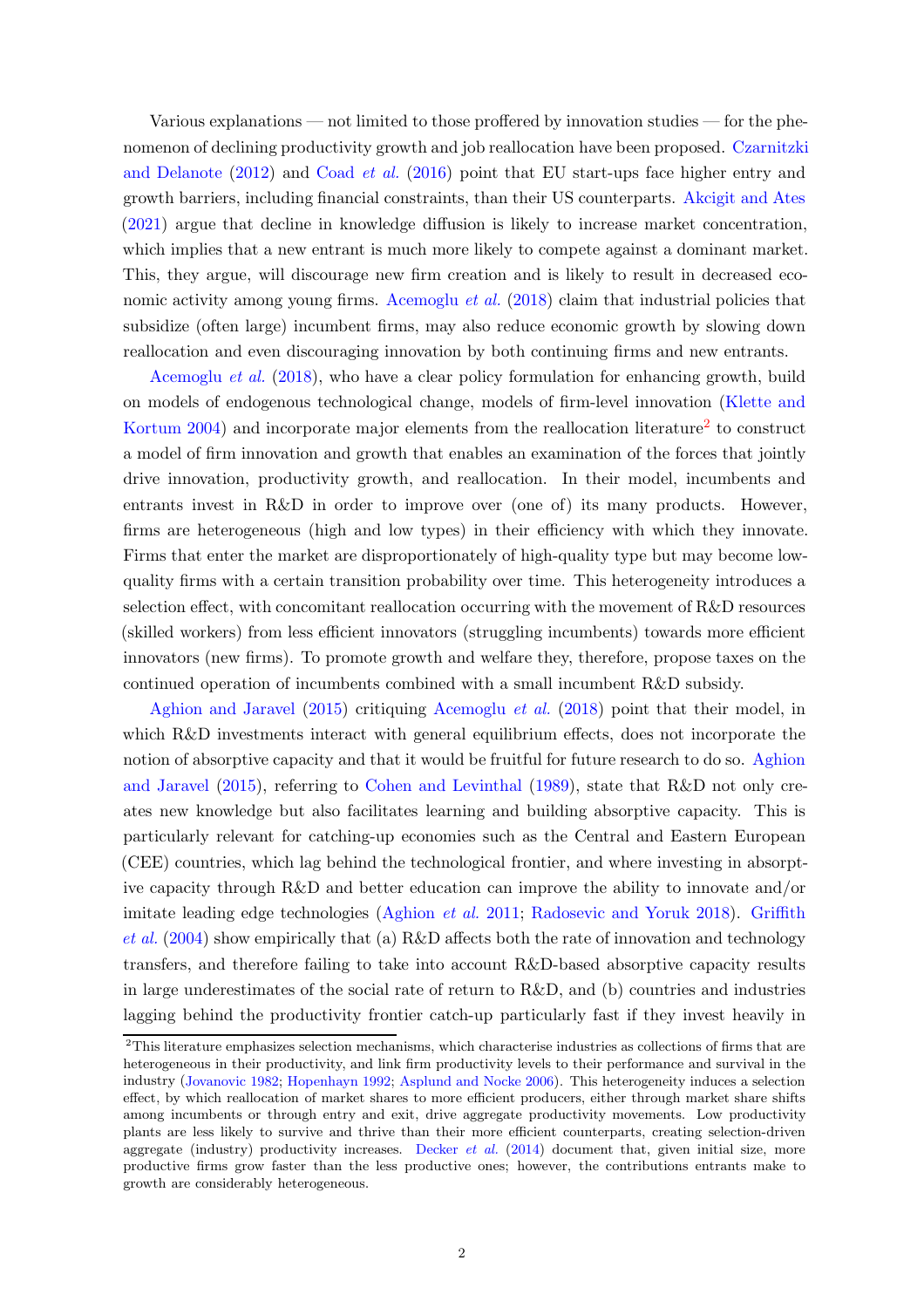R&D. These also imply that many of the policy recommendations in [Acemoglu](#page-22-1) *et al.* [\(2018\)](#page-22-1) for the US and the technologically advanced economies may not be applicable for catching-up [economies.](#page-25-3)

Parisi et al. [\(2006\)](#page-25-3) show that fixed capital spending by Italian medium-low and low-tech firms increases the likelihood of introducing a process innovation. This, as [Parisi](#page-25-3) et al. [\(2006\)](#page-25-3) argue, suggests that physical capital stock embodies technological progress. In catching-up economies (e.g. Estonia)  $-$  (a) which tend to grow more due to the imitation activities of the firms, and (b) where a higher share of firms are in medium-tech and low-tech sectors — one could, therefore, expect capital stock accumulation to have significant productivity [implications.](#page-24-1)

Lubczyk and Peters [\(2020](#page-24-1))(LP hereafter) state that little scholarly research has assessed the dynamics studied in [Acemoglu](#page-22-1) *et al.* [\(2018](#page-22-1)[\) with firm level empirical applications.](#page-23-0) Czarnitzki and Delanote [\(2012\)](#page-23-0) using Flemish data show that young innovative companies grow faster than the other, already fast-growing firms. [Coad](#page-23-1)  $et$  al.  $(2016)$  using Spanish data show that young firms — in terms of sales, productivity and employment growth — benefit more from R&D, but R&D investment by young firms is riskier than R&D investment by more mature firms. [LP](#page-24-1) using a novel German data set find that entrants experience significantly larger gains from investments in R&D than incumbents and that returns to R&D for entrants are considerably more heterogeneous than that for incumbents. Besides, [LP](#page-24-1)'s is a comprehensive study of regional spillover effects for the two groups of firms.

To assess the relevance of the above discussed theories for a catching-up economy as Estonia, the main objectives we formulate are:

- (I) Given that reallocation, particularly due to entry and exit, accounts for a substantial proportion of productivity growth and since this reallocation, both of production and R&D inputs, is to a significant extent due to productivity impacts of innovation undertaken by heterogeneous incumbents and entrants, we study the productivity implications of (a) R&D, (b) knowledge spillover, and (c) technological innovations for incumbents and entrants.
- (II) Since catching-up economies have been known to grow by engaging in imitation/learning activities [\(Aghion](#page-22-3) et al. [2011;](#page-22-3) [Radosevic and Yoruk 2018\)](#page-25-2), embodied technological change through capital accumulation is likely to have a significant productivity impact. We, therefore, compare the productivity impact of capital accumulation with the productivity impact of R&D for both groups of producers.
- (III) Our third objective is to compare the productivity growth impacts of R&D and capital stock for Estonia, a catching-up country, to those in [LP'](#page-24-1)s, who have undertaken a similar analysis for Germany, a more technologically advanced country, and understand the sources of the difference in the impacts. [LP](#page-24-1)'s, to our knowledge, is the most recent work that has comprehensively looked at productivity impact of R&D and regional spillovers for the two groups of producers in a developed economy. While the comparison puts our results in perspective, we believe it will also inform better innovation and growth enhancing policies for Estonia and catching-up economies.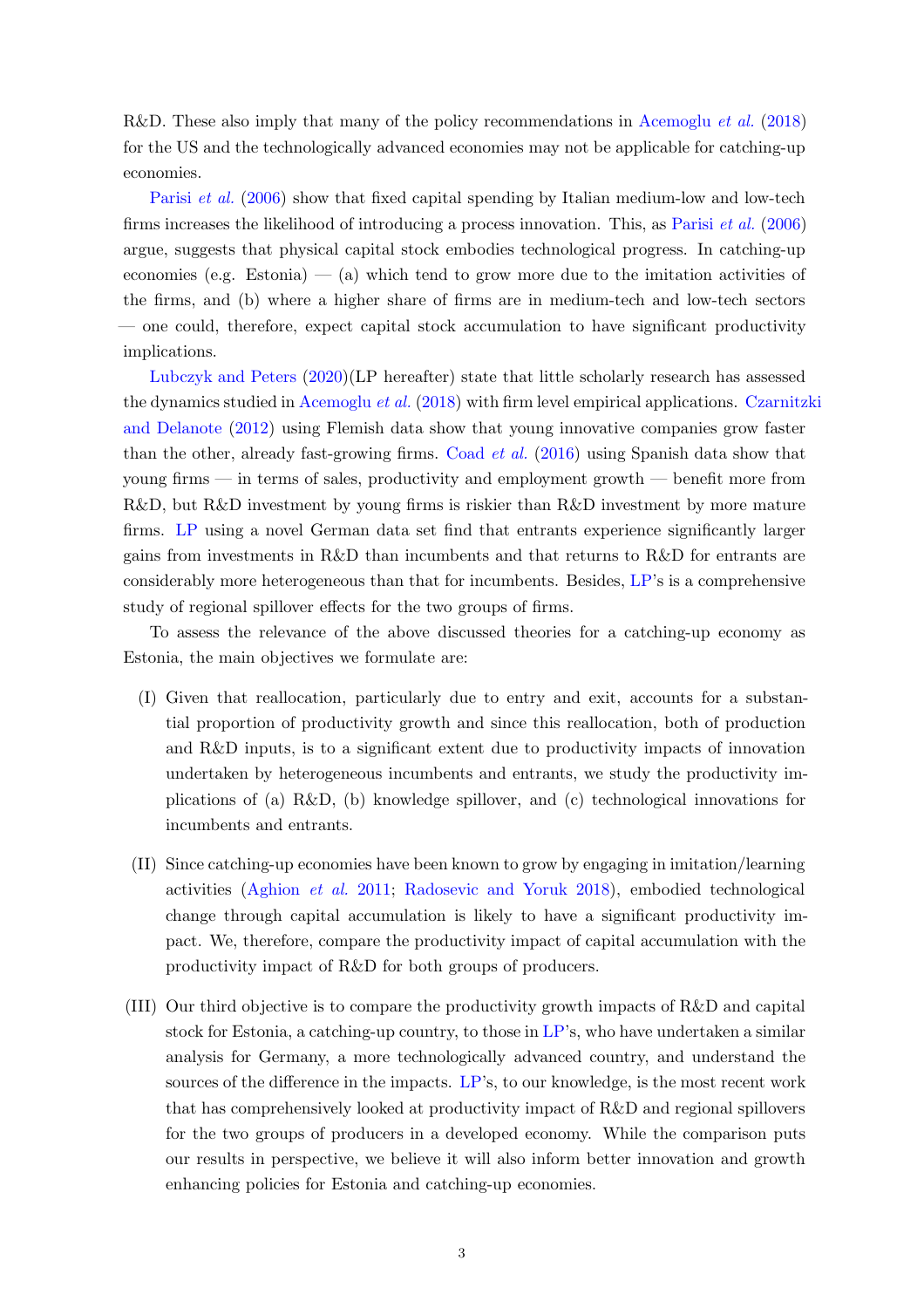Before proceeding further, we document some of our findings. To begin with, though all firms gain from investing in R&D, we do not find any difference in the average productivity elasticity with respect to R&D for the incumbents and the entrants. Our results therefore do not match the findings in [Coad](#page-23-1) *et al.* [\(2016\)](#page-23-1), [Acemoglu](#page-22-1) *et al.* [\(2018\)](#page-22-1) and [LP,](#page-24-1) where the impact of R&D on productivity is much higher for entrants as compared to the incumbents'. However, we do find that impact of technological innovation — many of which are a result of DUI mode of innovation — on productivity is much higher for the entrants as compared to the incumbents. We explored the sources of the productivity gain for both the groups of producers, and found that the gain is largely due to complementarity between product and process innovation; innovating entrants, however, realize a much higher complementarity than incumbents.

Now, while Estonian entrants were found to be less able than their counterparts in Germany in translating R&D into productivity gains, we found an average Estonian incumbent to be on par with an average German incumbent. This is despite the adverse sectoral composition of the Estonian economy, where, as is typical of catching-up CEE economies, compared to an average European Union member state, there are fewer firms and fewer people employed in sectors where the returns to R&D are highest. Moreover, because the bulk of STI based innovative activities in Estonia is carried out by the incumbents, we find Estonian incumbents to be playing an important role as carriers of STI based innovative activities.

We find a robust evidence that embodied technological change through capital accumulation is more effective in generating productivity growth than R&D expenditure. However, since R&D or STI based innovative activities itself help build absorptive capacity, we also find that productivity elasticity with respect to capital is higher for firms that report engaging in formal R&D. Finally, in results related to spillover effects, we find it is mostly the incumbents who benefit from intra- and inter-industry knowledge that is generated by other firms — primarily by the incumbents — situated in close proximity. However, the spillover effects are higher for firms that do not reportedly engage in formal R&D, suggesting that these firms, too, work on building absorptive capacity.

The remainder of this paper is structured as follows. Section 2 reviews related literature and in section 3 we describe the data used for our study. In section 4, we explain the empirical strategy employed in the paper. In Section 5, we present and discuss the empirical results, while section 6 draws concluding remarks. Certain details of the econometric methodology have be relegated to the appendix.

## 2 Literature Review

In subsection 2.1 we discuss some literature on the relationship between firm age, innovation and productivity, while in subsection 2.2 we review some relevant studies on innovation, reallocation, and productivity growth for the CEE countries.

#### 2.1 Innovation among Entrants and Incumbents

Among the large strand of literature on how different firms contribute to productivity and productivity growth, many studies have examined how dynamics between entrants and in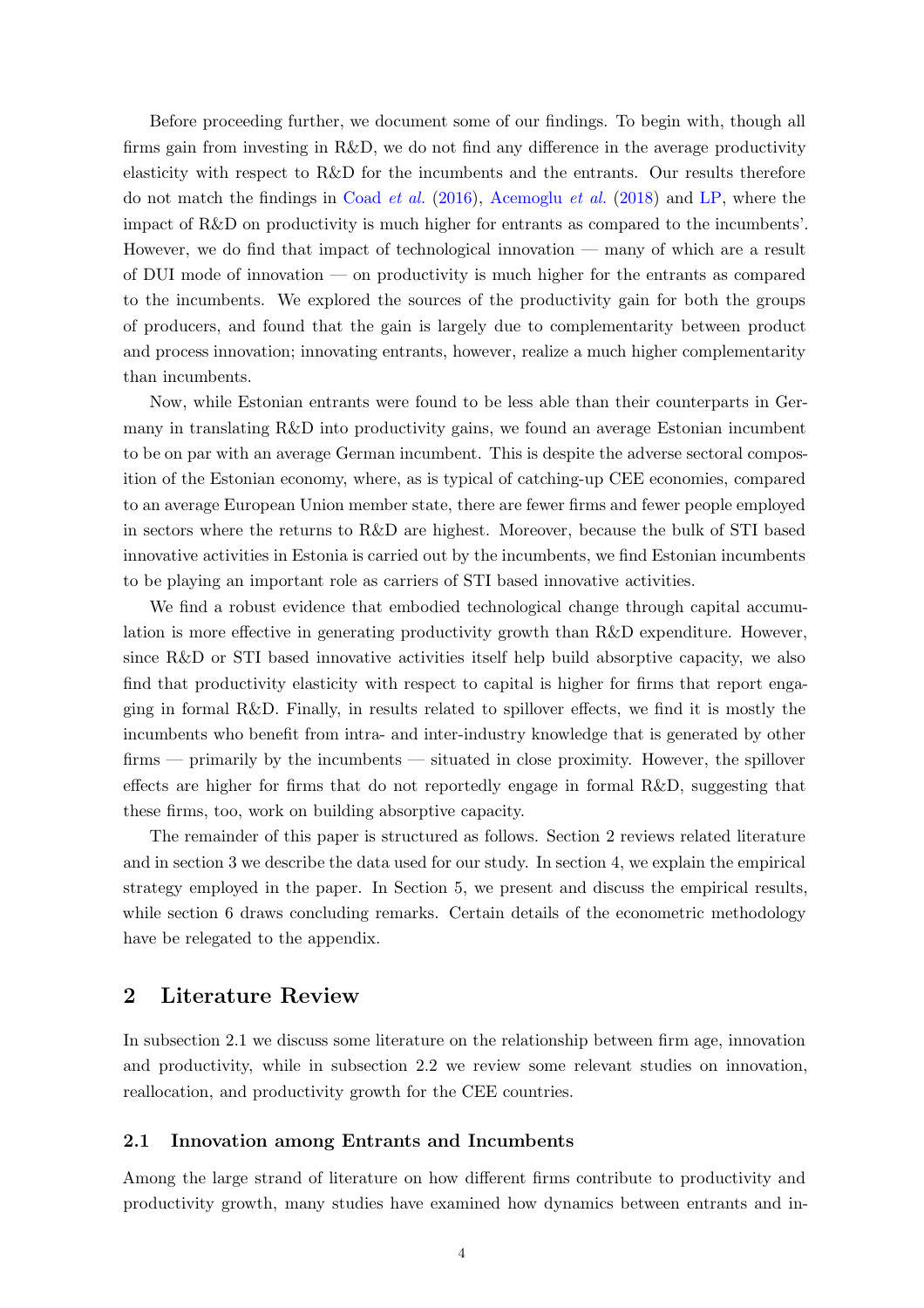cumbents impact aggregate productivity development, highlighting both differential and interrelated effects. In this section, we review some of the literature on the innovative behaviour of the two groups of firms.

Entra[nts and incumbents have been described as two distinct](#page-23-6) groups of firms (Berchicci and Tucci [2009;](#page-23-6) [Lubczyk and Peters 2020\)](#page-24-1). Entrants wanting in experience, still need to learn about the economic environment in which they operate. Incumbents, on the other hand, have accumulated considerable experience in their competitive environment and command well established capabilities. Entrants, however, are seen as being more expeditious than incumbents due to lack of structural inertia to reorganisation, faster decision-making processes, streamlined operations, and targeted innovation. These result in a timely response to changing industry environments, and also make them more efficient innovators compared to incumbents.

However, entrants are often financially constrained, and investing a large part of the limited resource endowment in R&D activities, which are inherently uncertain, can pose a significant business risk. Lack of experience and limited expertise may create further complications for the innovation process, especially when unforeseen circumstances arise. On the other hand, however, entry is envisaged as the way in which firms explore the value of new ideas in an uncertain context, and that entry, the likelihood of survival, and subsequent conditio[nal growth are determined by barriers to survival](#page-24-7) [\(Audretsch 1995](#page-23-7)[;](#page-24-7) Huergo and Jaumandreu [2004](#page-24-7)). In this framework, entry is innovative and occurs at a higher rate at the start of an industry when uncertainty is high [\(Klepper 1996\)](#page-24-8); the likelihood of survival is lower the higher the risk; and the growth from successful innovation is higher the higher the barriers to survival. Successful innovation, therefore, is likely to result in substantial relative productivity growth for newly established enterprises. Given that most young firms are small, successful innovation can often disproportionately spur growth and contribute to substantial increases in employment, revenue and future profitability [\(Haltiwanger](#page-24-9) et al. [2013](#page-24-9)). Therefore, one would expect the impact of R&D spending on productivity to be volatile for the new entrants.

Incumbents, having survived through time and participated longer in the market, and have many factors working in their favour as far as innovative activity is concerned. First, even though incumbents often lack the organisational agility of smaller and younger competitors, they may compensate for this with resources — such as financial and marketing capabilities — and innovation capacity built over time [\(Berchicci and Tucci 2009\)](#page-23-6). Moreover, an incumbent can build on its existing infrastructure even as existing business experience and infrastructure may enable the incumbent to pursue more ambitious R&D projects. Also, the experience of having conducted successful innovation in the past increases the likelihood of future innovation [\(Peters 2009;](#page-25-4) [Raymond](#page-25-5) *et al.* [2010\)](#page-25-5) and may help such organisations to achieve higher levels of efficiency in carrying out their R&D activities (Lööf and Johansson [2014\)](#page-24-10).

The nature of innovations, too, is often different for the two groups of producers. Since incumbents would like to safeguard their profits from the established products and production technologies in place, their innovative activity is therefore more often of an incremental nature, whereas young firms, in order to create higher quality products and overtake product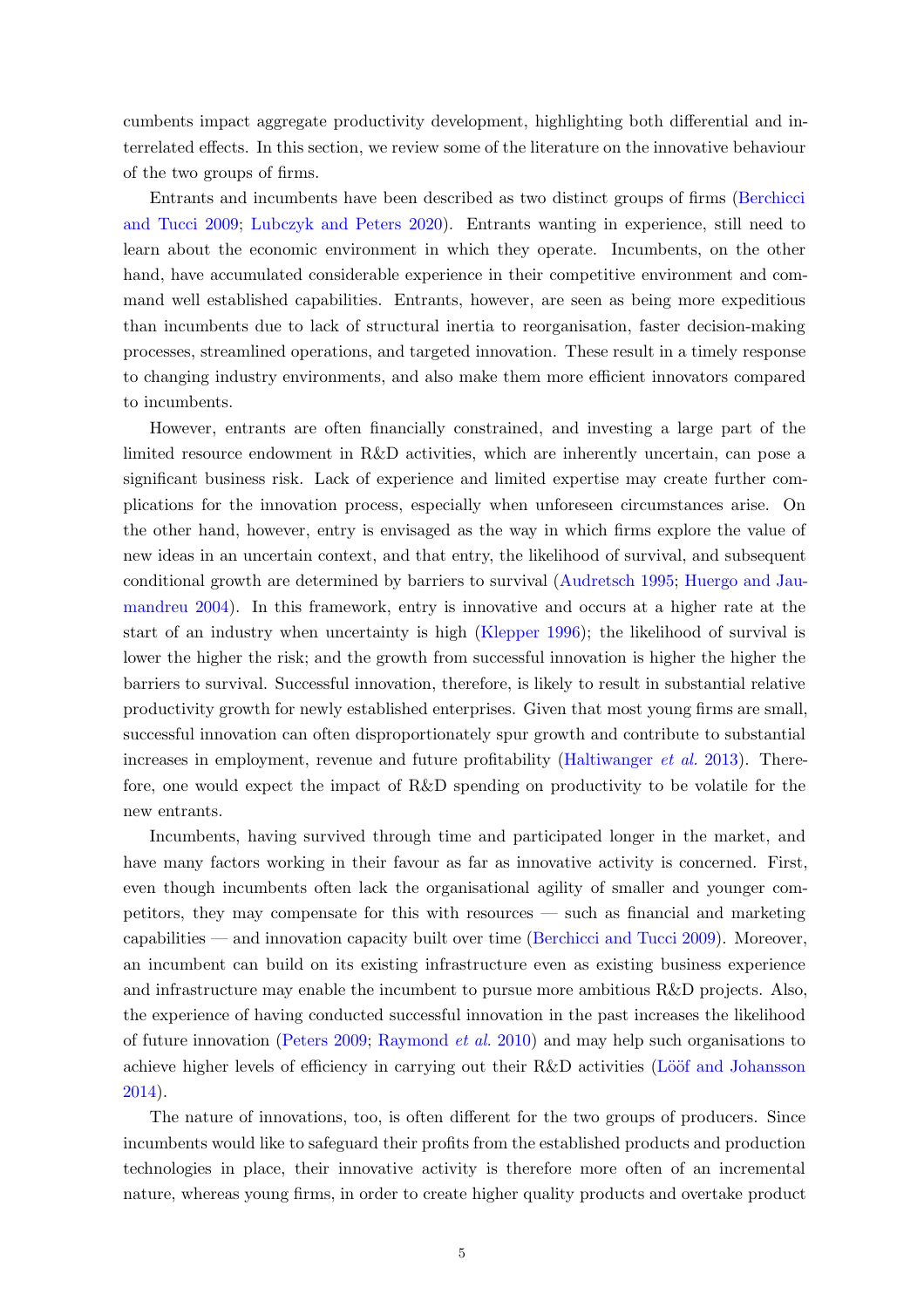lines previously operated by incumbents, are more inclined to exploit new ideas and engage in radical innovation [\(Acemoglu and Cao 2015\)](#page-22-5). Besides, radical innovation often entails costly organisational restructuring, which may deter incumbents from undertaking radical innovation [\(Berchicci and Tucci 2009\)](#page-23-6).

#### 2.2 Relevant Studies on Innovation and Reallocation in CEE Countries

While there are many studies on innovation, reallocation, and productivity growth for the US and Western European countries, there are only a few as far as Central and East European (CEE) countries are concerned. Studies on productivity growth due to selection and reallocatio[n for the CEE countries are by](#page-25-6) [Masso](#page-25-6) et al. [\(2004\)](#page-25-6) and [Bartelsman](#page-23-8) et al. [\(2013\)](#page-23-8). Masso et al. [\(2004](#page-25-6)) find that newly formed firms had a higher survival rate than incumbents, and that the reallocation of production factors, especially due to the exit of low productivity units, contributed to the productivity growth. [Bartelsman](#page-23-8) *et al.*  $(2013)$  $(2013)$  find that, although the covariance between firm-size and productivity, a measure of resource misallocation, is low [in Eastern Europe, it](#page-25-7) has been increasing substantially over the last couple of decades.

Masso and Vahter [\(2008](#page-25-7)) point out that to sustain initial growth rates during the transition period in CEE countries, which was based on initial capital accumulation and imitation of technologies applied elsewhere, these countries will need to rely increasingly on their own innovation. Due to their attempts to establish knowledge-based economies and to increase business R&D, there is growing interest in studying the relationship between innovation, productivity and growth in the CEE countries. Among the few studies that have studied the productivity impact of R&D in a CEE country is one by Liik *[et al.](#page-24-11)* [\(2014](#page-24-11)), who estimate elasticities using industry level data to conclude that in comparison to OECD economies, R&D investments play a relatively limited role in determining the productivity and efficiency levels of Estonian industries. [Lacasa](#page-24-12) et al. [\(2017](#page-24-12)), studying the technological capabilities of CEE economies based on patent data, find that the CEE economies reduced their technological activities drastically after 1990, and that the recovery of CEE economies with respect to technological capabilities is unfolding very slowly. They find that CEE countries innovate in less dynamic technological sectors and contribute only to a limited number of fields with growing technological opportunities.

Recent studies, such as [Bruno](#page-23-9) *et al.* [\(2019\)](#page-23-9), find that while R&D intensity has been effective in closing the distance to the productivity frontier, R&D embedded in purchased equipment a[nd machinery have played an important role in reducing the distance.](#page-23-10) Filippetti and Peyrache [\(2015\)](#page-23-10), studying the role of the technology gap in explaining labour productivity differences in 211 European regions over the years 1995—2007, find that labour productivity growth in CEE (or lagging behind) regions, productivity growth is mainly driven by capital accumulation.

#### 3 Data and Variables: Definitions and Description

For our study, we use eight waves of the Estonian Community Innovation Survey (CIS), CIS2004 to CIS2018, which is a biennial survey about innovation activities in Estonian enterprises. For a detailed description of the CIS data and the usage of the data for scholarly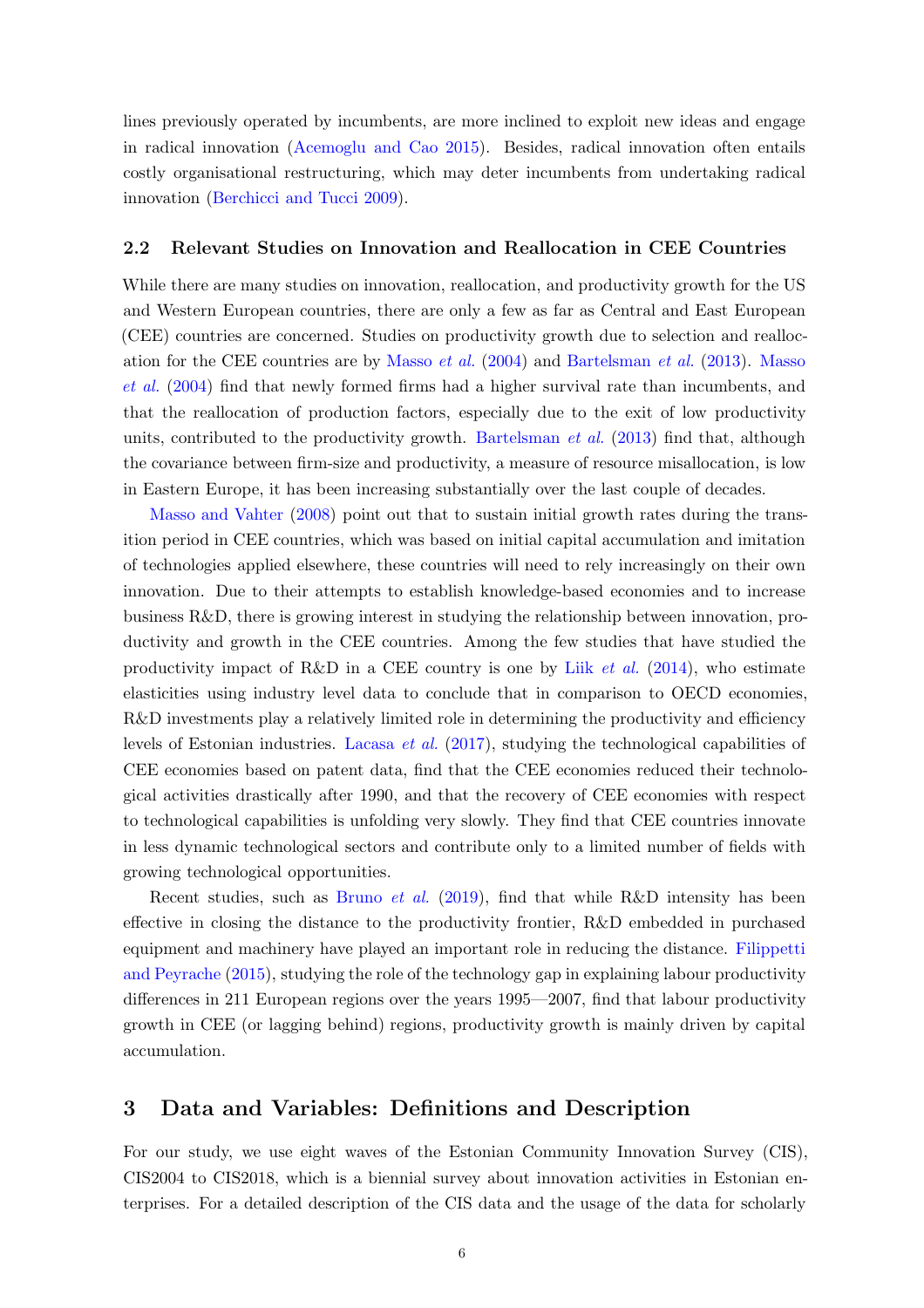analysis of various issue related to innovation, see [Mairesse and Mohnen](#page-24-13) [\(2010\)](#page-24-13). Firm balance sheet information containing profit and loss statements was obtained from the Estonian Business Registry, which is a census data. Wherever possible, the missing information in the Business Registry data was obtained from EKOMAR, a survey data.

One of the key variables from the CIS surveys used for our analysis is the R&D expenditure of firms. However, as non-innovative firms — firms that have not innovated any product or process, or have no unfinished innovative activities — in the CIS data are not required to report their R&D expenses, we do not observe R&D expenditure for the non-innovative firms. The CIS questionnaire, however, allows us to distinguish between 'potentially' innovative firms and firms that do not intend to engage in R&D among the non-innovative firms (see [Savignac 2008\)](#page-26-0). This distinction is made on the basis of firm responses to the question on factors that might have thwarted their R&D and innovative activities. We classify noninnovative firms who face such factors as potentially innovative, whereas non-innovating firms that do not face any of these factors are classified as firms that do not intend to engage in R&D activities. For these non-innovators that do not wish to engage in R&D activities, it can be safely assumed that they have no R&D expenses.

Since we do not observe R&D expenditure of potentially innovative firms, we drop such firms from our analysis. However, non-innovative firms that do not wish to engage in R&D activities are retained. This, as discussed in the next section, allows for us to estimate the spillover effects of external knowledge stock as well as the impact of product and process innovation on productivity for all firms: firms that have and that do not have R&D expenses. After further removing firms with missing data, our sample comprised of 7,586 firm-year observations from 3,068 firms. The minimum number of observations per firm is 1, the maximum, 8, and the average number is about 2.5 years.

Since one of our aims is to compare our findings to those in [LP,](#page-24-1) we, as in [LP](#page-24-1), define entrants as firms that are new to the market and have been active for eight or less years, while incumbents are those that have been active for more than eight years. Our set of entrants excludes firms resulting from mergers, break-ups, split-off or restructuring of a set of enterprises. Those resulting from change of activity, too, are excluded. There is no theoretical basis for the above definition of an entrant; in the literature, an entrant's maximum age has ranged from three to ten years. Of the 7,586 firm-year observations, 6,086 are incumbents and 1,500 are entrants. Estonian firms are relatively young, where the average age of incumbents is 17 years, while that of entrants is 5.5 years.

Also, we define a firm, j, in year, t, to be an innovator,  $I_{jt} = 1$ , if the firm had introduced new products,  $\mathcal{P}_{jt}^D = 1$  or processes,  $\mathcal{P}_{jt}^C = 1$ , to the market. Value-added productivity is our dependent variable and performance outcome measure. It is the ratio of value-added, the difference between sales revenues and the value of intermediate inputs, to the number of employees.

In order to convert the book value of the gross capital stock into its replacement value, we use the perpetual inventory method described in [Salinger and Summers](#page-25-8) [\(1983\)](#page-25-8). According to this method, the replacement value of the capital stock is equal to the book value of fixed assets for the first year the firm appears in the data. For the subsequent years, first, the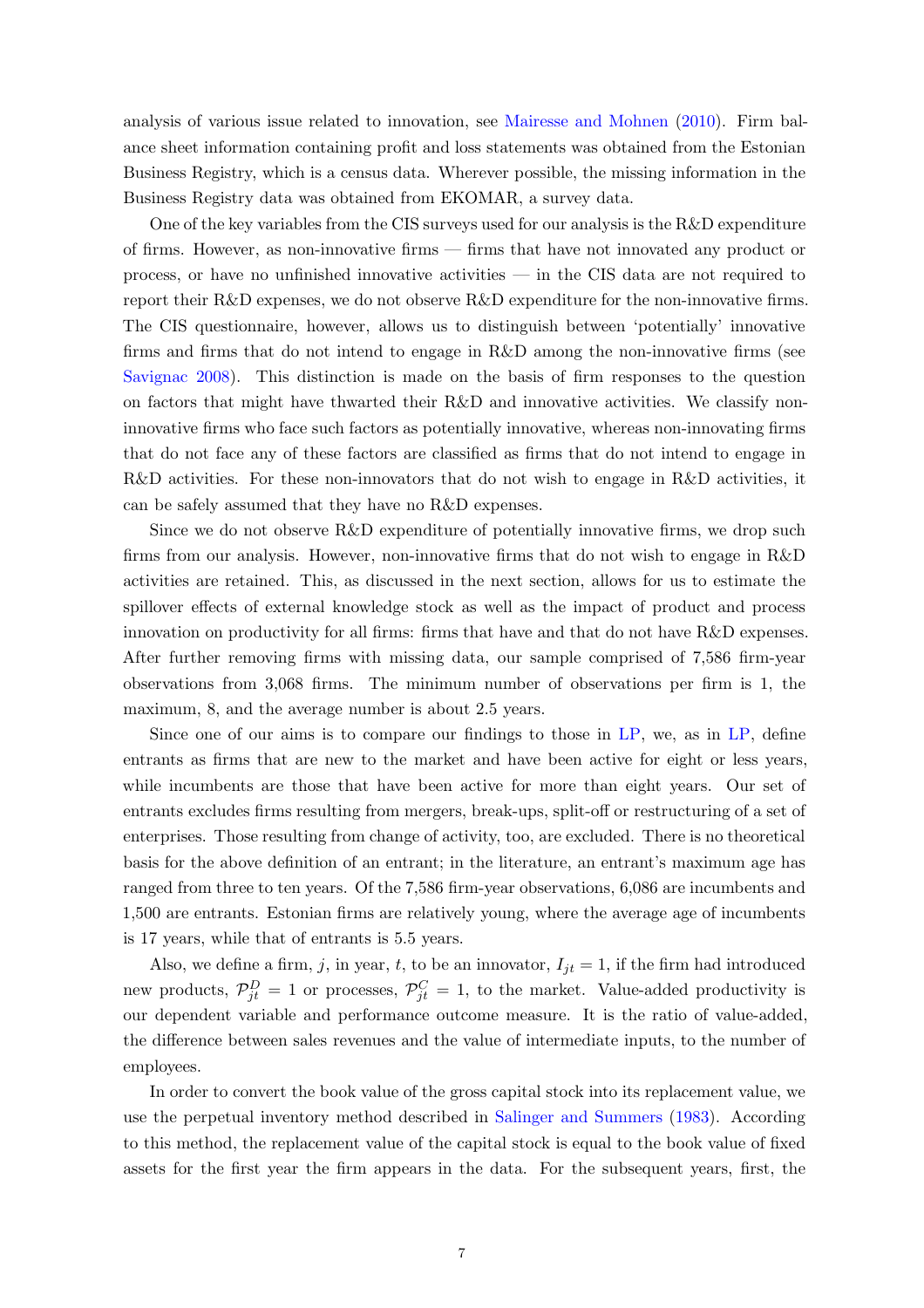useful life of capital goods,  $L_{jt}$ , at time t is calculated as:

$$
L_{jt} = \frac{GK_{j,t-1} + I_{jt}}{DEPR_{jt}},
$$

where  $GK_{j,t-1}$  is the reported value of gross property, plant, and equipment at time  $t-1$ ,  $I_{jt}$  is the investment in the same for the period t, and  $DEPR_{jt}$  is the reported depreciation. Then  $L_{jt}$  is averaged over time to obtain L, which is then used in the following formula to obtain the replacement value of the capital stock of a firm in industry  $k$ :

$$
K_{jt} = \left(K_{j,t-1} \frac{p_t^k}{p_{t-1}^k} + I_{jt}\right) (1 - 2/L_{jt}),
$$

where  $p_t^k$  is the deflator for industry, k. The second term represents the amount of capital stock that depreciates each year and is based on the assumption that economic depreciation is a double declining balance. For new firms and for existing firms that appear again after a gap in later time periods in the data, the book value of the capital stock in the first year is taken as the replacement value. However, for firms that after a gap reappear in later years, this method will not yield as good an estimate of the replacement value as for the firms for whom a long, continuous time-series is available.

In Table [1,](#page-30-0) we can see that the incumbents on average have significantly higher labour productivity, larger capital stocks, higher investment and more employees. As far as innovative behaviour of the firms is concerned, as can be seen in Table [1,](#page-30-0) a majority of the firms (about 74%) in the estimation sample are innovative even as the percentage of firms that have positive R&D is only about 30%. Secondly, incumbents have a higher propensity to invest in R&D and are also likely to invest more in R&D than the entrants. However, it is the entrants who are more innovative as far as technological — product and process — innovations are concerned. Also, for the incumbents, log of R&D intensity increased substantially from an average of 1.76 in the pre Financial Crisis years to an average 6.93 in the post Crisis years; the corresponding figures for the entrants are, 2.03 and 6.95.

In Table [2,](#page-30-1) we can see that high-tech and medium-high-tech manufacturing, which are most R&D intensive and most innovative, constitute about 13% of the firms in the sample. Majority of the firms (70%) are in the low-tech and medium-low-tech manufacturing and less knowledge intensive services; these sectors, though less R&D intensive, are still quite innovative.

In our analysis we include a dummy for north Estonia, which takes value 1 if the company is located in Harju county. Harju county is the biggest of all Estonian counties in terms of population and economic activity, and includes the national capital city, Tallinn. The rational for including this dummy is that firms located in Harju county, which qualifies as the economic hub of Estonia, are likely to be better networked with implications for productivity due to agglomeration. We find that a significantly higher proportion of entrants are based in northern Estonia (see Table [1\)](#page-30-0).

The external knowledge capital,  $E_{it}$ , is intended to capture knowledge spillovers among firms. In our empirical analysis, we differentiate between different types of spillovers: intra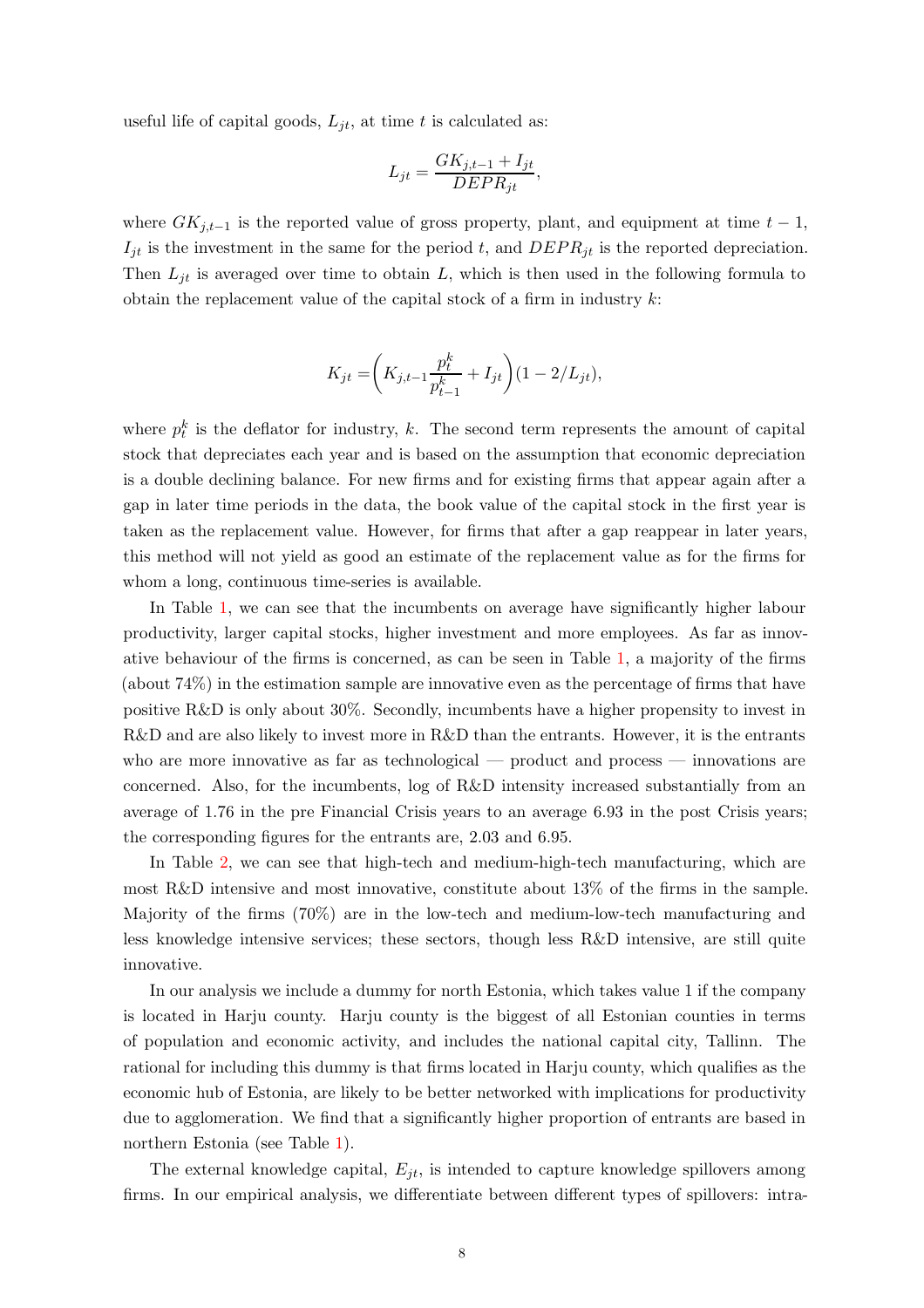industry and inter-industry R&D spillovers to measure to what extent entrants and incumbents differ in their capacity to benefit from R&D knowledge that is available to the firm within and outside its own industry.

The measure of the intra-industry knowledge capital of firm  $i$  in industry  $k$  (based on two digit NACE Rev. 2 codes) in period t is the weighted sum of R&D expenditures per employee of other firms in industry  $k$ :

Intra-Industry R&D = 
$$
\sum_{j \neq i} w_{ij} \frac{R_{jt}^k}{L_{jt}^k},
$$
 (3.1)

where  $R_{jt}$  is the R&D expenditure of firm j,  $L_{jt}$  is the number of employees employed by the firm, and the weight,  $w_{ij}$ , is the inverse of the geographical distance between the capital of the county in which firm i is located and capital of the county in which firm j belonging to the same industry, k, is located; if firm j happens to be in the same county then  $w_{ij}$  is taken as 1. The measure of the inter-industry knowledge of firm  $i$  in industry  $k$  (NACE two digit) in period t is the weighted sum of R&D expenditures per employee of firms in other industries:

Inter-Industry R&D = 
$$
\sum_{l \neq k} \sum_{j} w_{ij} \frac{R_{jt}^l}{L_{jt}^l},
$$
 (3.2)

where, again, the weight  $w_{ij}$  is the inverse of the geographical distance between the capital of the county in which firm  $i$  is located and the capital of the county in which firm  $j$  belonging to a different industry, l, is located.

In Table [1](#page-30-0) we can see that incumbents on average are based in or based close to regions/counties with higher average external knowledge; the differences hold for both within and across industry comparisons. Here, we would like to note that even at this broader definition of industry (NACE 2-digit), about 2% of the firm-year observations had zero intraindustry knowledge flows. This is because a relatively smaller number of firms, about 30%, in the estimation sample invested in R&D.

[Table [1](#page-30-0) about here]

#### [Table [2](#page-30-1) about here]

#### <span id="page-9-0"></span>4 Empirical Strategy

For firm  $j = 1, ..., J$  and time  $t = 1, ..., T$ , we observe revenue  $(Y_{jt})$ , labour  $(L_{jt})$ , capital  $(K_{jt})$ , material inputs  $(M_{jt})$ , R&D expenses  $(R_{jt})$ , which can also be zero, and  $(E_{jt})$ , which is some measure of external knowledge capital.

Now, while a measure of R&D capital stock would be preferred as an innovation input, we are unable to estimate the knowledge capital from the past R&D expenditures using the perpetual inventory method. This is because CIS surveys are conducted once every two years and, secondly, we do not have a balanced panel data. Instead, following Crépon et al. [\(1998\)](#page-23-11) and more recently [Raymond](#page-25-9) et al. [\(2015\)](#page-25-9) and [Baumann and Kritikos](#page-23-12) [\(2016\)](#page-23-12), we proxy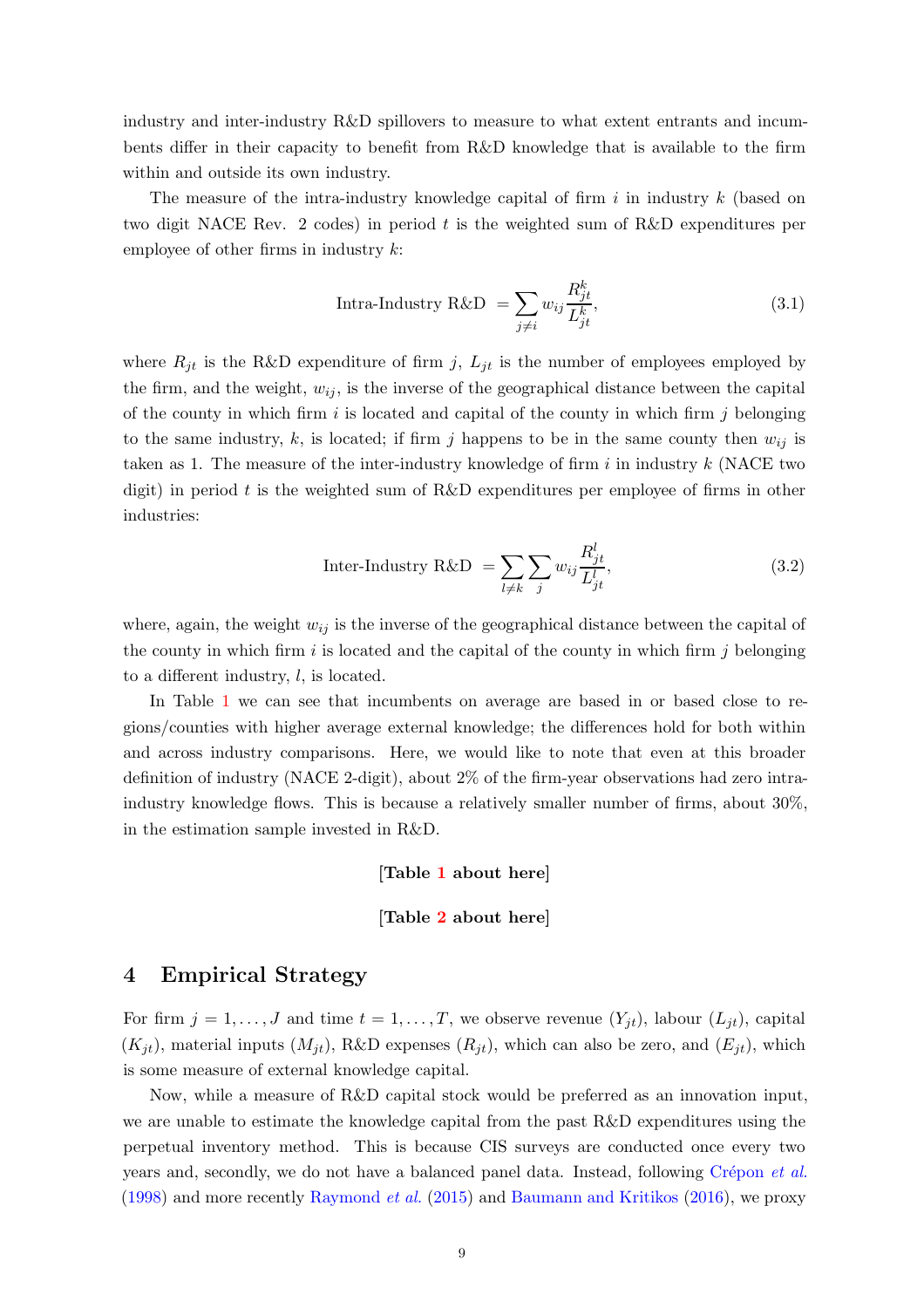knowledge capital using current R&D expenditure,  $R_{it}$ . This proxy is based on the implicit assumption that firm R&D investments are strongly correlated (and roughly proportional) to their R&D capital stock measure, and that R&D engagement and intensity persists over time.<sup>3</sup>

Let  $\omega_{jt}$  be the firm j and time t specific total factor productivity (TFP), which is observed by the firms but not by the econometricians. For notational convenience, we drop the subscript,  $jt$ , as of now. For estimation, we employ the "control function" methodology developed by [Ackerberg](#page-22-6) et al. [\(2015](#page-22-6)) (ACF), who consider a value-added production function. The value-added production function, as [ACF](#page-22-6) explain, can be derive from the gross output production function that is Leontief in material inputs,  $M$ . So, when R&D expenditure is positive, i.e.  $R > 0$ , output is given by

$$
Y=\min\{BL^{\beta_l}K^{\beta_k}R^{\beta_r}E^{\beta_e}e^{\omega},\beta_mM\}.
$$

The above implies that the value-added productivity,  $\frac{Y - M}{L}$ , when  $R > 0$  can be written as

$$
\frac{Y - M}{L} = (1 - \frac{1}{\beta_m}) BL^{\beta_l + \beta_k + \beta_r - 1} \left(\frac{K}{L}\right)^{\beta_k} \left(\frac{R}{L}\right)^{\beta_r} E^{\beta_e} e^{\omega}.
$$
 (4.1)

As discussed in the section on data, not all firms, innovating or otherwise, have positive R&D expenditure. We nonetheless keep such firms in our analysis for two reasons. First, this allows us to estimate the spillover effects of external knowledge capital for firms that do not engage in R&D. Second, as discussed below, we are able to use the information on product and/or process innovation, even for firms that do not have positive  $R\&D$  expenses, to endogenise the evolution of  $\omega$  and assess the implications of innovation on productivity,  $\omega$ . The Leontief production function when R&D expenditure, R, is equal to zero and when material input is proportional to output is given by

<span id="page-10-0"></span>
$$
Y=\min\{B_0L^{\beta^0_l}K^{\beta^0_k}E^{\beta^0_e}e^{\omega},\beta^0_mM\},
$$

which implies that the value-added productivity when  $R = 0$  is given by

$$
\frac{Y - M}{L} = (1 - \frac{1}{\beta_m^0}) B_0 L^{\beta_l^0 + \beta_k^0 - 1} \left(\frac{K}{L}\right)^{\beta_k^0} E^{\beta_e^0} e^{\omega}.
$$
 (4.2)

Taking logarithm of the value-added production functions when  $R > 0$  and when  $R = 0$  and combining the two we get

$$
y = (1 - D0)(\beta + \beta_l^+ l + \beta_k k + \beta_r r + \beta_e e) + D0(\beta^0 + \beta_l^{0+} l + \beta_k^0 k + \beta_e^0 e) + \omega + \epsilon,
$$
 (4.3)

where y is the natural logarithm of the value-added productivity and  $D^0$  is a dummy variable that takes the value 1 when R&D expenditure is zero. The term  $\beta_l^+ = \beta_l + \beta_k + \beta_r - 1$  and  $\beta_l^{+0} = \beta_l^0 + \beta_k^0 - 1$ . The lower-case symbols, *l*, *k*, *r*, and *e*, on the RHS represent natural logs

<sup>&</sup>lt;sup>3</sup>With a big overlap of firms between the different waves in the Estonian CIS, we find some evidence of this persistence.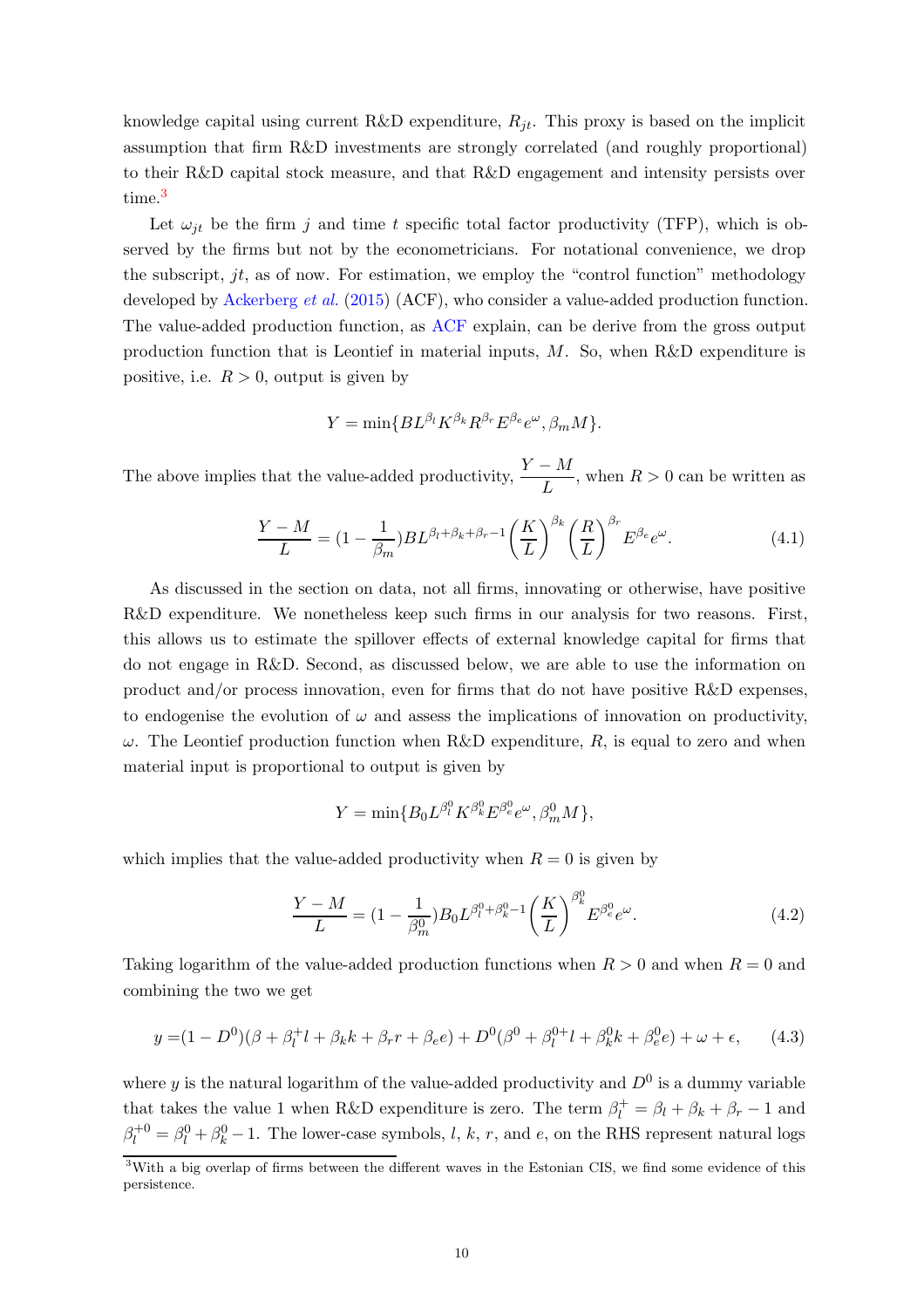of  $L, \frac{K}{\tau}$  $\frac{K}{L}, \frac{R}{L}$  $\frac{\partial}{\partial L}$ , and E respectively. The constants  $\beta$  and  $\beta^0$  are  $\ln(B)$  and  $\ln(B_0)$  respectively. The term  $\epsilon$  is the measurement error in value-added productivity.<sup>4</sup> Since the specification in [\(4.3\)](#page-10-0) log-linear, the coefficients of the input variables can be interpreted as elasticities. As is evident from the equation, we allow the productivity elasticities with respect to the input variables to be different for firms that engage in R&D and firms that do not.

Since the unobserved productivity shocks,  $\omega$ , are known to the firm when it makes its input choices, we are confronted with the problem of endogeneity. To resolve the issue of endogeneity, as stated earlier, we employ the 'control function' method by [ACF.](#page-22-6) The method requires that the outcome variable be value added, and depending on the timing of investment and input decisions, it involves the use of economic theory to derive a 'proxy' for the anticipated productivity shock,  $\omega$ . The proxy is obtained by assuming that  $\omega$  can be inverted out from certain firm inputs if the firm has adjusted these inputs optimally in response to the  $\omega$  it observed.

Now, in [ACF](#page-22-6) the evolution of productivity,  $\omega_{jt}$ , has been assumed to be exogenous; that is, productivity shocks evolve according to the first order Markov Process:  $p(\omega_{i,t+1}|\mathcal{I}_{it}) =$  $p(\omega_{j,t+1}|\omega_{jt})$ , where  $\mathcal{I}_{jt}$  firm's information set at t, which includes current and past productivity shocks  $\{\omega_{j\tau}\}_{\tau=0}^t$  but does not include future productivity shocks  $\{\omega_{j\tau}\}_{\tau=t+1}^{\infty}$ . The [distribution,](#page-24-14)  $p(\omega_{j,t+1}|\omega_{jt})$ , which is stochastically increasing in  $\omega_{jt}$ , is known to the firm.<sup>5</sup>

Griliches [\(1979](#page-24-14)), however, points out that while R&D affects output, R&D is determined both by past output and the expectations of future output. And thus past R&D efforts and innovation output affect the evolution of productivity,  $\omega_{it}$ , and the expectation of  $\omega_{it+1}$ affects the endogenous choice of  $R_{jt}$ . [Doraszelski and Jaumandreu](#page-23-13) [\(2013\)](#page-23-13)(DJ) endogenize productivity evolution by including a measure of R&D investment:  $p(\omega_{i,t+1}|\omega_{it}, R_{i,t})$ . According to this formulation, a firm by making investments in R&D alters the probability of receiving a innovation, which in turn alters the distribution of productivity that it faces in [future periods.](#page-25-1)

Peters *et al.* [\(2017\)](#page-25-1), endogenize productivity evolution by making  $\omega_{it}$  depend on innovation output instead of past innovation input. More specifically, productivity,  $\omega_{jt}$ , is modelled to evolve according to the following controlled Markov process:  $p(\omega_{jt}|\omega_{j,t-1}, \mathcal{P}_{j,t}^D, \mathcal{P}_{j,t}^C)$ , where  $\mathcal{P}_{j,t}^D$  is an indicator variable that takes the value 1 if firm j innovated at least one product and 0 otherwise, and  $\mathcal{P}_{j,t}^C$  is an indicator variable that takes the value 1 if firm j innovated new processes in period  $t$  and zero otherwise. Here the assumption about the innovation process is that both  $\mathcal{P}_{j,t}^D$  and  $\mathcal{P}_{j,t}^C$  are a result of R&D efforts in the past. By including the innovation process in the model, rather than linking R&D directly to productivity as in [DJ](#page-23-13), [Peters](#page-25-1) *et al.* [\(2017\)](#page-25-1) aim to gain additional insight into whether R&D improves productivity through the demand side or the cost side of the firm's operations. This is because product innovations increase revenue by expanding the firm's demand, whereas process innovations increase revenue by improving the efficiency of scarce factors and thereby reducing firm's cost of production (see also [Hall 2011\)](#page-24-15).

<sup>&</sup>lt;sup>4</sup>See [Ackerberg](#page-22-6) *et al.* [\(2015\)](#page-22-6) for a discussion on the interpretation of  $\epsilon_{jt}$ .

<sup>&</sup>lt;sup>5</sup>If only to mention, the transitory shocks,  $\epsilon_{jt}$ , in [\(4.3\)](#page-10-0) satisfy  $E[\epsilon_{jt}|\mathcal{I}_{jt}] = 0$ .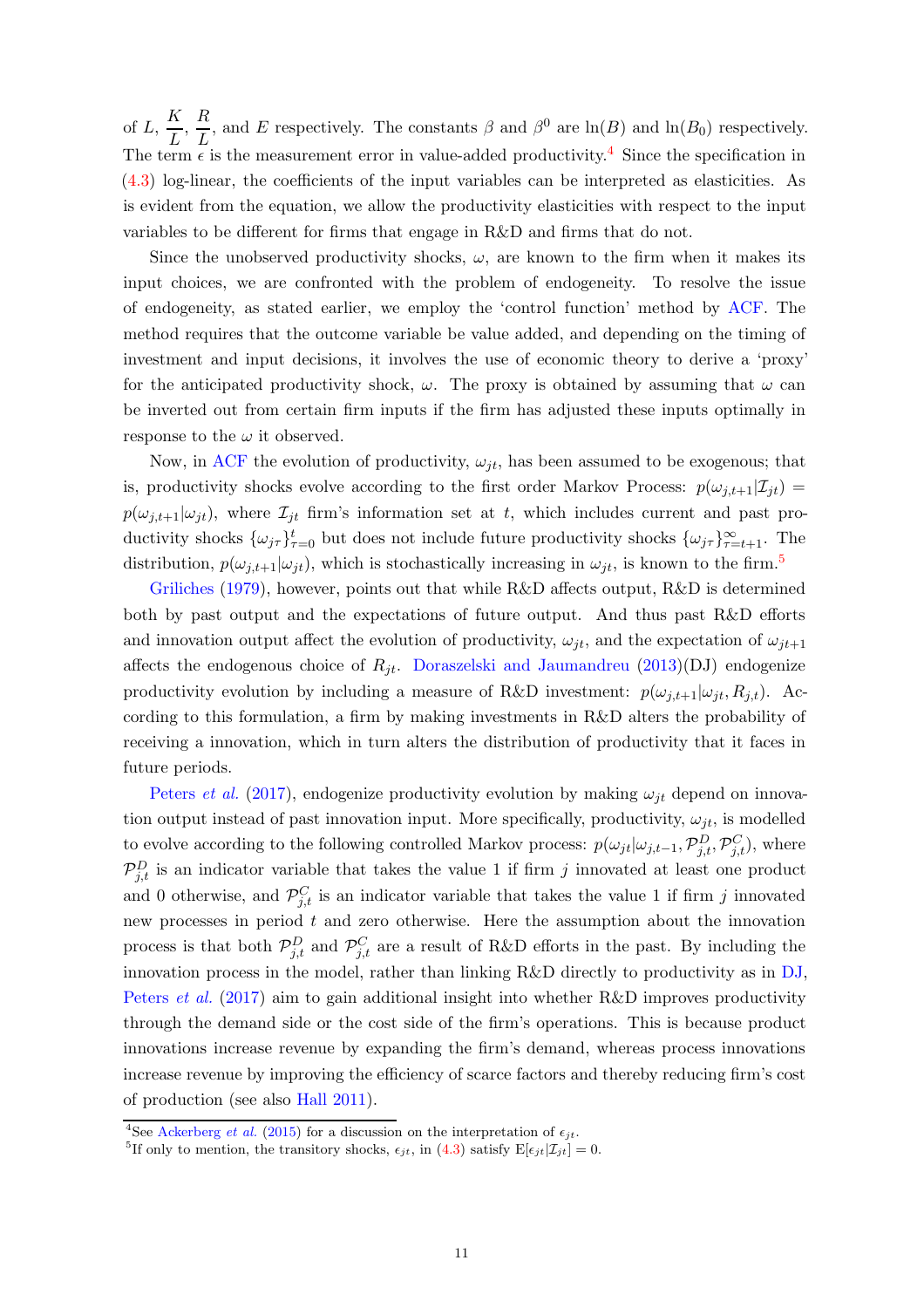The Markovian assumption implies that

<span id="page-12-0"></span>
$$
\omega_{jt} = \mathcal{E}(\omega_{jt}|\omega_{j,t-1}, \mathcal{P}_{j,t}^D, \mathcal{P}_{j,t}^C) + \xi_{jt} = g(\omega_{j,t-1}, \mathcal{P}_{j,t}^D, \mathcal{P}_{j,t}^C) + \xi_{jt}.
$$
\n(4.4)

In the above, productivity  $\omega_{it}$  in period t has been decomposed into expected productivity,  $g(\omega_{j,t-1}, \mathcal{P}_{j,t}^D, \mathcal{P}_{j,t}^C)$ , and a random shock,  $\xi_{jt}$ . While the conditional expectation function g(.) depends on the already attained productivity  $\omega_{j,t-1}$  and  $(\mathcal{P}_{j,t}^D, \mathcal{P}_{j,t}^C)$ ,  $\xi_{jt}$  does not. The residual,  $\xi_{jt}$ , by construction is mean independent of  $\omega_{j,t-1}$  and  $(\mathcal{P}_{j,t}^D, \mathcal{P}_{j,t}^C)$ . As discussed in [DJ](#page-23-13), the productivity innovation,  $\xi_{it}$ , represents the uncertainties that are naturally linked to productivity and the uncertainties inherent in the innovation process such as degree of applicability and success in implementation.

The formulation of productivity evolution in [\(4.4\)](#page-12-0) (a) captures the lag dependence of productivity,  $\omega_{jt}$ , and (b) by allowing innovations to affect the expected productivity,  $g(.)$ , and hence labour productivity, it captures the fact that R&D expenditures alone are not sufficient to generate productivity improvements. This formulation, therefore, allows us to estimate the productivity impact of technological innovations. The conditional expectation function  $g(.)$  for the specification in [\(4.3\)](#page-10-0) is estimated non-parametrically along with the parameters of the production using the two step control function procedure proposed in [ACF.](#page-22-6) 6

Since we are interested in estimating the impact of technological innovations on productivity for incumbents and entrants, we estimate the difference,

<span id="page-12-2"></span><span id="page-12-1"></span>
$$
\Delta = \mathbf{E}[g_{1\vee 1}(\omega_{j,t-1},.)] - \mathbf{E}[g_{0\wedge 0}(\omega_{j,t-1},.)]
$$
\n(4.5)

for the entrants and the incumbents, where

$$
g_{1\vee 1}(.) \equiv g(\omega_{j,t-1}, \mathcal{P}_{jt}^D, \mathcal{P}_{jt}^C) \text{ such that } \mathcal{P}_{jt}^D = 1 \text{ and/or } \mathcal{P}_{jt}^C = 1 \text{ and}
$$
  

$$
g_{0\wedge 0}(.) \equiv g(\omega_{j,t-1}, \mathcal{P}_{jt}^D, \mathcal{P}_{jt}^C) \text{ such that } \mathcal{P}_{jt}^D = 0 \text{ and } \mathcal{P}_{jt}^C = 0,
$$
 (4.6)

and the expectations are taken over  $\omega_{j,t-1}$ . The difference,  $\Delta$ , in [\(4.5\)](#page-12-1) is the average treatment effect (ATE) of innovation on productivity; details on the identification of ATE can be found in Appendix [A.](#page-27-0)

To understand how (i) product innovation only, (ii) process innovation only, and (iii) product and process innovations contribute to the ATE,  $\Delta$ , of technological innovation we estimate the following:

<span id="page-12-3"></span>
$$
\Delta_{10} = \mathcal{E}[g_{1\wedge 0}(.)] - \mathcal{E}[g_{0\wedge 0}(.)],
$$
  
\n
$$
\Delta_{01} = \mathcal{E}[g_{0\wedge 1}(.)] - \mathcal{E}[g_{0\wedge 0}(.)],
$$
 and  
\n
$$
\Delta_{11} = \mathcal{E}[g_{1\wedge 1}(.)] - \mathcal{E}[g_{0\wedge 0}(.)],
$$
\n(4.7)

<sup>&</sup>lt;sup>6</sup>We use the STATA's 'prodest' command, which has been developed by [Rovigatti and Mollisi](#page-25-10) [\(2018\)](#page-25-10), to implement the control function method in [ACF](#page-22-6). The endogenous() option allows users to specify one or more variables that endogenously affect the dynamics of productivity,  $\omega_{it}$ .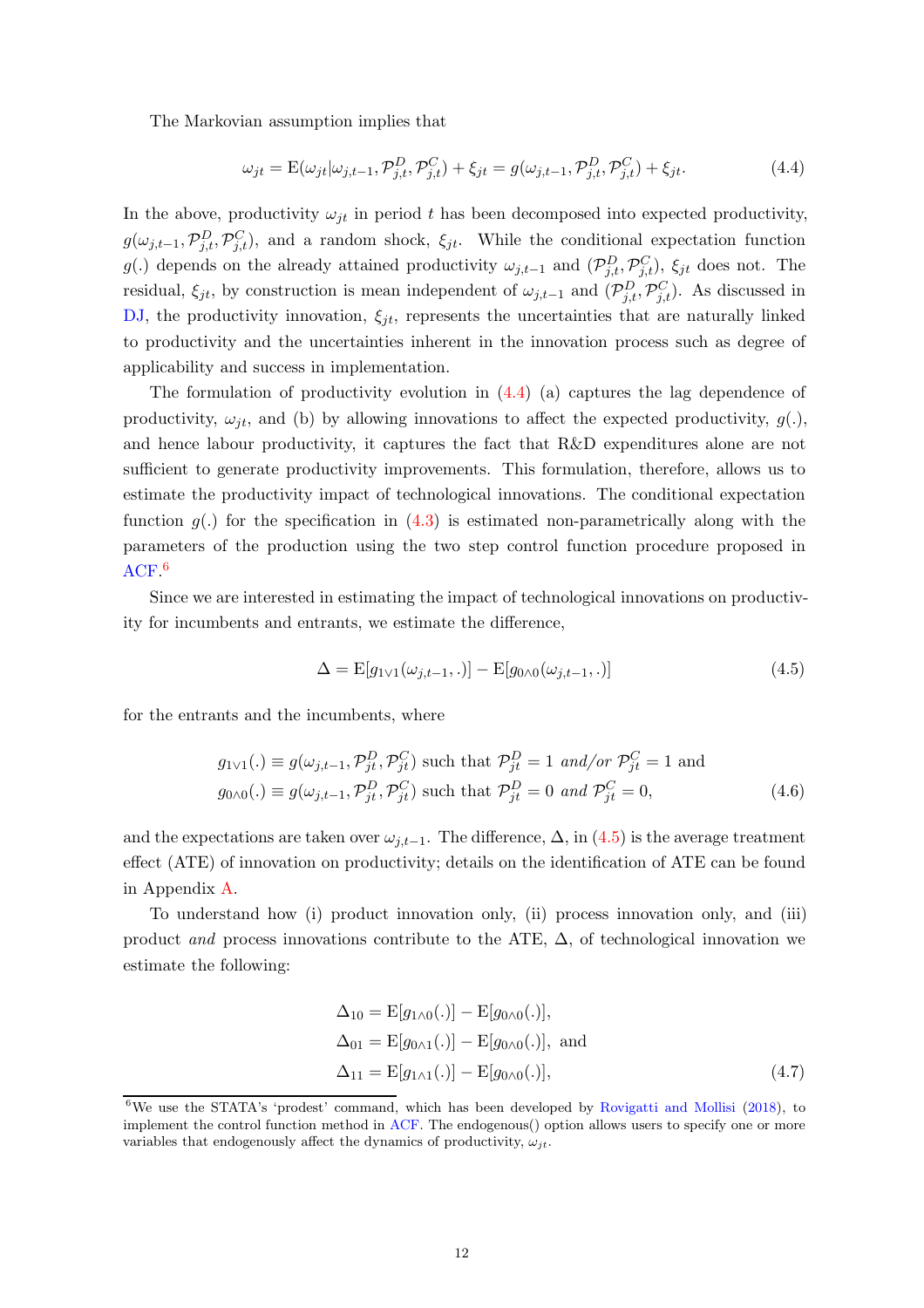where

$$
g_{1\wedge 0}(.) \equiv g(\omega_{j,t-1}, \mathcal{P}_{jt}^D, \mathcal{P}_{jt}^C) \text{ such that } \mathcal{P}_{jt}^D = 1 \text{ and } \mathcal{P}_{jt}^C = 0,
$$
  
\n
$$
g_{0\wedge 1}(.) \equiv g(\omega_{j,t-1}, \mathcal{P}_{jt}^D, \mathcal{P}_{jt}^C) \text{ such that } \mathcal{P}_{jt}^D = 0 \text{ and } \mathcal{P}_{jt}^C = 1, \text{ and}
$$
  
\n
$$
g_{1\wedge 1}(.) \equiv g(\omega_{j,t-1}, \mathcal{P}_{jt}^D, \mathcal{P}_{jt}^C) \text{ such that } \mathcal{P}_{jt}^D = 1 \text{ and } \mathcal{P}_{jt}^C = 1.
$$
\n(4.8)

Given the definitions of  $g_{1\wedge 0}(.)$ ,  $g_{1\wedge 0}(.)$ , and  $g_{1\wedge 0}(.)$  in  $(4.8)$  and  $g_{0\wedge 0}(.)$  in  $(4.6)$ , it is clear that  $\Delta_{10}$  in [\(4.7\)](#page-12-3), for the matched sample of product innovators only and non-innovators, is the ATE of product innovation only;  $\Delta_{01}$ , the ATE of process innovation only; and  $\Delta_{11}$ , the ATE of product and process innovation.<sup>7</sup> As shown in Appendix [A,](#page-27-0) if

<span id="page-13-0"></span>
$$
\Delta_{11} \ge \Delta_{10} + \Delta_{01},\tag{4.9}
$$

that is, if the impact of product and process innovation exceeds the sum of the impacts of only product innovation and only process process innovation, then the product and process innovation can be said to be complementary. We refer to [Milgrom and Roberts](#page-25-11) [\(1990](#page-25-11)) for a general tre[atment of complementarities between organizational decisions, and to](#page-22-7) Athey and Schmutzler [\(1995\)](#page-22-7) for complementarities between product and process innovation.

## 5 Results

First, in subsection [5.1,](#page-13-1) we discuss the results obtained from the estimation of the production functions in equations  $(4.3)$ , focusing on the average impacts of internal R&D investments and capital accumulation on productivity for the entrants and incumbents. In this subsection, we also compare our estimates of the impact of internal R&D and capital accumulation on productivity with those estimated by [Lubczyk and Peters](#page-24-1) [\(2020\)](#page-24-1)(LP) for Germany. In subsection [5.2](#page-16-0) we study the differential spillover effects from knowledge that is produced outside the firms' boundaries. Finally, in subsection [5.3,](#page-17-0) we discuss the estimates of the impact of technological innovation on productivity for the two group of producers.

## <span id="page-13-1"></span>5.1 Average Returns to Own R&D and Capital Accumulation for Entrants and Incumbents

Using the empirical framework outlined in section [4,](#page-9-0) we first study how the productivity effects of (1) innovation effort as proxied by R&D expenditure and (2) capital accumulation differ between entrants and incumbent firms. In Table [3,](#page-31-0) we display the results of estimating equation [\(4.3\)](#page-10-0).

In Table [4](#page-32-0) we compare the estimated elasticities of productivity with respect to own R&D and capital stock with those estimated in [LP](#page-24-1) for Germany. An important difference when

<sup>&</sup>lt;sup>7</sup>Ideally,  $\Delta$  in [\(4.5\)](#page-12-1) is the weighted sum,  $\Delta = w_{10}\Delta_{10} + w_{01}\Delta_{01} + w_{11}\Delta_{11}$ . The weights,  $w_{10}$ ,  $w_{01}$ , and  $w_{11}$ , respectively are  $\frac{N_{10}}{N}$ ,  $\frac{N_{01}}{N}$  $\frac{N_{01}}{N}$ , and  $\frac{N_{11}}{N}$ , where  $N_{10}$  is the number of firms that innovated only products,  $N_{01}$  is the number of firms that innovated only processes,  $N_{11}$  is the number of firms that innovated both products and processes, and  $N = N_{10} + N_{01} + N_{11}$ . However, if, for example, we use different matching criteria for computing  $\Delta_{11}$  and  $\Delta$  so that the sample of firms used for computing  $\Delta_{11}$  is not contained in the sample of firms used to compute  $\Delta$ , then the equality may not hold.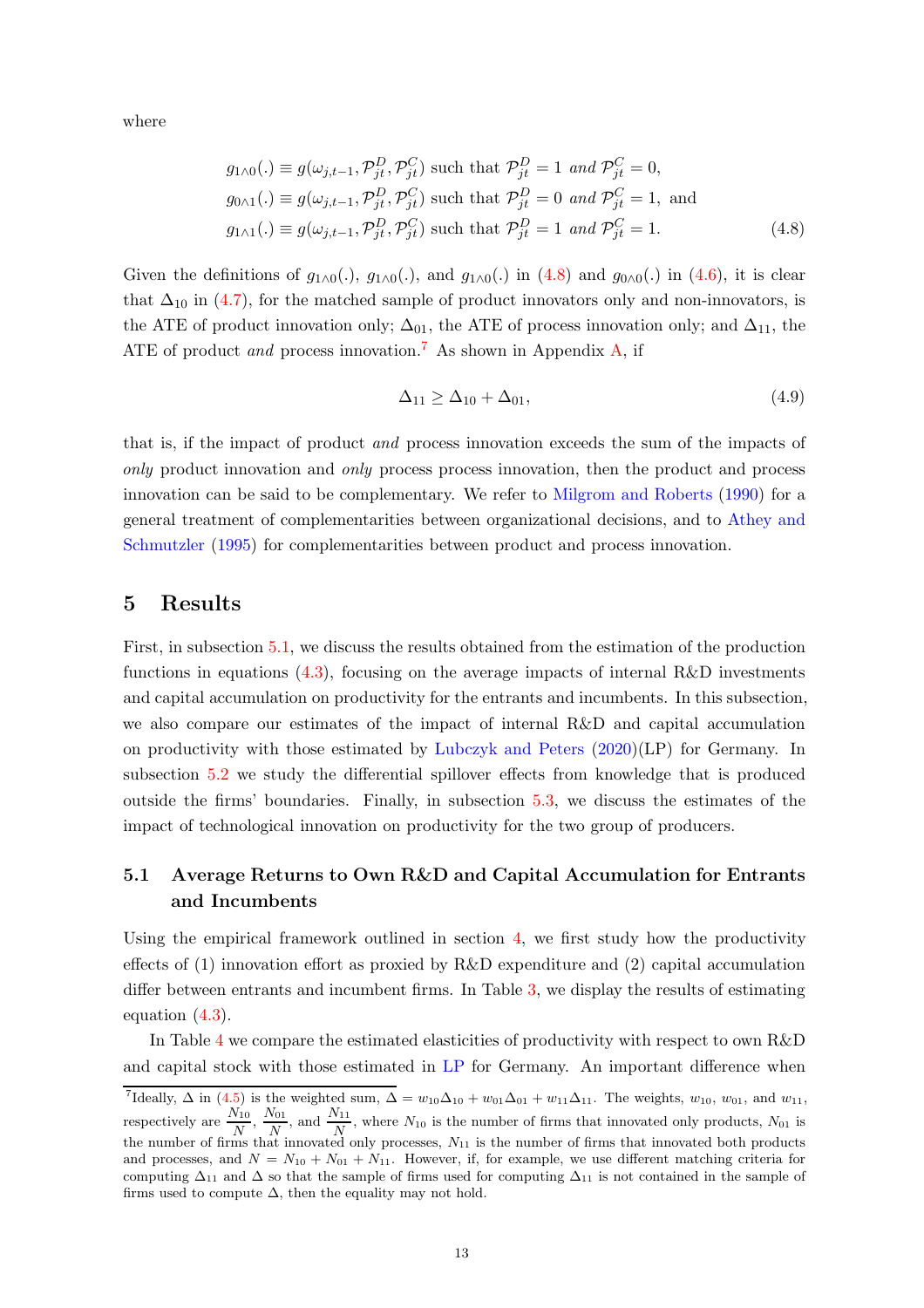compared to Germany is that in Estonia, a large percentage of innovating firms do not engage in formal R&D. Estimating only the productivity elasticity with respect to R&D would, therefore, give a partial picture of productivity implication of innovation. We, therefore, in addition to estimating productivity elasticity with respect to R&D, as discussed earlier, in subsection [5.3](#page-17-0) estimate the impact of technological innovations on productivity along. This required us to keep all firms in the estimation sample, and since the productivity elasticities with respect to other inputs such as labour and capital could well differ for firms with positive R&D (firms that engage in STI based innovative activities) and zero R&D, we estimated separate productivity elasticities for firms with positive R&D and firms with zero R&D.

We find that the average productivity elasticity of R&D expenditures is significantly positive for both entrants and incumbents. However, entrants' elasticity of productivity with respect to R&D does not differ from that of incumbents' systemically across specifications and methods. This is contrary to the findings in [Acemoglu](#page-22-1) *et al.* [\(2018\)](#page-22-1) and [LP,](#page-24-1) where entrants are disproportionally abler than incumbents in translating their R&D endeavours into productivity gains.

Now, in our sample there are fewer firms in sectors that are R&D and knowledge intensive, and where returns to  $R\&D$  is high. In our sample, about 30% of the firm-years have positive R&D, which is mostly concentrated in high-tech and medium-high-tech manufacturing (see Table [2\)](#page-30-1). However, in terms of value-added, we find that the average (averaged over the years) share of high-tech manufacturing within manufacturing is less than 7%, and average share of medium-high-tech manufacturing is about 22%. Though the shares have generally increased over the year, they are lower than the corresponding EU27 2006 shares of 12.5% and 32% respectively (see [European Commission 2011](#page-23-14), chapter 5, p. 121). Therefore, it could be due what is known as the compositional effect (see [Castellani](#page-23-15) *et al.* [2019\)](#page-23-15) that our result is not consistent with the theoretical argument that young firms that do not have a well established product portfolio on the market benefit more from investing in R&D.

To examine whether, compared to the technologically advanced countries, the lower average elasticity with respect to R&D for Estonian entrants is due to the compositional effect, in Table [5](#page-33-0) we estimated separate elasticities for (a) firms in the high-tech and medium-high-tech manufacturing and (b) firms in the remaining sectors. We find that entrants in high-tech and medium-high-tech manufacturing are not particularly abler than entrants in other sectors in translating R&D into productivity gains. Having ruled out compositional effect as a likely cause for the lower average elasticity with respect to R&D, we take it as given that compared to their counterparts in technologically advanced economies, Estonian entrants' are inefficient in STI mode of innovative activities. Further exploration of the causes behind the comparatively lower elasticity with respect to R&D is outside the scope of the paper.

Incumbents in high-tech and medium-high-tech manufacturing, as we can see in Table [5,](#page-33-0) do earn a significantly higher reward for investing a unit more of R&D than incumbents in other sectors. In other words, had the sectoral composition of the Estonian economy been similar to the technologically advanced countries or to the EU average, the average elasticity with respect to R&D for Estonian incumbents would have been higher.

So, (a) despite the limitation posed by the sectoral composition, as can be seen in Tables [3](#page-31-0) and [4,](#page-32-0) Estonian incumbents are no less abler than Estonia entrants and on par with German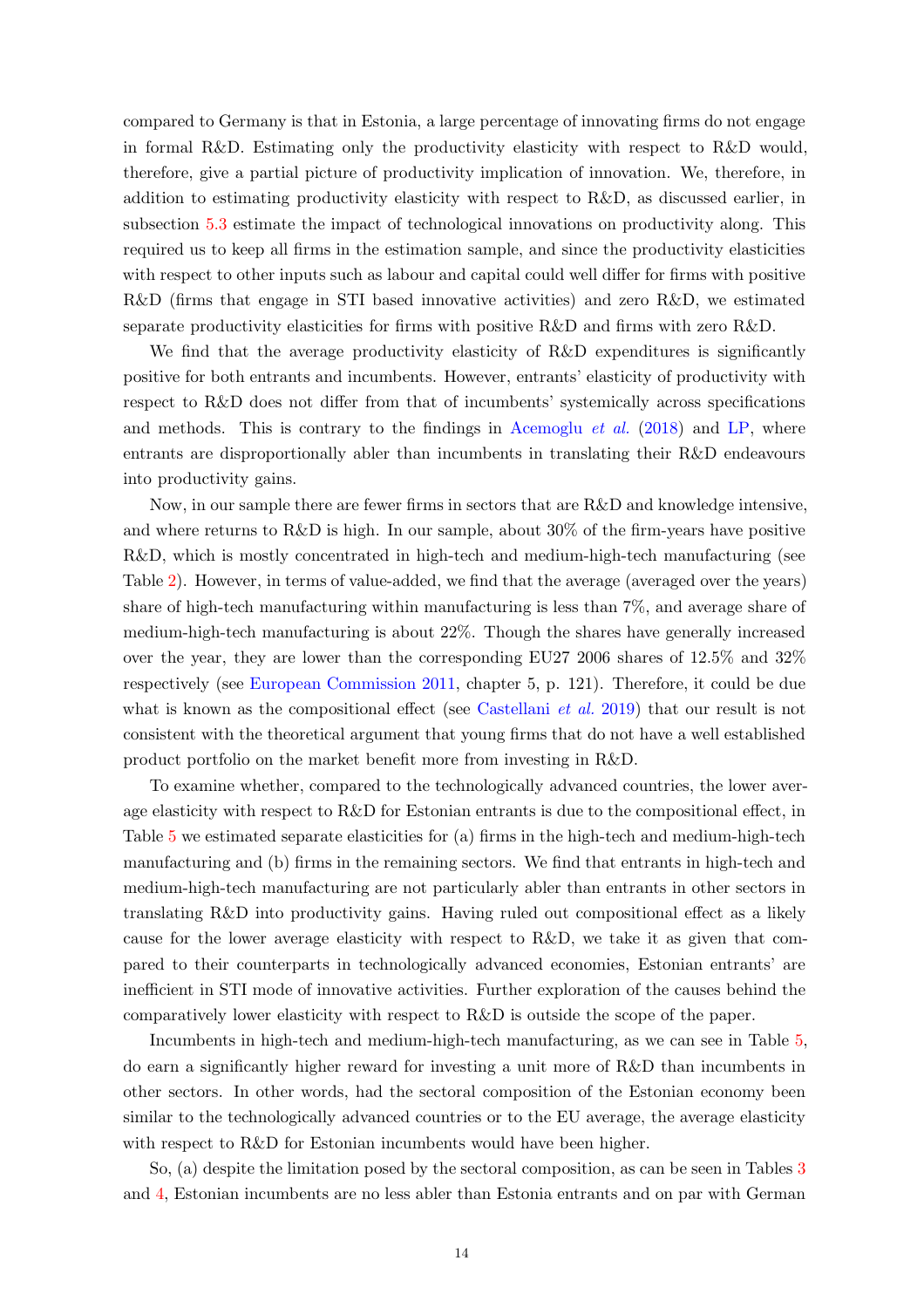incumbents in translating R&D efforts into productivity gains. Now, unlike in [LP](#page-24-1)'s paper for Germany, where more than half of the firms are entrants, and all of whom engage in formal R&D, in our sample, about 20% of the firms are entrants,<sup>8</sup> of which only 30% are engaged in formal R&D. In other words, (b) the bulk of STI based innovation in Estonia is carried out by Estonian incumbents. Given (a) and (b), we can, therefore, conclude that in Estonia, incumbents play an important role as carriers of STI mode of innovation. STI mode of innovation, which involves highly skilled scientific personnel, exploits possibilities at the frontier of knowledge and, through innovations, pushes the frontier, too. Besides, also through it's interconnections with the DUI mode, the STI mode enhances the ability of economies to import and adapt new technologies and innovations developed elsewhere [\(Jensen](#page-24-2) et al. [2007](#page-24-2)).

[Table [3](#page-31-0) about here]

[Table [4](#page-32-0) about here]

[Table [5](#page-33-0) about here]

The coefficient of  $D_0$  is positive and significant for the baseline specification. This result, however, is reversed once we allow for spillover effects by augmenting the baseline specification with measures of external knowledge. Since, as discussed in the next subsection, the spillover effects are particularly significant for the firms that do not engage in R&D, it is likely that  $D^0$ , which is a dummy for zero R&D investment, is capturing the spillover effects in the baseline specification. This then suggests that firms that do not engage in R&D are less productive.

We also find that both incumbents and entrants experience larger productivity gains from additional capital accumulation than R&D expenditure, suggesting that in Estonia 'embodied technological change' through capital accumulation, most of which is imported, has been more effective in generating productivity growth [\(Castellani](#page-23-15) *et al.* [2019\)](#page-23-15). Importantly, the average elasticity with respect to capital for R&D performing firms was found to be higher than for those firms that did not engage in R&D. For incumbents, the estimated elasticity with respect to capital for R&D performing firms was found 1 to 3 percentage points higher than for those firms that did not engage in R&D. As the test of equality of elasticity of productivity with respect to capital for firms with and without R&D has been rejected (see Table [3\)](#page-31-0), these differences, though small, are significant. The fact that R&D performing firms gain more from capital accumulation than non- $R\&D$  firms suggests that  $R\&D$  helps firms build absorptive capacity, which enables more efficient transfer of technology embodied in capital good [\(Griffith](#page-24-4) et al. [2004](#page-24-4); [Aghion and Jaravel 2015](#page-22-2)).

Comparing elasticity of productivity with respect to capital for the two countries in Table [4,](#page-32-0) we find that, the elasticity is higher for the Estonian incumbents as compared to the German ones. Now, Ortega-Argilés et al.  $(2014, 2015)$  $(2014, 2015)$  $(2014, 2015)$  find that in traditional low-tech industries, which focus on process innovation, productivity gains turn out to be more related to capital accumulation rather than to R&D expenditures. Supporting this argument, [Castellani](#page-23-15) et al.

<sup>&</sup>lt;sup>8</sup>Since CIS considers only those firms which have more than ten employees and since smaller firms are likely to be younger, our sample might be biased against the entrants. However, even if we were to consider all the young firms, it is unlikely that the number of entrants would have increased substantially. Also, it would be unlikely that among the entrants left out, a higher percentage of them would be engaging in formal R&D.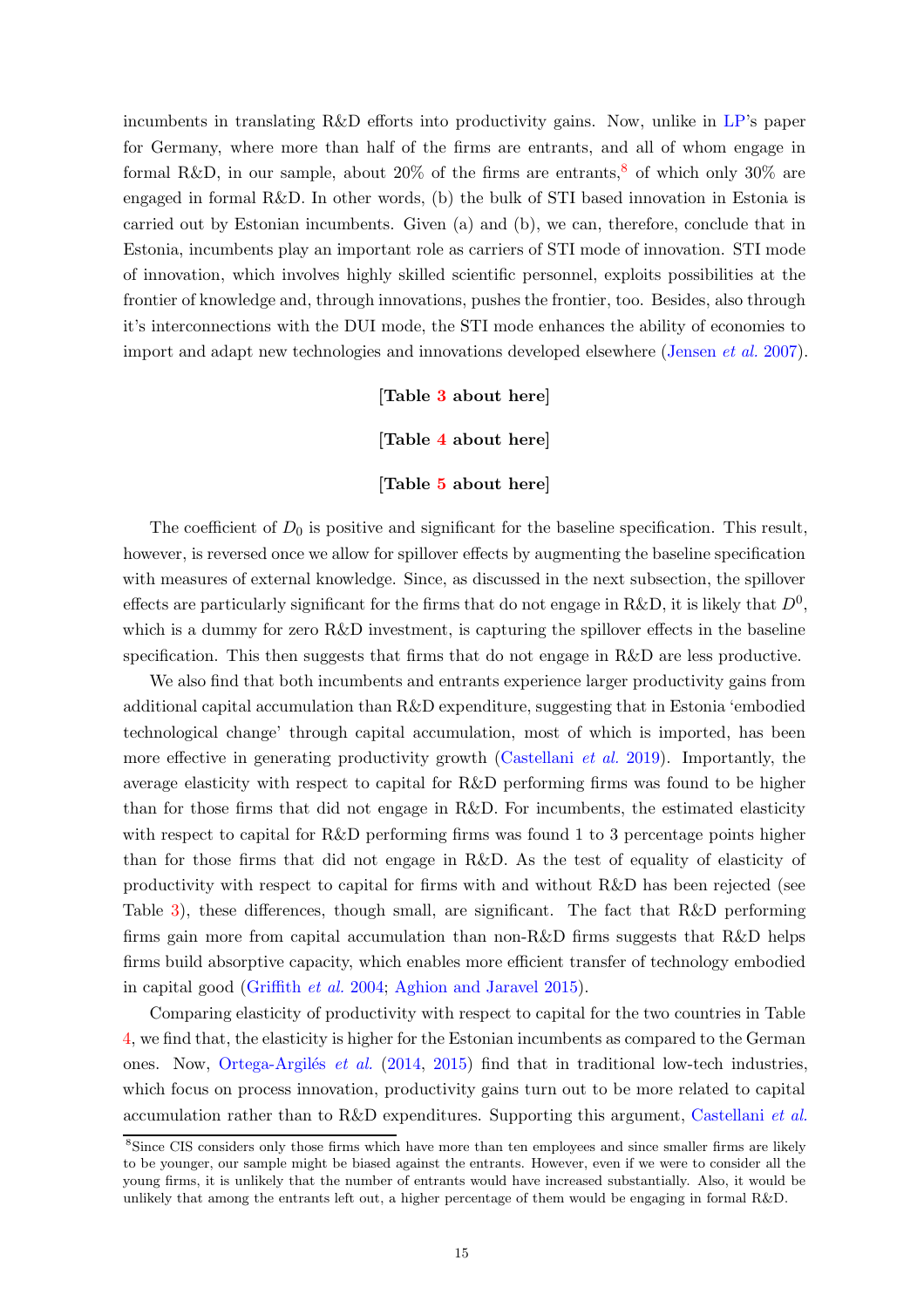[\(2019\)](#page-23-15) point out that complex and radical product innovation generally relies on formal R&D, while process innovation is much more related to embodied technological change achieved by investment in new machinery and equipment (see also [Parisi](#page-25-3) *et al.* [2006\)](#page-25-3). In Estonia, (i)  $47\%$ of the firm-year observations from low-tech and medium-low-tech manufacturing and 23% are from less knowledge intensive services, and (ii) process innovation being more prevalent than product innovation (Table [1\)](#page-30-0). This could potentially explain why productivity gains from capital accumulation is (a) higher than that from R&D, and (b) higher for the Estonian incumbents as compared to the German ones.

We find that the coefficient estimates of  $log(Employes)$  is negative for all firms. Now, in the value-added production function in  $(4.3)$ , the coefficient of log(Employees) for R&D performing firms is  $\beta_l^+ = \beta_l + \beta_k + \beta_r - 1$  and  $\beta_l^{0+} = \beta_l^0 + \beta_k^0 - 1$  for non-R&D firms. The negative estimates of  $\beta_l^+$  $\ell_l^+$  and  $\beta_l^{0+}$  $\mathcal{U}^+$ , then suggest that the cumulative share of some of the inputs is less than 1. In other words, it suggests that the returns to scale is decreasing. As far as age is concerned, the estimates suggest that, within the two groups of firms, age does not play a significant role as determinant of productivity. As a positive coefficient of age is associated with learning effects which causes improvements in productivity with time (Lubczyk and Peters  $2020$ ),<sup>9</sup> the [ACF](#page-22-6) estimates suggest that there are no learning effects. Finally, we also find a robust evidence that firms located in northern Estonia, which is the economic hub of the nation, are more productive; this suggests that firms in northern Estonia benefit from a positive agglomeration effect.

#### <span id="page-16-0"></span>5.2 Spillover Effects

Knowledge spillover effects, as we know, are highly relevant for both firms and policy makers, as they point to situations where the benefits of accumulating knowledge in one firm result in performance and productivity gains in a larger agglomeration or group of firms, further resulting in a sub-optimal low level of R&D from a social point of view. Therefore, an important question related to the productivity effects of R&D activities is the degree to which a firm's own R&D efforts impact other firms' performances. Research on knowledge spillovers at the micro-level finds that the different mechanisms through which spillovers occur are i[ndeed localised to a large extent \(see](#page-25-14) [Audretsch 1998;](#page-23-16) [Storper and Venables 2004](#page-26-1); Ponds et al. [2010\)](#page-25-14). Besides the importance of local labour markets and spin-off dynamics, studies have emphasized the role of networking between individuals and between organizations as a mechanism for knowledge spillovers that takes place at the regional level. For each firm, then, we define external knowledge capital as the accumulation of knowledge that is generated by other firms that are geographically close to the focal firm.

Since knowledge spillovers can take place both within and between industries, we further differentiate the group of other firms into those firms that are within and those that are outside of the focal firm's own industry, and accordingly construct measures of inter- and intra-industry knowledge capital (see section [4](#page-9-0) for the definition of the two). These measures of external knowledge capital are then added to the production functions in equations [\(4.3\)](#page-10-0). To test if there is differential impact of knowledge spillover for R&D performing firms and

<sup>&</sup>lt;sup>9</sup>A negative coefficient of firm age, at least for incumbents, indicates that these learning effects associated with firm age become much smaller and phase out in later stages of firm life.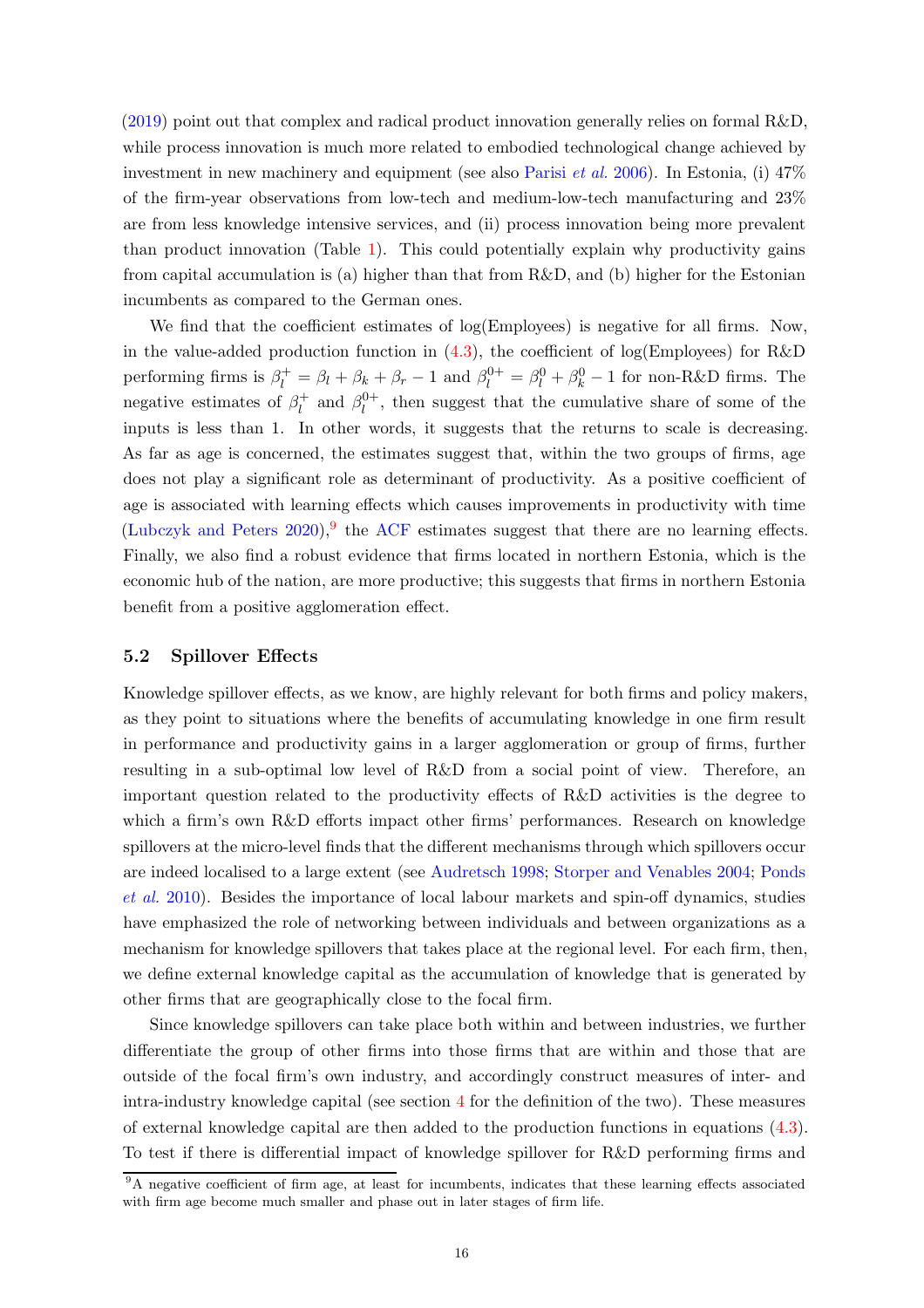non-R&D firms, we interact the measures with two binary variables:  $D^0$  and  $1 - D^0$ .

Now, in our data, we find that the average R&D expenditure of firms is higher in counties/regions where there is a higher concentration (number of firms/geographical area of the county) of firms. Moreover, we find that there is a positive correlation between R&D expenses and the average R&D expenses of other firms situated in the same region. It, therefore, seems that location is not a random but a deliberate choice made by the firms. In other words, the measures of external knowledge capital, through the endogenous choice of location, and firm's total factor productivity,  $\omega_{it}$ , are correlated. The endogeneity of measures of external knowledge capital is accounted for by treating measures of external knowledge capital and the dummy for north Estonia as state variables when using control function methods.

Table [3,](#page-31-0) columns 2a and 2b, illustrates the estimated results when measures of external knowledge capital are added to the productivity functions. The estimates suggest that it is mainly the incumbents who benefit from external knowledge produced outside the firms' boundaries. However, among the incumbents, the R&D performing incumbents seem to gain from only within industry external knowledge, whereas the incumbents who do not engage in R&D activities gain from external knowledge both within and without their own industry.<sup>10</sup> The estimates also suggest it is mainly the incumbents who benefit from knowledge capital produced outside their own firm. In other words, these results indicate that mature firms are on average better at incorporating diverse knowledge that stems from sources both within and outside their industry. The results also show that for the incumbents, the social returns to external knowledge capital are comparable to, if not higher than, the private returns to R&D.

We find that non-R&D firms among the incumbents benefit more from external knowledge than innovating firms. Given that there exists complementarity between absorptive capacity and external knowledge and that at sufficiently low levels of absorptive capacity further increases in external knowledge may not increase marginal private incentives to build absorptive capacity to benefit from it (see [Aghion and Jaravel 2015\)](#page-22-2), the results indicate that incumbents that do not engage in R&D activities, nonetheless do invest in building absorptivity capacity to benefit from external knowledge even though they do not invest in STI based innovation. Second, since by definition non-R&D firms do not invest in 'frontier innovation,' the results suggest that such incumbents are most likely benefiting from 'technological adaptation or imitation,' which is aided by geographical proximity to R&D intensive firms operating in the same industry.

## <span id="page-17-0"></span>5.3 Productivity Implication of Technological Innovation for Entrants and Incumbents

As mentioned earlier, about 30% of the firm-years have positive R&D expenses, but about 75% of the firm-years in the sample have innovated to introduce at least one new product in the market or a new process. Also, about 7% of the firms that invested in R&D did not innovate a new product or process. These suggest that more firms innovate through the DUI

 $10$ Instead of the measure based on geographical distance, future research should consider estimating productivity response to measures of inter-industry external knowledge, which are based on 'technological distance' as in [Bloom](#page-23-17) et al. [\(2013\)](#page-23-17) (see also Hall [et al.](#page-24-16) [2010](#page-24-16), on measuering spillovers).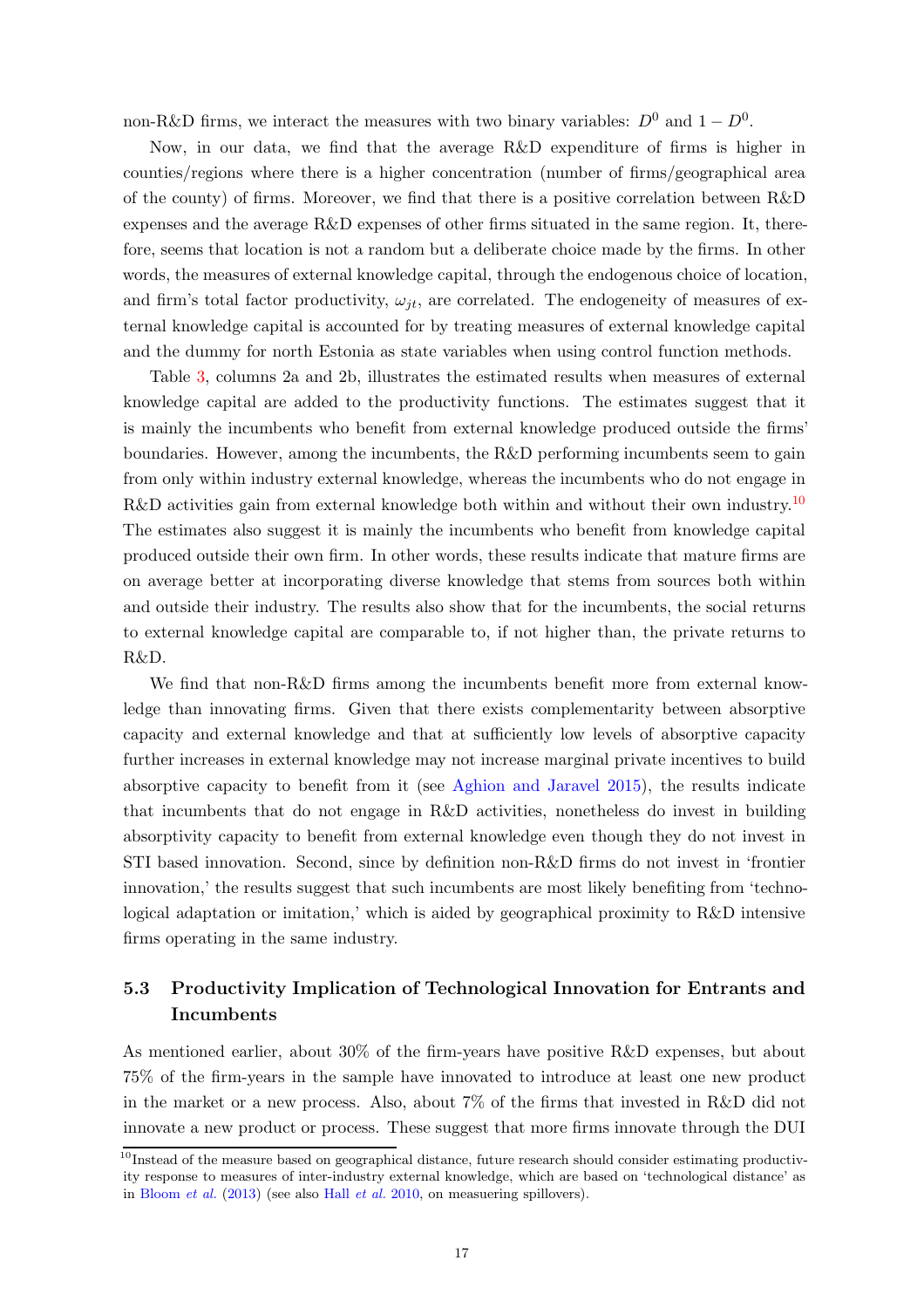mode of innovation rather than STI and that having positive R&D expenses is neither a necessary nor a sufficient condition for innovation.

Now, it has been found that firms in the low- and medium-tech sectors are usually engaged in the DUI mode of innovation while drawing on advanced science and technology results [available through the common knowledge bases](#page-26-2) [\(Robertson](#page-25-15) et al. [2009;](#page-25-15) Trott and Simms [2017\)](#page-26-2). Given that the majority of firms in our sample are in the low-tech and lowmedium-tech manufacturing and less knowledge intensive services (see Table [2\)](#page-30-1), and many of whom innovate without formally engaging in R&D, we, by estimating the average treatment effect (ATE) of technological innovation,  $\Delta$ , given in equation [\(4.5\)](#page-12-1), assess how technological innovations affect total factor productivity (TFP) and labour productivity consequently. As discussed in Appendix [A,](#page-27-0) we first estimate the residual,  $\omega_{jt} + \epsilon_{jt} = g(\omega_{j,t-1}, \mathcal{P}_{jt}^D, \mathcal{P}_{jt}^C) + \xi_{jt} + \epsilon_{jt}$ , in equation [\(4.3\)](#page-10-0) as a measure of TFP, and then use a matching method to estimate  $\Delta$ . In Table [7](#page-34-0) we report the estimated ATEs.

#### [Table [6](#page-33-1) about here]

#### [Table [7](#page-34-0) about here]

To assess if there is complementarity between product and process innovation and to understand how (a) only product innovation (b) only process innovation and (c) both product and process innovation contribute to  $\Delta$ , we also estimate the ATE of only product innovation  $(\Delta_{10})$ , the ATE of only process innovation  $(\Delta_{01})$ , and the ATE of product and process innovation  $(\Delta_{11})$  (see equation  $(4.7)$ ). The control variables on the basis of which we match innovators with the non-innovators for estimating the ATEs in  $(4.5)$  and  $(4.7)$  are stated in the following. For estimating  $\Delta$  in [\(4.5\)](#page-12-1), we match 'exactly' on year dummies (2006 to 2018) and 2-digit industry dummies, and match to 'nearest neighbourhood' on the lags of the following variables: (1) residual,  $\omega_{jt} + \epsilon_{jt}$ , as a proxy for TFP, (2) estimate of  $\omega_{jt}$  (see footnote [11](#page-28-0) in Appendix [A\)](#page-27-0), (3) product innovation, (4) process innovation (5) technological innovation (6) log of R&D intensity (7) dummy for positive R&D, (8) labour productivity, (9) log of number of employees, (10) log of capital stock, (11) log of material cost, (12) log of intra-industry external knowledge, (13) log of inter-industry external knowledge, and (14) age. However, because there were much fewer firms who only innovated products, only innovated processes, or both, we could not match exactly on industry dummies while estimating  $\Delta_{10}$ ,  $\Delta_{01}$ , and  $\Delta_{11}$ . We, therefore, matched exactly on year and to nearest neighbourhood on the rest of the variables while estimating  $\Delta_{10}$ ,  $\Delta_{01}$ , and  $\Delta_{11}$ .

As we can see in Table [7,](#page-34-0) for productivity estimates from both the specifications, the ATE,  $\Delta$ , of technological innovation on productivity is larger for the entrants as compared to the incumbents'. We find that the ATE ranges from 0.19 to 0.27 for the entrants, and same for the incumbents ranges from 0.1 to 0.13. These ATEs, however, are in logarithmic scale; at the mean, these difference in linear scale implies that an entrant who innovates is about 21% to 30% more productive than an entrant who does not. For the incumbents, it implies that, on average, the incumbent firm that innovates is about 10% to 13% more productive than the one which does not.

Given that a higher percentage of entrants (78%) compared to incumbents (72%) reported innovation, our results suggests that not only are entrants more innovative, but that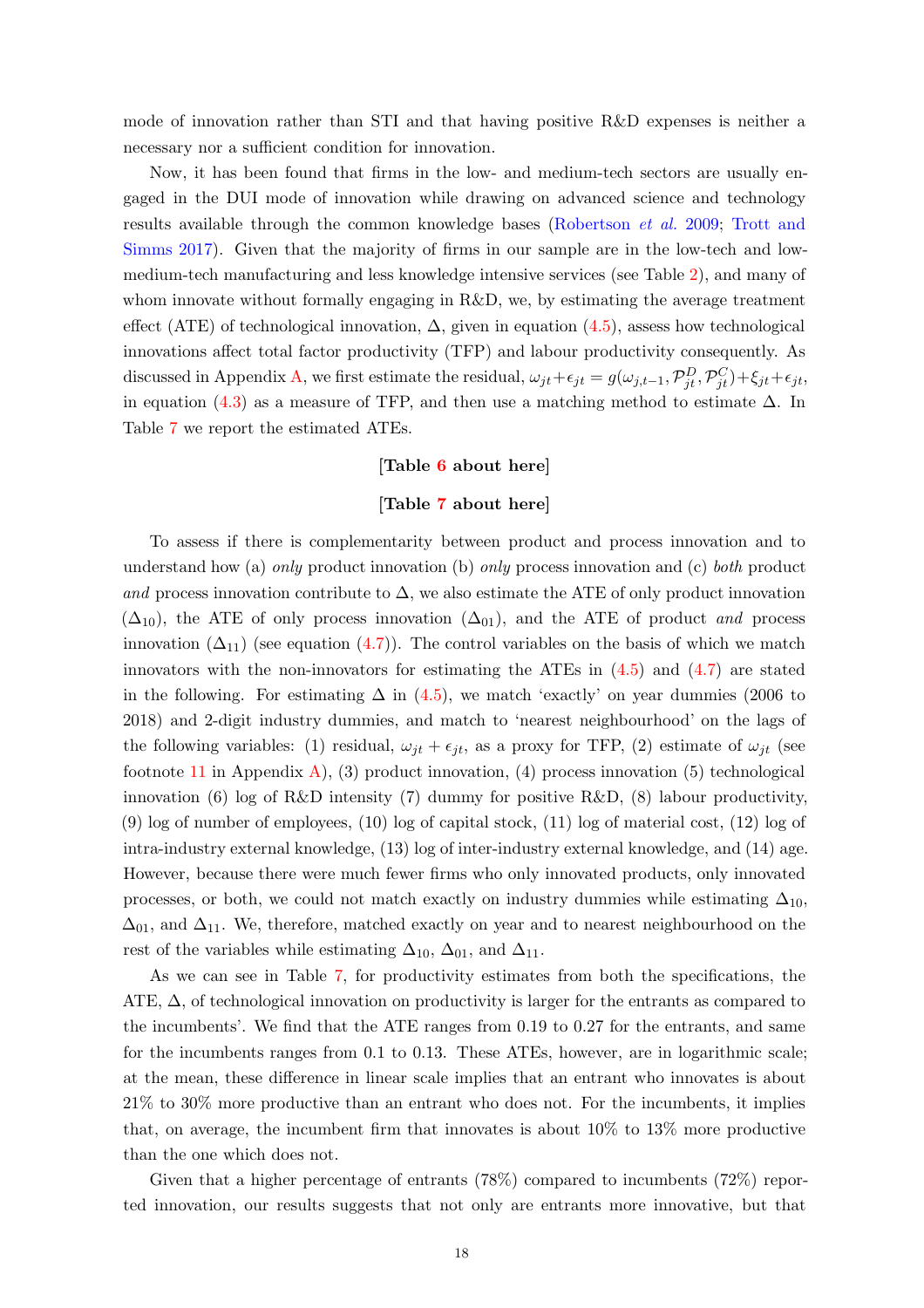entrants are abler than incumbents in translating their innovations into productivity gains. To understand how the two group of producers benefit from technological innovations, we look at a more disaggregated picture by estimating the ATE of only product innovation  $(\Delta_{10})$ , the ATE of only process innovation  $(\Delta_{01})$ , and the ATE of product *and* process innovation  $(\Delta_{11})$ . In Table [7,](#page-34-0) we can see that  $\Delta_{10}$  is significantly positive for incumbents, implying that incumbents who innovated new products only realized productivity gains. And with  $\Delta_{01}$  significantly positive for entrants, it implies that entrants who implemented innovative processes only realized productivity gains. However, those firms that have innovated both product and process realized the highest gain. The productivity of entrants who innovated both product and process is about 35% higher than an average entrant's, and such incumbents' productivity is about 13% higher than the average incumbent's.

Since for the incumbents, the ATE of process innovation only did not turn out significant, we can assume that for the incumbents  $\Delta_{01} = 0$ ; similarly we can assume that  $\Delta_{10}$  is 0 for the entrants. We, therefore, find that for both the group of producers:  $\Delta_{11} > \Delta_{10}$  +  $\Delta_{01}$ . In other words, we find the existence of complementarity between product and process innovations. Now, as can be seen in Table [6,](#page-33-1) a higher percentage of innovating entrants  $(50\%)$ and incumbents  $(40\%)$  innovate both products and processes. That is, both the groups of producers, especially the entrants, prefer to invest in both the activities at the same time to maximize their productivity.

Complementarity between product and process innovations arises when the returns to implementing a product innovation are highest when the firm also implements a process innovation. This occurs because product innovations, which shift out the demand curve, induces the firm to produce a higher quantity. However, the returns from lowering the unit cost through process innovations are highest precisely when quantity produced is highest, and [thus firms tend to implem](#page-22-7)ent product and process innovations together.

Athey and Schmutzler [\(1995](#page-22-7)) emphasize that flexibility in product designs and processes, which lowers the adjustment costs of implementing product and process innovations, enhances the complementarity between product and process innovations. Since (a) entrants are found to have gained from implementing process innovations and (b) complementarity between product and process innovations is higher for the entrants, these results indicate that entrants do leverage their flexible and non-hierarchical structures — due to which they lack the structural inertia for reorganisation and which allow for faster decision-making processes — for implementing the complementary process innovations, and consequently realize a higher complementarity.

Before proceeding further, we would like to point out that since a smaller percentage of firms — incumbents  $(31\%)$  and entrants  $(29\%)$  — reported engaging in formal R&D, this result suggests that a lot of the productivity gains is being made through DUI mode of innovation. This assertion is also supported by our data: 'DUI Exclusive mode of cooperation' or cooperation with other enterprises for innovative activities excluding R&D was higher (53%) for innovating firms that reported zero R&D, whereas 'STI Exclusive mode of cooperation' was higher (73%) for firms with positive R&D. While our data indicates that many innovations are likely a result of DUI mode of innovation, we are unable to identify which innovations are a result of DUI mode of innovation and which are STI based. We are thus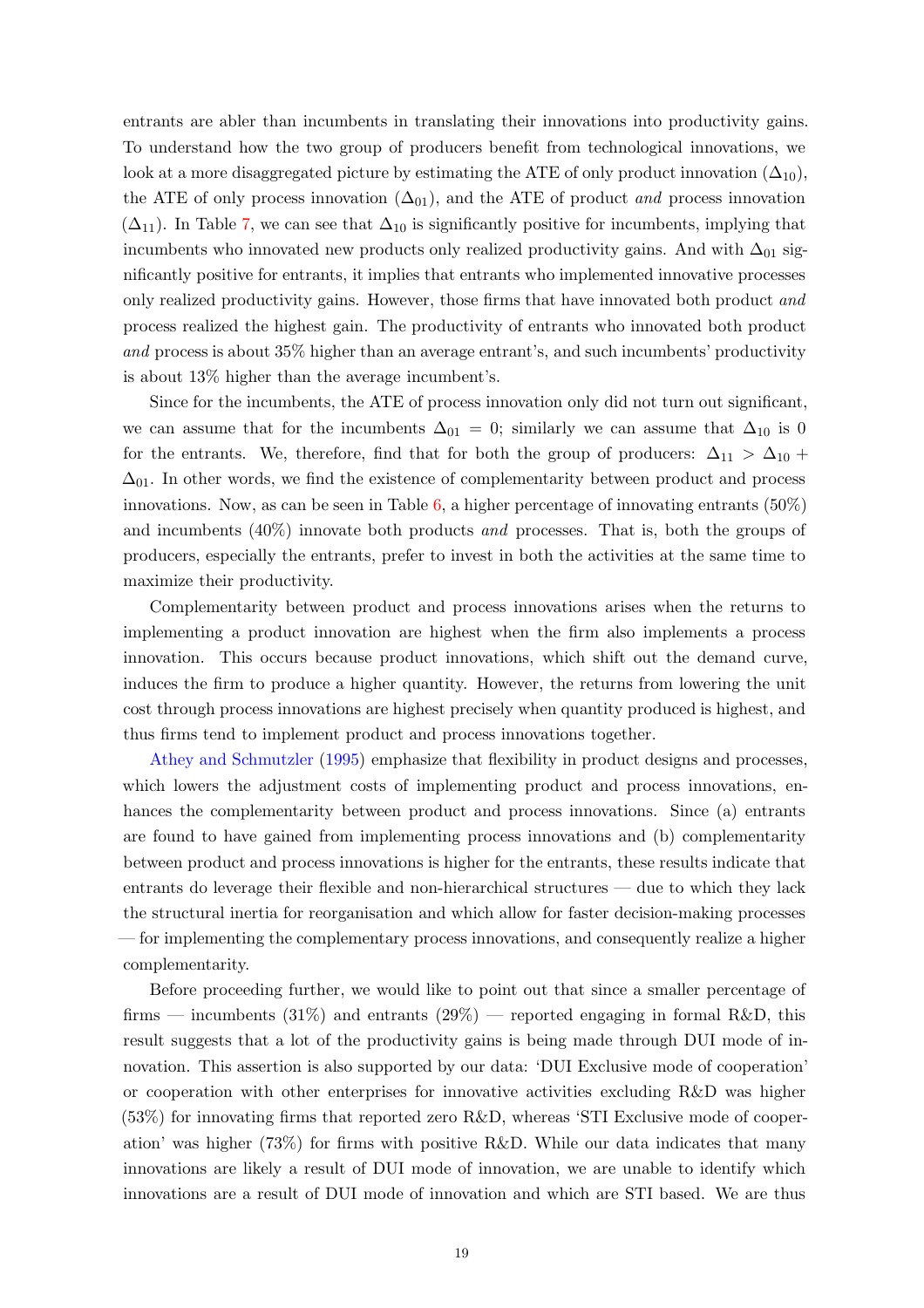unable to estimate the efficacy of  $STI$  based innovations vis- $\lambda$ -vis DUI based innovations, or for that matter the efficacy of the combination of two, for the two group of producers. We leave the exercise of assessing the efficacy of STI and DUI based innovations for future research.

Finally, we compare the estimated TFP for the entrants and incumbents. As can be seen in Table [7,](#page-34-0) on average, the TFP of the entrants is higher than that of the incumbents. This is in contrast to labour productivity, which on average is found to be higher among the incumbents than the entrants (see Table [1\)](#page-30-0). Since labour productivity could change due to (a) changes in technology, which improves the efficiency with which the factors operate, or (b) due to changes in factor accumulation, it, therefore, seems that a higher labour productivity of the incumbents is because of a higher capital-labour ratio than due to more efficient technology. TFP, on the other hand, measures firm ability or efficiency, such as managerial talent, quality of inputs, innovation, etc., that are not accounted for by the observed inputs [\(Syverson 2011](#page-26-3)). That surviving young firms have above average productivity and that they grow faster than their [mature counterparts, has been documented elsewhere](#page-24-9) [\(Foster](#page-24-17) et al. [2008](#page-24-17); Haltiwanger et al. [2013\)](#page-24-9).

Also, in Table [7](#page-34-0) we can see that entrants' TFP have higher standard deviation as compared to the TFP for the incumbents. As discussed in [Haltiwanger](#page-24-9) *et al.* [\(2013\)](#page-24-9), young firms exhibit an 'up or out' dynamic — they either grow fast on average or they exit. These 'up or out' dynamics imply that exiting young firms have very low productivity while surviving young firms — where survival, more often than not, is because of successful innovation — have above average productivity. Related to the 'up or out' dynamics, [Foster](#page-24-18) et al. [\(2018\)](#page-24-18) explain that entry is associated 'experimentation,' which is critical for innovation and which results high degree of within-industry productivity dispersion. Following this experimentation phase is the 'shakeout' period, in which entrepreneurs that successfully innovate and/or adopt grow while unsuccessful entrepreneurs contract and exit yielding productivity growth. [Foster](#page-24-18) *et al.* [\(2018\)](#page-24-18) discuss a variety of mechanisms which can help understand how 'experimentation' can generate heterogeneity in the factors that cause dispersion.

## 6 Concluding Remarks

A large proportion of productivity growth, a key driver of economic growth, is due to reallocation emanating from the entry and exit of firms. Since this reallocation is induced by the selection effect due to the heterogeneous productivity impacts of R&D investment and innovation undertaken by incumbents and entrants, in this paper we study the productivity implications of (a) own  $R\&D$ , (b) external knowledge, and (c) and technological innovations for incumbents and entrants. The third exercise is motivated by the fact that, in our sample, while only 30% of firm-year report investment in R&D, 74% report technological — product and process — innovation. Studying the implications of R&D alone would have provided a partial picture of the innovation activities of firms in Estonia and other CEE catching-up economies. We, therefore, develop an empirical strategy to simultaneously estimate (1) the productivity elasticities of R&D and external knowledge and (2) the impact of technological innovations on productivity. Also, in studying the productivity implication of technological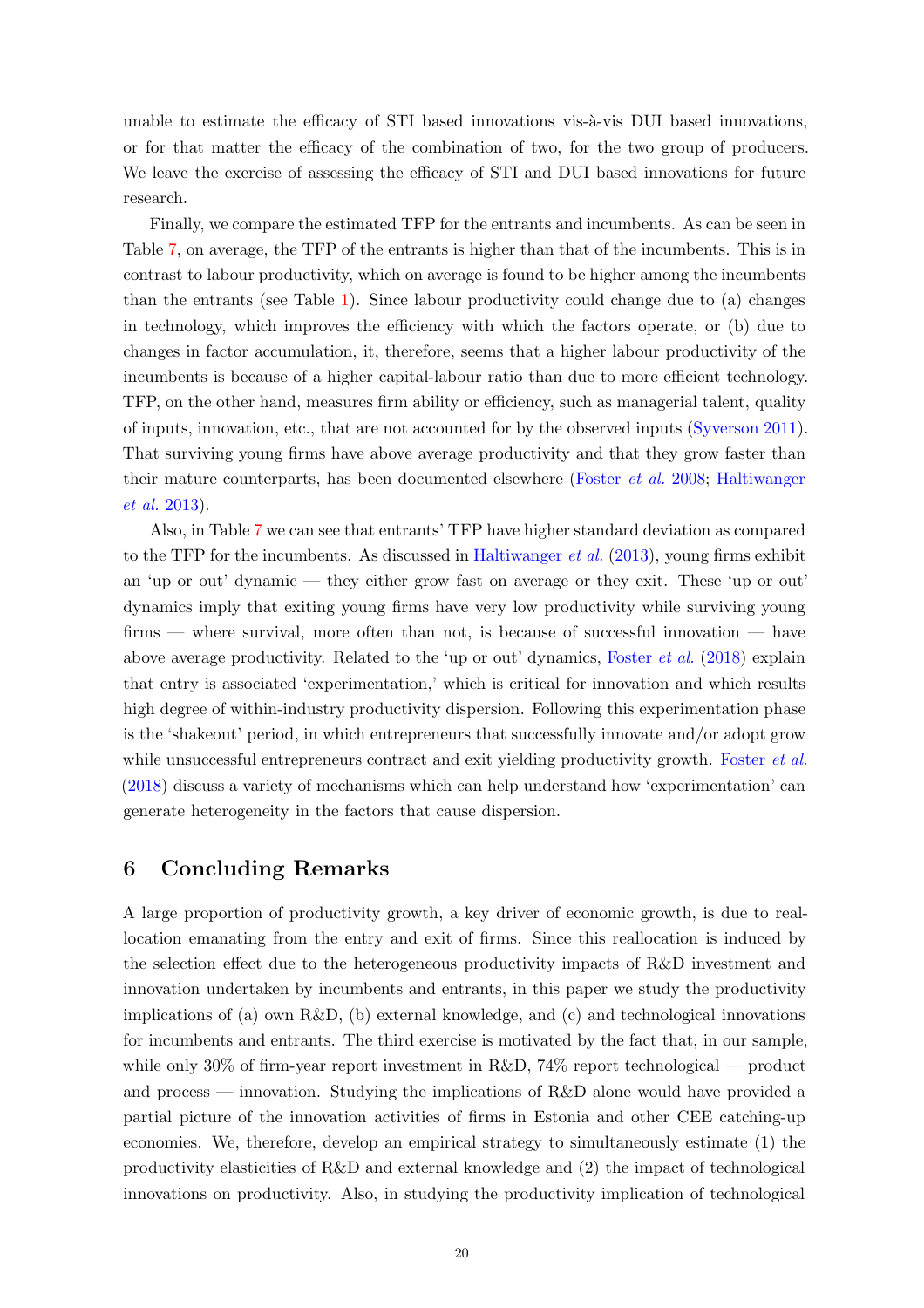innovation, we pay particular attention to complementarity between product and process innovation for the two groups of producers. Besides, since physical capital stock embodies technical change and innovation, we also study the productivity impact of capital accumulation.

Several interesting conclusions emerge from our analysis. To start with, while both entrants and incumbents gain significantly from investing in R&D, we do not find any difference in the average productivity elasticity with respect to own R&D for the two group of pro[ducers. This is contrary to the findings in](#page-24-1) [Acemoglu](#page-22-1) *et al.* [\(2018\)](#page-22-1) and Lubczyk and Peters [\(2020](#page-24-1)) for the technologically advanced economies, where entrants have been found to be disproportionately abler in translating their R&D into productivity gains. Instead, we find that the impact of innovation output — many of which are a result of DUI based innovation — are similar to the results in the aforementioned papers: entrants who innovate are 21% to 30% more productive than entrants who do not; for the incumbents, the corresponding figures are 10% to 13%. Furthermore, as we explored the sources of the productivity gain, we found that the gain is largely due to complementarities between product and process innovation, with entrants benefiting more from the complementarities than incumbents.

Estonian incumbents, on the other hand, are no less abler than German incumbents in translating R&D or STI based innovative activities into productivity gains. This is despite the adverse sectoral composition of the Estonian economy, which has a low share of sectors that are R&D intensive and where returns to R&D are highest. Moreover, because the bulk of STI based innovative activities in Estonia is carried out by the incumbents, they are the primary carriers of STI based innovative activities.

We find that productivity elasticity with respect to capital is higher than with respect to R&D, suggesting that in catching-up economies such as in Estonia, embodied technological change through capital accumulation has been an important means, and likely more effective than R&D, for generating productivity growth. However, since productivity elasticity with respect to capital is higher for firms that report engaging in formal R&D, it suggests that STI based innovative activities do help build absorptive capacity.

Finally, in results related to spillover effects, we find it is mostly the incumbents who benefit from intra- and inter-industry knowledge that is generated by other firms — primarily by the incumbents — situated in close proximity. However, the spillover effects are higher for firms that do not reportedly engage in formal R&D, suggesting that these firms, too, work on building absorptive capacity.

There are certain limitations in our paper, which are primarily due to lack of data. First, as Community Innovation Surveys (CIS) consider firms with at least 10 employees, the entrants included in these data may not be representative of the population of newly born firms, which are unlikely to exceed this threshold in the first years of their existence. Relying on CIS data could therefore limit the number of newly established firms. Second, we consider only regional spillover effects; future studies could consider measures of external knowledge that are based on technological distance between firms and/or forward and backward linkages between industries.

Our results have important policy implications. The finding that technological innovations benefit entrants disproportionately more than the incumbents points to the significant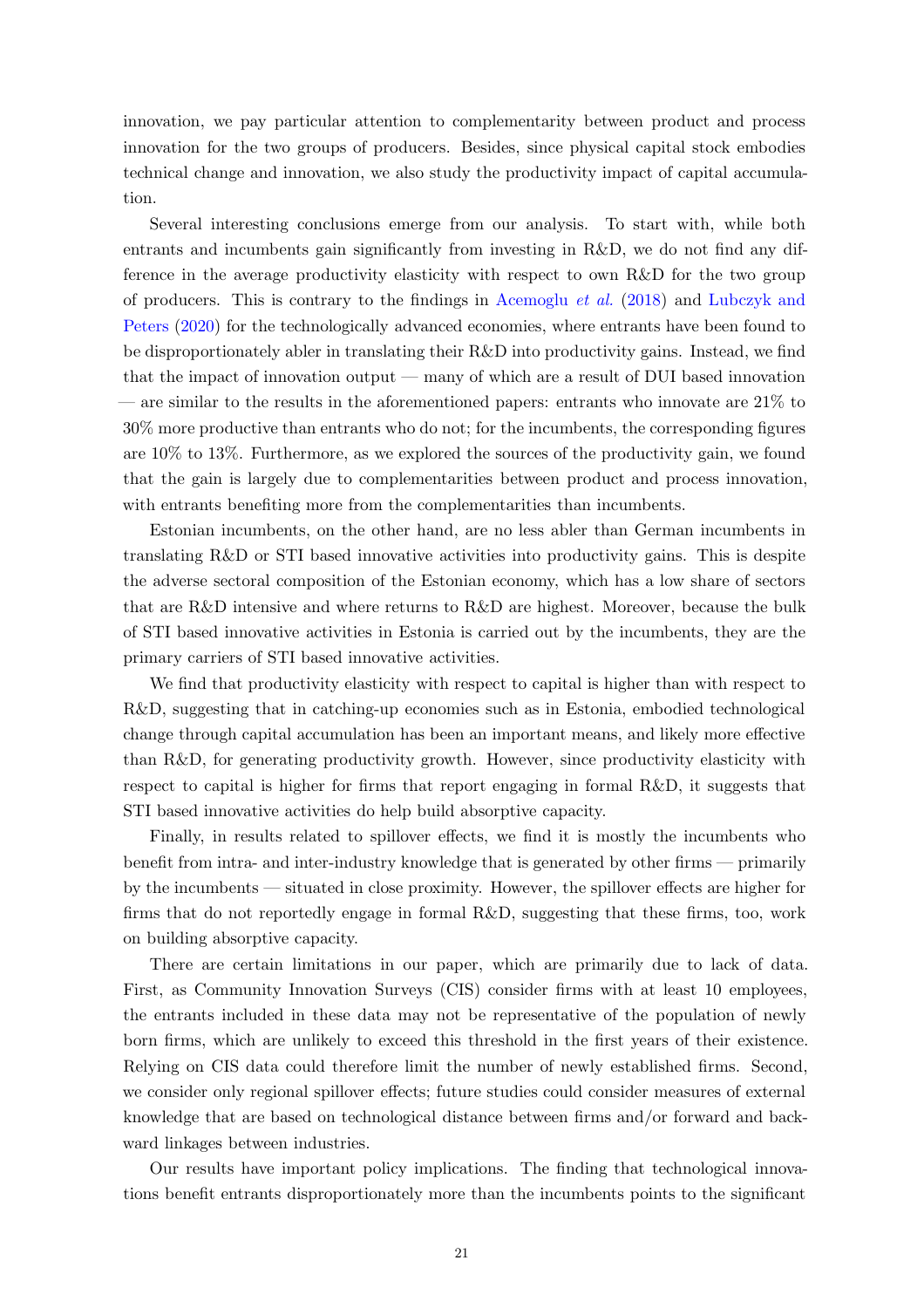<span id="page-22-9"></span>impact innovative entry can have on economic dynamics. These results yet again emphasize policies — in particular those that facilitate DUI mode of innovation — for promoting innovative entrepreneurship. However, our results also strongly suggest than in Estonia — a catching-up economy — incumbents are the primary carriers of STI based innovative activities, which are instrumental in building absorptive capacity and help move economies closer to the technological frontiers.

Our results then suggest that the policies advocated in [Acemoglu](#page-22-1) et al. [\(2018\)](#page-22-1) for technologically advanced economies may not be applicable for a catching-up economy like Estonia. [Acemoglu](#page-22-1) et al. [\(2018](#page-22-1)) advocate that a large tax on the continued operation of incumbents combined with a modest R&D subsidy to incumbent would be both growth and welfare increasing. H[owever, this policy only leverages the selection effect. As pointed out by](#page-22-2) Aghion and Jaravel  $(2015, p. 539)$  $(2015, p. 539)$ , the recommendations suggested by [Acemoglu](#page-22-1) *et al.*  $(2018)$  $(2018)$  do not take into consideration the notion of absorptive capacity which could have "novel implications, as it creates another trade-off between incumbents (with a large stock of R&D and a high absorptive capacity) and new firms." Policy makers must, therefore, duly consider the important role incumbents, as primary carriers of STI based innovative activities, play in catching-up economies. As argued in [Aghion and Jaravel](#page-22-2) [\(2015](#page-22-2)), because the social returns to absorptive capacity are not fully internalised by the private market, private market forces may fail to ensure the catching-up process; policies and institution that foster large incumbents during the catching-up periods have historical antecedents (see [Aghion](#page-22-3) *et al.* [2011\)](#page-22-3).

#### References

- <span id="page-22-8"></span>Abadie, A. and Imbens, G. W. (2006). Large Sample Properties of Matching Estimators for Average Treatment Effects. Econometrica, 74 (1), 235–267.
- <span id="page-22-1"></span>Acemoglu, D., Akcigit, U., Alp, H., Bloom, N. and Kerr, W. (2018). Innovation, Reallocation, and Growth. American Economic Review, 108 (11), 3450–3491.
- <span id="page-22-5"></span>— and Cao, D. (2015). Innovation by Entrants and Incumbents. Journal of Economic Theory, 157 (C), 255–294.
- <span id="page-22-6"></span>Ackerberg, D. A., Caves, K. and Frazer, G. (2015). Identification Properties of Recent Production Function Estimators. Econometrica, 83 (6), 2411–2451.
- <span id="page-22-3"></span>Aghion, P., Harmgart, H. and Weisshaar, N. (2011). Fostering Growth in CEE Countries: A Country-tailored Approach to Growth Policy. In S. Radosevic and A. Kaderabkova (eds.), Challenges for European Innovation Policy, Chapters, 3, Edward Elgar Publishing.
- <span id="page-22-2"></span>— and Jaravel, X. (2015). Knowledge Spillovers, Innovation and Growth. The Economic Journal, 125 (583), 533–573.
- <span id="page-22-0"></span>AKCIGIT, U. and ATES, S. T. (2021). Ten Facts on Declining Business Dynamism and Lessons from Endogenous Growth Theory. American Economic Journal: Macroeconomics, 13 (1), 257–298.
- <span id="page-22-4"></span>Asplund, M. and Nocke, V. (2006). Firm Turnover in Imperfectly Competitive Markets. The Review of Economic Studies, 73 (2), 295–327.
- <span id="page-22-7"></span>ATHEY, S. and SCHMUTZLER, A. (1995). Product and Process Flexibility in an Innovative Environment. The RAND Journal of Economics, 26 (4), 557-574.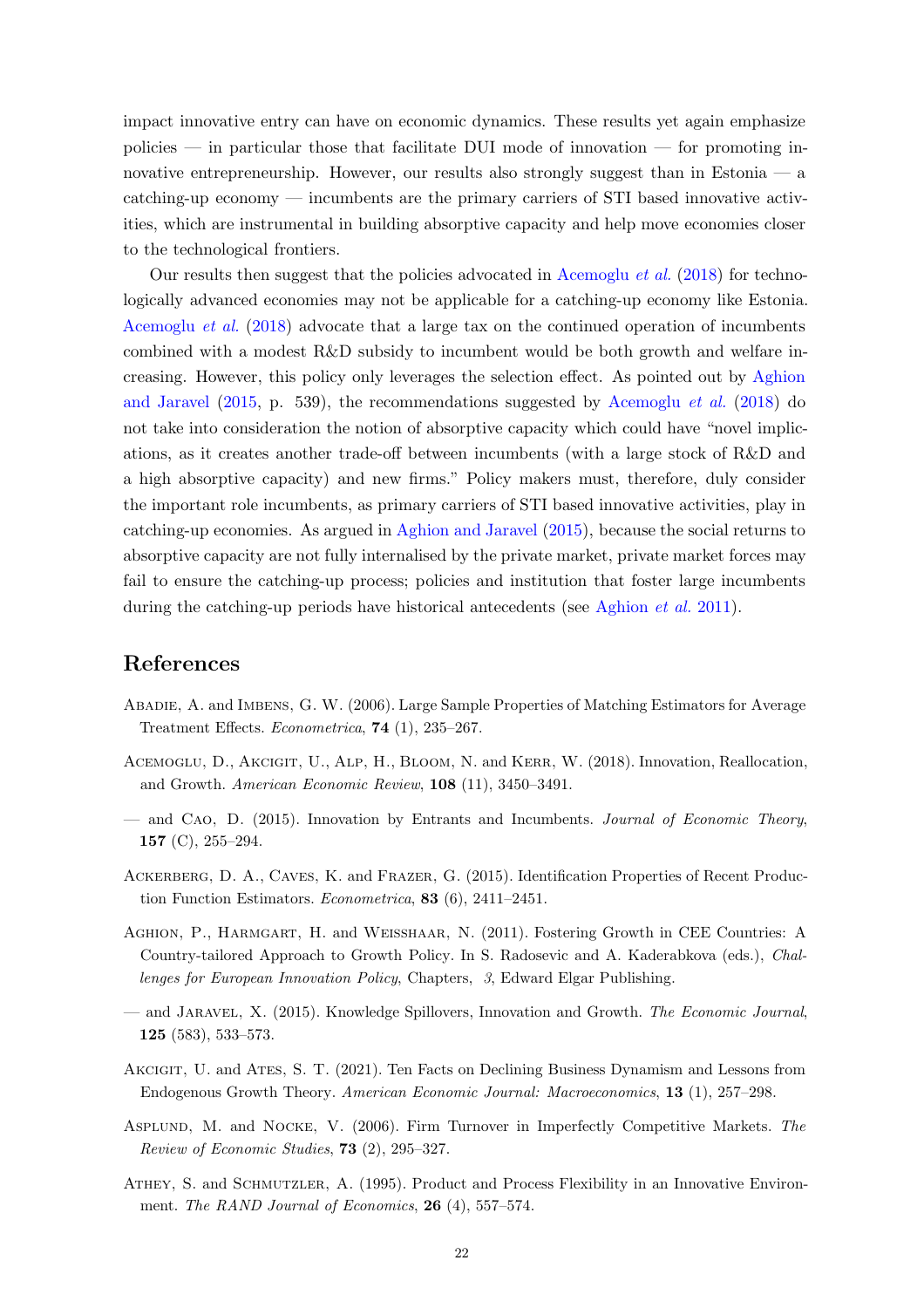- <span id="page-23-16"></span>AUDRETSCH, B. (1998). Agglomeration and the Location of Innovative Activity. Oxford Review of Economic Policy, 14 (2), 18–29.
- <span id="page-23-7"></span>AUDRETSCH, D. (1995). Innovation and Industry Evolution. MIT Press.
- <span id="page-23-8"></span>Bartelsman, E., Haltiwanger, J. and Scarpetta, S. (2013). Cross-Country Differences in Productivity: The Role of Allocation and Selection. American Economic Review, 103 (1), 305–34.
- <span id="page-23-12"></span>BAUMANN, J. and KRITIKOS, A. S. (2016). The link between R&D, Innovation and Productivity: Are Micro Firms Different? Research Policy, 45 (6), 1263 – 1274.
- <span id="page-23-6"></span>BERCHICCI, L. and TUCCI, C. (2009). Entrepreneurship, technology and schumpeterian innovation: Entrants and incumbents. The Oxford Handbook of Entrepreneurship.
- <span id="page-23-17"></span>Bloom, N., Schankerman, M. and Van Reenen, J. (2013). Identifying Technology Spillovers and Product Market Rivalry. Econometrica, 81 (4), 1347–1393.
- <span id="page-23-9"></span>BRUNO, R. L., DOUARIN, E., KOROSTELEVA, J. and RADOSEVIC, S. (2019). *Determinants of Pro*ductivity Gap in the European Union: A Multilevel Perspective. IZA Discussion Papers 12542, Bonn.
- <span id="page-23-2"></span>Castellacci, F. and Natera, J. M. (2013). The dynamics of National Innovation systems: A Panel Cointegration analysis of the Coevolution Between Innovative Capability and Absorptive Capacity. Research Policy, 42 (3), 579–594.
- <span id="page-23-15"></span>Castellani, D., Piva, M., Schubert, T. and Vivarelli, M. (2019). R&D and Productivity in the US and the EU: Sectoral Specificities and Differences in the Crisis. Technological Forecasting and Social Change, 138, 279 – 291.
- <span id="page-23-3"></span>Cirillo, V., Martinelli, A., Nuvolari, A. and Tranchero, M. (2019). Only one way to skin a cat? Heterogeneity and Equifinality in European National Innovation Systems. Research Policy, 48 (4), 905–922.
- <span id="page-23-1"></span>Coad, A., Segarra, A. and Teruel, M. (2016). Innovation and Firm Growth: Does Firm Age Play a Role? Research Policy, 45 (2), 387–400.
- <span id="page-23-4"></span>Cohen, W. M. and Levinthal, D. A. (1989). Innovation and Learning: The Two Faces of R&D. Economic Journal, 99 (397), 569–96.
- <span id="page-23-11"></span>CRÉPON, B., DUGUET, E. and MAIRESSE, J. (1998). Research, Innovation And Productivity: An Econometric Analysis At The Firm Level. Economics of Innovation and New Technology, 7 (2), 115–158.
- <span id="page-23-0"></span>Czarnitzki, D. and Delanote, J. (2012). Young Innovative Companies: The New High-Growth Firms? Industrial and Corporate Change, 22 (5), 1315–1340.
- <span id="page-23-5"></span>DECKER, R., HALTIWANGER, J., JARMIN, R. and MIRANDA, J. (2014). The Role of Entrepreneurship in US Job Creation and Economic Dynamism. Journal of Economic Perspectives, 28 (3), 3–24.
- <span id="page-23-13"></span>DORASZELSKI, U. and JAUMANDREU, J. (2013). R&D and Productivity: Estimating Endogenous Productivity. The Review of Economic Studies, 80 (4), 1338–1383.
- <span id="page-23-14"></span>European Commission (2011). Innovation Union Competitiveness Report 2011. Tech. rep., Directorate-General for Research and Innovation (European Commission).
- <span id="page-23-10"></span>FILIPPETTI, A. and PEYRACHE, A. (2015). Labour Productivity and Technology Gap in European Regions: A Conditional Frontier Approach. Regional Studies, 49 (4), 532–554.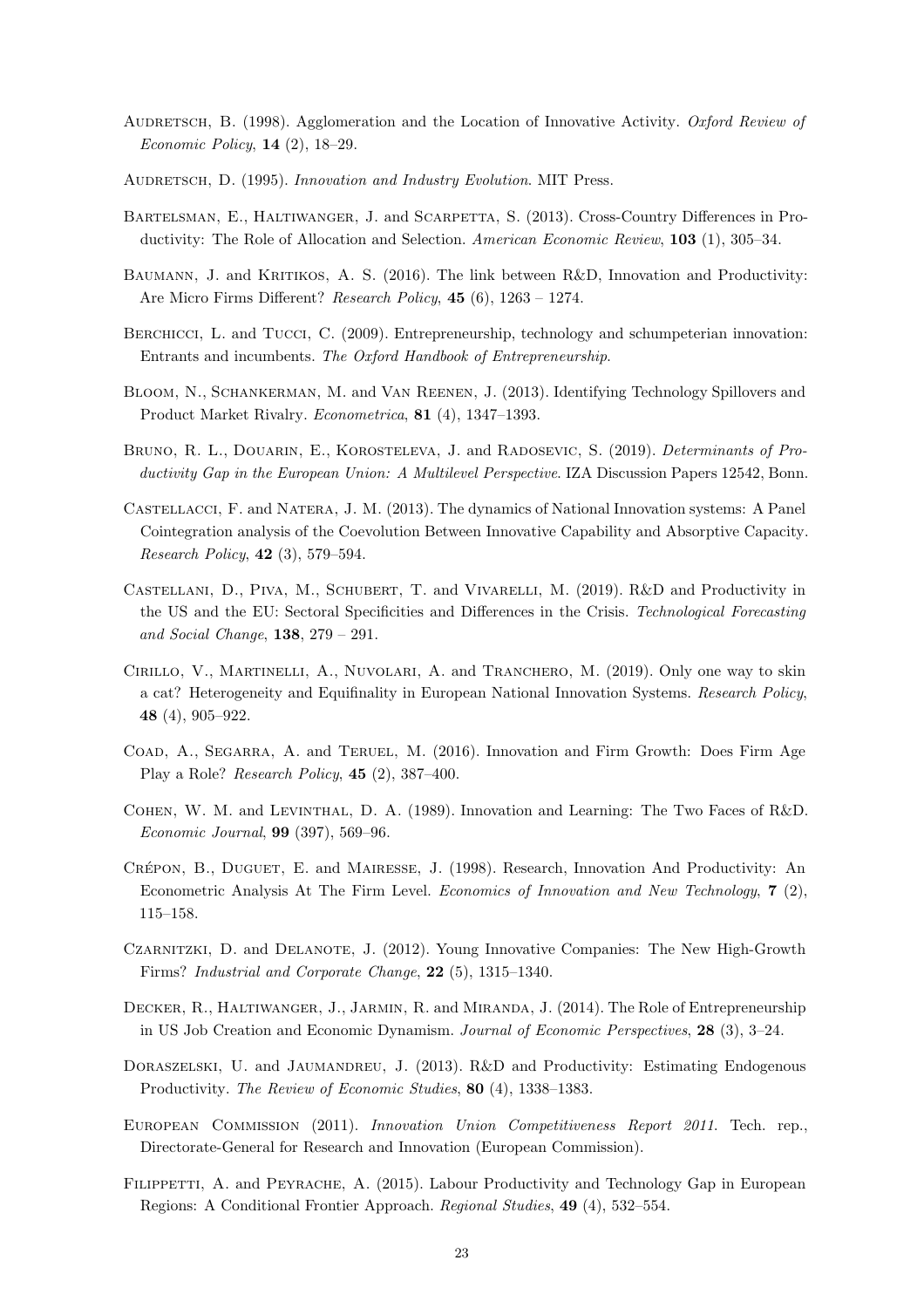- <span id="page-24-19"></span><span id="page-24-18"></span>Foster, L., Grim, C., Haltiwanger, J. and Wolf, Z. (2018). Innovation, Productivity Dispersion, and Productivity Growth. Working papers, U.S. Census Bureau, Center for Economic Studies.
- <span id="page-24-17"></span>—, Haltiwanger, J. and Syverson, C. (2008). Reallocation, Firm Turnover, and Efficiency: Selection on Productivity or Profitability? The American Economic Review, 98 (1), 394–425.
- <span id="page-24-0"></span>Garcia-Macia, D., Hsieh, C.-T. and Klenow, P. J. (2019). How Destructive Is Innovation? Econometrica, 87 (5), 1507–1541.
- <span id="page-24-4"></span>GRIFFITH, R., REDDING, S. and REENEN, J. V. (2004). Mapping the Two Faces of R&D: Productivity Growth in a Panel of OECD Industries. The Review of Economics and Statistics, 86 (4), 883–895.
- <span id="page-24-14"></span>Griliches, Z. (1979). Issues in Assessing the Contribution of Research and Development to Productivity Growth. Bell Journal of Economics, 10 (1), 92-116.
- <span id="page-24-15"></span>HALL, B. (2011). Innovation and Productivity. Nordic Economic Policy Review, 17178.
- <span id="page-24-16"></span> $-$ , MAIRESSE, J. and MOHNEN, P. (2010). Measuring the Returns to R&D. In *Handbook of the* Economics of Innovation, vol. 2, Chapter 24, Elsevier, pp. 1033–1082.
- <span id="page-24-9"></span>Haltiwanger, J., Jarmin, R. and Miranda, J. (2013). Who Creates Jobs? Small versus Large versus Young. The Review of Economics and Statistics, 95 (2), 347–361.
- <span id="page-24-6"></span>HOPENHAYN, H. A. (1992). Entry, Exit, and Firm Dynamics in Long Run Equilibrium. Econometrica, 60 (5), 1127–1150.
- <span id="page-24-7"></span>HUERGO, E. and JAUMANDREU, J. (2004). How does probability of innovation change with firm age? Small Business Economics, 22, 193–207.
- <span id="page-24-2"></span>Jensen, M., Johnson, B., Lorenz, E. and Lundvall, B.-A. (2007). Forms of Knowledge and Modes of Innovation. *Research Policy*, **36** (5), 680–693.
- <span id="page-24-5"></span>JOVANOVIC, B. (1982). Selection and the evolution of industry. *Econometrica*, **50** (3), 649–670.
- <span id="page-24-8"></span>Klepper, S. (1996). Entry, Exit, Growth, and Innovation over the Product Life Cycle. The American Economic Review, 86 (3), 562–583.
- <span id="page-24-3"></span>KLETTE, T. J. and KORTUM, S. (2004). Innovating Firms and Aggregate Innovation. Journal of Political Economy, 112 (5), 986–1018.
- <span id="page-24-12"></span>LACASA, I. D., GIEBLER, A. and RADOŠEVIĆ, S. (2017). Technological Capabilities in Central and Eastern Europe: An Analysis Based on Priority Patents. Scientometrics, 111 (1), 83–102.
- <span id="page-24-11"></span>LIIK, M., MASSO, J. and UKRAINSKI, K. (2014). The Contribution of R&D to Production Efficiency in OECD Countries: Econometric Analysis of Industry-Level panel Data. Baltic Journal of Economics, 14 (1-2), 78–100.
- <span id="page-24-10"></span>LÖÖF, H. and JOHANSSON, B. (2014). R&D Strategy, Metropolitan Externalities and Productivity: Evidence from Sweden. Industry and Innovation, 21 (2), 141–154.
- <span id="page-24-1"></span>LUBCZYK, M. and PETERS, B. (2020). Incumbents and Entrants as Carriers of Innovation and Productivity Growth. Working papers, ZEW – Leibniz Centre for European Economic Research.
- <span id="page-24-13"></span>Mairesse, J. and Mohnen, P. (2010). Using Innovations Surveys for Econometric Analysis. Working Paper 15857, National Bureau of Economic Research.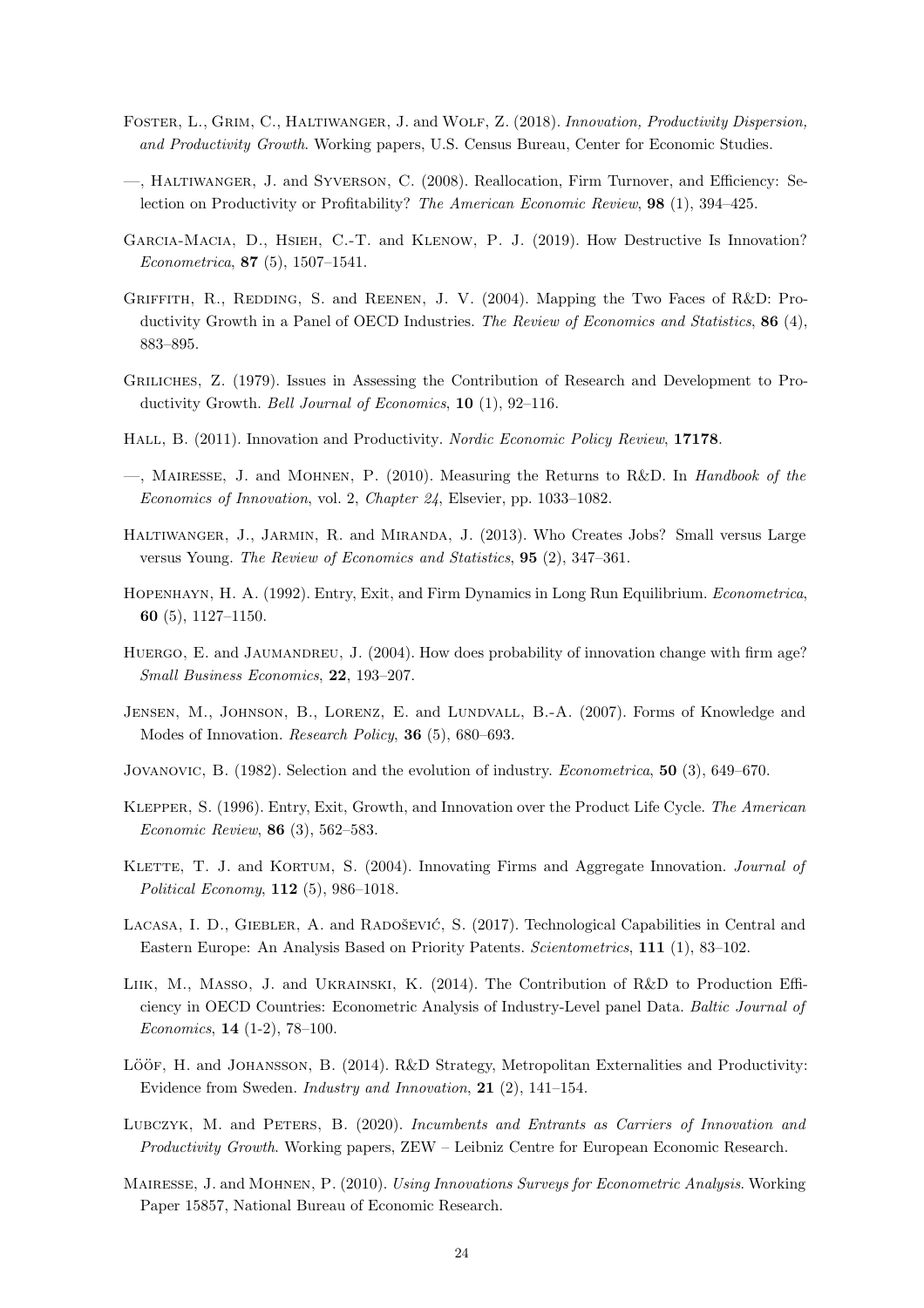- <span id="page-25-16"></span><span id="page-25-6"></span>MASSO, J., EAMETS, R. and PHILIPS, K. (2004). Creative Destruction and Transition: The Effects of Firm Entry and Exit on Productivity Growth in Estonia. Iza discussion paper no. 1243, Institute for the Study of Labour (IZA).
- <span id="page-25-7"></span>— and Vahter, P. (2008). Technological Innovation and Productivity in Late-Transition Estonia: Econometric Evidence from Innovation Surveys. The European Journal of Development Research, 20 (2), 240–261.
- <span id="page-25-11"></span>Milgrom, P. and Roberts, J. (1990). The Economics of Modern Manufacturing: Technology, Strategy, and Organization. American Economic Review, 80 (3), 511–28.
- Olley, G. S. and Pakes, A. (1996). The Dynamics of Productivity in the Telecommunications Equipment Industry. Econometrica, 64 (6), 1263–1297.
- <span id="page-25-12"></span>ORTEGA-ARGILÉS, R., PIVA, M. and VIVARELLI, M. (2014). The Transatlantic Productivity Gap: Is R&D the Main Culprit? Canadian Journal of Economics/Revue canadienne d'économique, 47 (4), 1342–1371.
- <span id="page-25-13"></span> $-$ ,  $-$  and VIVARELLI, M. (2015). The Productivity Impact of R&D Investment: Are High-Tech Sectors Still Ahead? Economics of Innovation and New Technology, 24 (3), 204-222.
- <span id="page-25-3"></span>PARISI, M. L., SCHIANTARELLI, F. and SEMBENELLI, A. (2006). Productivity, Innovation and R&D: Micro Evidence for Italy. European Economic Review, 50 (8), 2037–2061.
- <span id="page-25-4"></span>PETERS, B. (2009). Persistence of innovation: Stylised Facts and Panel Data Evidence. The Journal of Technology Transfer, 34 (2), 226–243.
- <span id="page-25-1"></span>—, Roberts, M. J., Vuong, V. A. and Fryges, H. (2017). Estimating dynamic R&D choice: an analysis of costs and long-run benefits. The RAND Journal of Economics,  $48$  (2), 409–437.
- <span id="page-25-14"></span>PONDS, R., VAN OORT, F. and FRENKEN, K. (2010). Innovation, Spillovers and University-Industry Collaboration: An Extended Knowledge Production Function Approach. Journal of Economic Geo $graphy, 10 (2), 231-255.$
- <span id="page-25-0"></span>Radosevic, S. (1998). The Transformation of National Systems of Innovation in Eastern Europe: Between Restructuring and Erosion. Industrial and Corporate Change, 7 (1), 77–108.
- <span id="page-25-2"></span>— and Yoruk, E. (2018). Technology Upgrading of Middle Income Economies: A New Approach and Results. Technological Forecasting and Social Change, 129 (C), 56–75.
- <span id="page-25-9"></span>Raymond, W., Mairesse, J., Mohnen, P. and Palm, F. (2015). Dynamic models of r&d, innovation and productivity: Panel data evidence for dutch and french manufacturing. European Economic Review,  $78, 285 - 306$ .
- <span id="page-25-5"></span>—, Mohnen, P., Palm, F. and van der Loeff, S. S. (2010). Persistence of Innovation in Dutch Manufacturing: Is It Spurious? The Review of Economics and Statistics, **92** (3), 495–504.
- <span id="page-25-15"></span>Robertson, P., Smith, K. and von Tunzelmann, N. (2009). Innovation in low- and mediumtechnology industries. Research Policy, 38 (3), 441–446.
- <span id="page-25-10"></span>ROVIGATTI, G. and MOLLISI, V. (2018). Theory and Practice of Total-Factor Productivity Estimation: The Control Function Approach using Stata. The Stata Journal, 18 (3), 618–662.
- <span id="page-25-8"></span>SALINGER, M. and SUMMERS, L. H. (1983). Tax Reform and Corporate Investment: A Microeconometric Simulation Study, University of Chicago Press, pp. 247–288.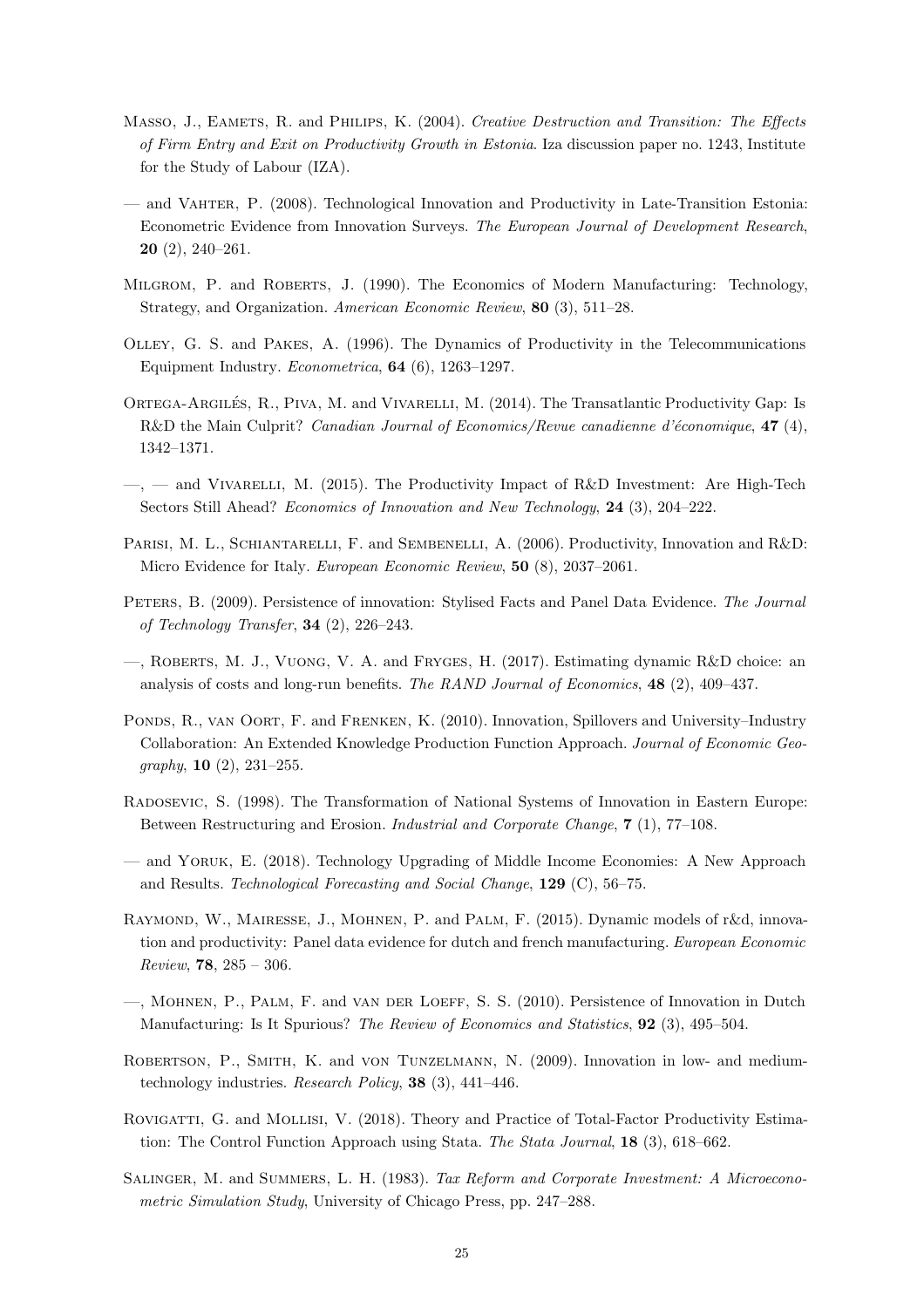- <span id="page-26-0"></span>Savignac, F. (2008). The Impact of Financial Constraints on Innovation: What can be learned from a Direct Measure? Economics of Innovation and New Technology, 17 (6), 553–569.
- <span id="page-26-1"></span>STORPER, M. and VENABLES, A. J. (2004). Buzz: Face-to-Face Contact and the Urban Economy. Journal of Economic Geography, 4 (4), 351–370.
- <span id="page-26-3"></span>SYVERSON, C. (2011). What Determines Productivity? Journal of Economic Literature, 49 (2), 326– 65.
- <span id="page-26-2"></span>TROTT, P. and SIMMS, C. (2017). An Examination of Product Innovation in Low-and Medium-Technology Industries: Cases from the UK Packaged Food Sector. Research Policy, 46 (3), 605–623.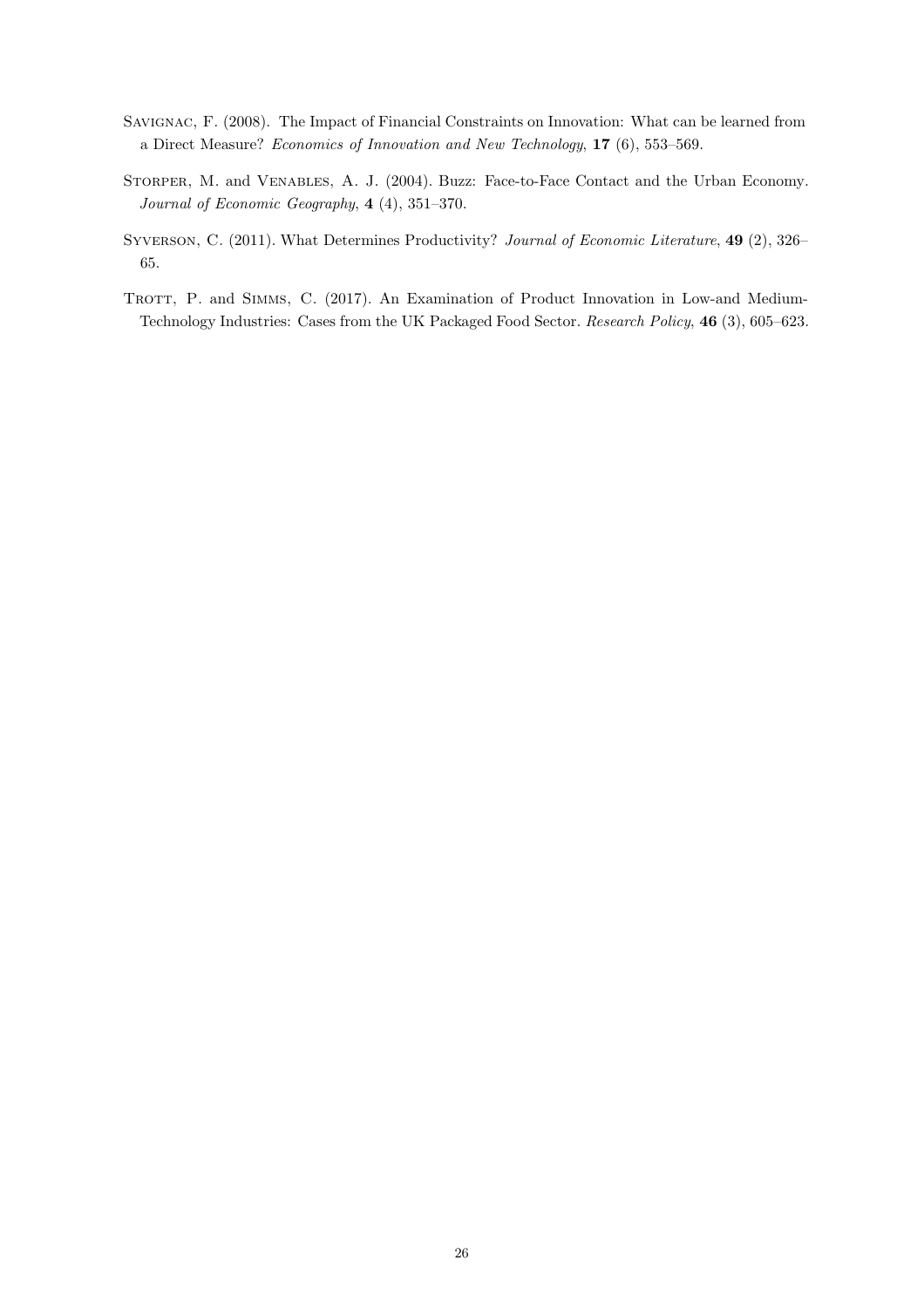## <span id="page-27-0"></span>Appendices

## A Identification of Average Treatment Effect of Innovation and Testing for Complementarity Between Product and Innovation

Substituting the specification for  $\omega_{it}$  given in equation [\(4.4\)](#page-12-0) in the log-linear production function in equation  $(4.3)$ , we obtain

$$
y_{jt} = (1 - D_{jt}^{0})(\beta + \beta_{l}^{+}l_{jt} + \beta_{k}k_{jt} + \beta_{r}r_{jt} + \beta_{e}e_{jt}) + D_{jt}^{0}(\beta^{0} + \beta_{l}^{0+}l_{jt} + \beta_{k}^{0}k_{jt} + \beta_{e}^{0}e_{jt})
$$
  
+  $g(\omega_{j,t-1}, \mathcal{P}_{jt}^{D}, \mathcal{P}_{jt}^{C}) + \xi_{jt} + \epsilon_{jt}.$  (A.1)

The coefficients,  $\beta$ 's, and the function,  $g(\omega_{j,t-1}, \mathcal{P}_{jt}^D, \mathcal{P}_{jt}^C)$ , as discussed in section 4, is estim-ated using the control function methodology by [Ackerberg](#page-22-6) *et al.* [\(2015](#page-22-6)) (ACF). For notational convenience from here on, we drop the firm subscript, j.

In this appendix, we discuss how we (i) estimate the average treatment effect (ATE) of the various kinds of innovation ( $\Delta$  in Eq. [\(4.5\)](#page-12-1) and  $\Delta_{10}$ ,  $\Delta_{01}$ ,  $\Delta_{11}$  in [\(4.7\)](#page-12-3) ) and (ii) assess for complementarity between product and process innovation.

Now, as discussed in the main text, the function,  $g(\omega_{t-1}, \mathcal{P}_t^D, \mathcal{P}_t^C)$ , in equation [\(A.1\)](#page-27-1) is estimated non-parametrically by approximating it by a polynomial function of the arguments of  $g(\omega_{t-1}, \mathcal{P}_t^D, \mathcal{P}_t^C)$ . So, if, for example,  $\omega_{t-1}$  is calculated as in footnote [11,](#page-28-0) one could employ the estimated coefficients of the polynomial to obtain estimates of  $g_{1\vee 1}(\omega_{t-1},.)$  and  $g_{0\wedge 0}(\omega_{t-1},\cdot)$ , where the two are defined in equation [\(4.6\)](#page-12-2), for every  $\omega_{t-1}$ , and then by averaging over  $\omega_{t-1}$  one can obtain, for example,  $\Delta$ , the average treatment effect of technological innovation:

<span id="page-27-2"></span><span id="page-27-1"></span>
$$
\Delta = \mathbb{E}[g_{1 \vee 1}(\omega_{t-1},.)] - \mathbb{E}[g_{0 \wedge 0}(\omega_{t-1},.)]. \tag{A.2}
$$

For inference, we could either (a) first obtain bootstrapped standard errors of the coefficients of the polynomial function, and then use the delta method to obtain the standard error of  $\Delta$ , or (b) directly bootstrap  $\Delta$ . Both procedures are, however, computationally intensive. Rather than following these laborious procedures of computing the ATEs and their standard errors, we, as discussed below, develop a simple procedure to estimate the ATEs.

In the following we show that we can still obtain  $\Delta$  in [\(A.2\)](#page-27-2) without using the estimates of the function,  $g(\omega_{t-1},.)$ . The alternative procedure entails first estimating the residuals

$$
r_t \equiv y_t - ((1 - D_t^0)(\beta + \beta_t^+ l_t + \beta_k k_t + \beta_r r_t + \beta_e e_t) + D_t^0(\beta^0 + \beta_t^{0+} l_t + \beta_k^0 k_t + \beta_e^0 e_t))
$$
  
=  $g(\omega_{t-1}, \mathcal{P}_t^D, \mathcal{P}_t^C) + \xi_t + \epsilon_t$ 

in equation [\(A.1\)](#page-27-1) and then using the matching methods for estimating the ATE,  $\Delta$ . The alternative procedure works because these residuals, which are a proxy for the total factor productivity (TFP), contain information on  $g(\omega_{t-1},.)$ . The residuals for firm-years that innovated are  $r_t(I_t = 1) = g_{1 \vee 1}(\omega_{t-1},.) + \xi_t + \epsilon_t$ , and for those that did not are  $r_t(I_t = 0) =$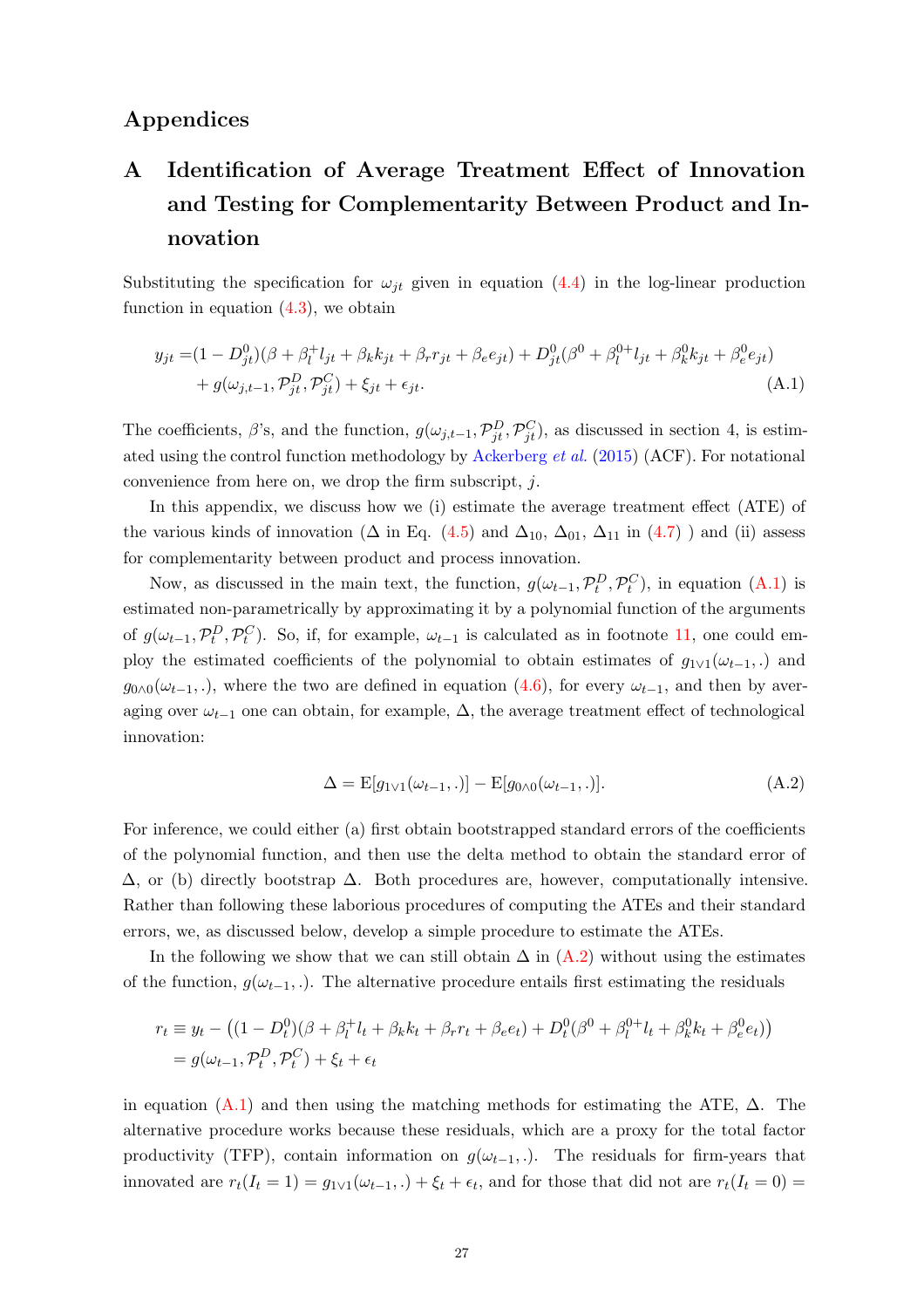$g_{0\wedge 0}(\omega_{t-1},.) + \xi_t + \epsilon_t.$ 

Having obtained the residuals,  $g(\omega_{t-1},.) + \xi_t + \epsilon_t$ , to estimate the impact of technological innovations on productivity, we can obtain the difference

<span id="page-28-0"></span>
$$
E[g_{1\vee 1}(\omega_{t-1},.)+\xi_t+\epsilon_t]-E[g_{0\wedge 0}(\omega_{t-1},.)+\xi_t+\epsilon_t],\tag{A.3}
$$

where the expectation is taken over  $(\omega_{t-1}, \xi_t, \epsilon_t)$ .

Note that we only know  $r_t(I_t = 1)$  for firm-years that have innovated and  $r_t(I_t = 0)$  for firms that did not innovate. Our problem is, therefore, same as the missing data problem in treatment effect literature:  $r_t(I_t = 0)$  is unobserved for firm-years that innovated, and  $r_t(I_t = 1)$  is unobserved for firm-years that did not innovate. The comparison, therefore, between  $E[g_{1}y_{1}(\omega_{t-1},.) + \xi_t + \epsilon_t]$  and  $E[g_{0}y_{0}(\omega_{t-1},.) + \xi_t + \epsilon_t]$  for assessing the effect of innovation can only be possible if  $\omega_{t-1}$  for firms that have innovated (treatment group) are same as  $\omega_{t-1}$  for firms that did not (control group).

To select firms in control group with  $\omega_{t-1}$  similar to the firms in the treatment group, we resort to the matching method in [Abadie and Imbens](#page-22-8) [\(2006](#page-22-8)). The method rigorously selects control units with  $X_{t-1}$  similar to the treated units. The control variables (or 'observable confounders'),  $X_{t-1}$ , on the basis of which we match firms in treatment group to the firms in the control group are variables that likely affect both the treatment (innovation) and the outcome (TFP). In  $X_{t-1}$  we include (i)  $\omega_{t-1}$ ,<sup>11</sup> (ii) all the state variables and control variables from period  $t-1$ , and (iii)  $\mathcal{P}_{t-1}^D$  and  $\mathcal{P}_{t-1}^C$ . The control variables,  $X_{t-1}$ , are mean independent of the error terms,  $\xi_t + \epsilon_t$  (see also discussion following Eq. [\(4.4\)](#page-12-0)).

The identification assumption is that conditional on  $X_{t-1}$ , the treatment is independent of the 'potential' outcome,  $r_t(I_t)$ . In the other words, for the matched sample, the treatment (here innovation) can then be considered to be randomly assigned between the treatment and the control group. Under this assumption, for the matched sample, we, therefore, have

<span id="page-28-1"></span>
$$
\Delta(X_{t-1}) = \mathcal{E}(r_t(I_t = 1) - r_t(I_t = 0)|X_{t-1})
$$
  
= 
$$
\mathcal{E}[g(\omega_{t-1},.) + \xi_t + \epsilon_t | I_t = 1, X_{t-1}] - \mathcal{E}[g(\omega_{t-1},.) + \xi_t + \epsilon_t | I_t = 0, X_{t-1}]
$$
  
= 
$$
\mathcal{E}[g_{1 \vee 1}(\omega_{t-1},.) + \xi_t + \epsilon_t | X_{t-1}] - \mathcal{E}[g_{0 \wedge 0}(\omega_{t-1},.) + \xi_t + \epsilon_t | X_{t-1}]
$$
  
= 
$$
\mathcal{E}[g_{1 \vee 1}(\omega_{t-1},.) | X_{t-1}] - \mathcal{E}[g_{0 \wedge 0}(\omega_{t-1},.) | X_{t-1}], \qquad (A.4)
$$

where the last equality follows also because  $\xi_t + \epsilon_t$  is mean independent of  $X_{t-1}$ .

Under the overlap assumption,  $Pr(I_t = 1 | X_{t-1}) < 1$ , (see [Abadie and Imbens 2006\)](#page-22-8)

$$
\hat{\phi}(D_t^0, l_t, k_t, r_t, e_t, x_t, m_t) - [(1 - D_t^0)(\hat{\beta} + \hat{\beta}_t^{\dagger}l_t + \hat{\beta}_k k_t + \hat{\beta}_r r_t + \hat{\beta}_e e_t) + D_t^0(\hat{\beta}^0 + \hat{\beta}_l^{0+}l_{jt} + \hat{\beta}_k^0 k_t + \hat{\beta}_e^0 e_t)],
$$

where  $\phi(.)$ , which is estimated in the first stage, is given by

$$
\phi(D_t^0, l_t, k_t, r_t, e_t, x_t, m_t) = [(1 - D_t^0)(\beta + \beta_t^+ l_t + \beta_k k_t + \beta_r r_t + \beta_e e_t) + D_t^0(\beta^0 + \beta_t^{0+} l_t + \beta_k^0 k_t + \hat{\beta}_e^0 e_t)]
$$
  
+  $f_t^{-1}(l_t, k_t, r_t, e_t, x_t, m_t).$ 

Note that given  $\omega_t = f_t^{-1}(l_t, k_t, r_t, e_t, x_t, m_t)$ , the next period productivity is  $\omega_{t+1} = g(\omega_t, \mathcal{P}_t^D, \mathcal{P}_t^C) + \xi_t$ , and it is  $g(\omega_t, \tilde{\mathcal{P}}_t^D, \mathcal{P}_t^C)$  that is our quantity of interest, not  $\omega_t = f_t^{-1}(l_t, k_t, r_t, e_t, x_t, m_t)$ .

<sup>&</sup>lt;sup>11</sup>In [ACF,](#page-22-6) firm's intermediate input demand is given by  $m_t = f_t(l_t, k_t, r_t, e_t, x_t, \omega_t)$ , where  $x_t$  is the set of additional state variables, and the function,  $m_t = f_t(.,\omega_t)$ , is strictly monotonic in the unobserved TFP,  $\omega_t$ . Given the monotonicity assumption, a proxy for  $\omega_t$  is obtain by inverting the intermediate input demand function:  $\omega_t = f_t^{-1}(l_t, k_t, r_t, e_t, x_t, m_t)$ . STATA's prodest command gives an estimate of  $\omega_t$  as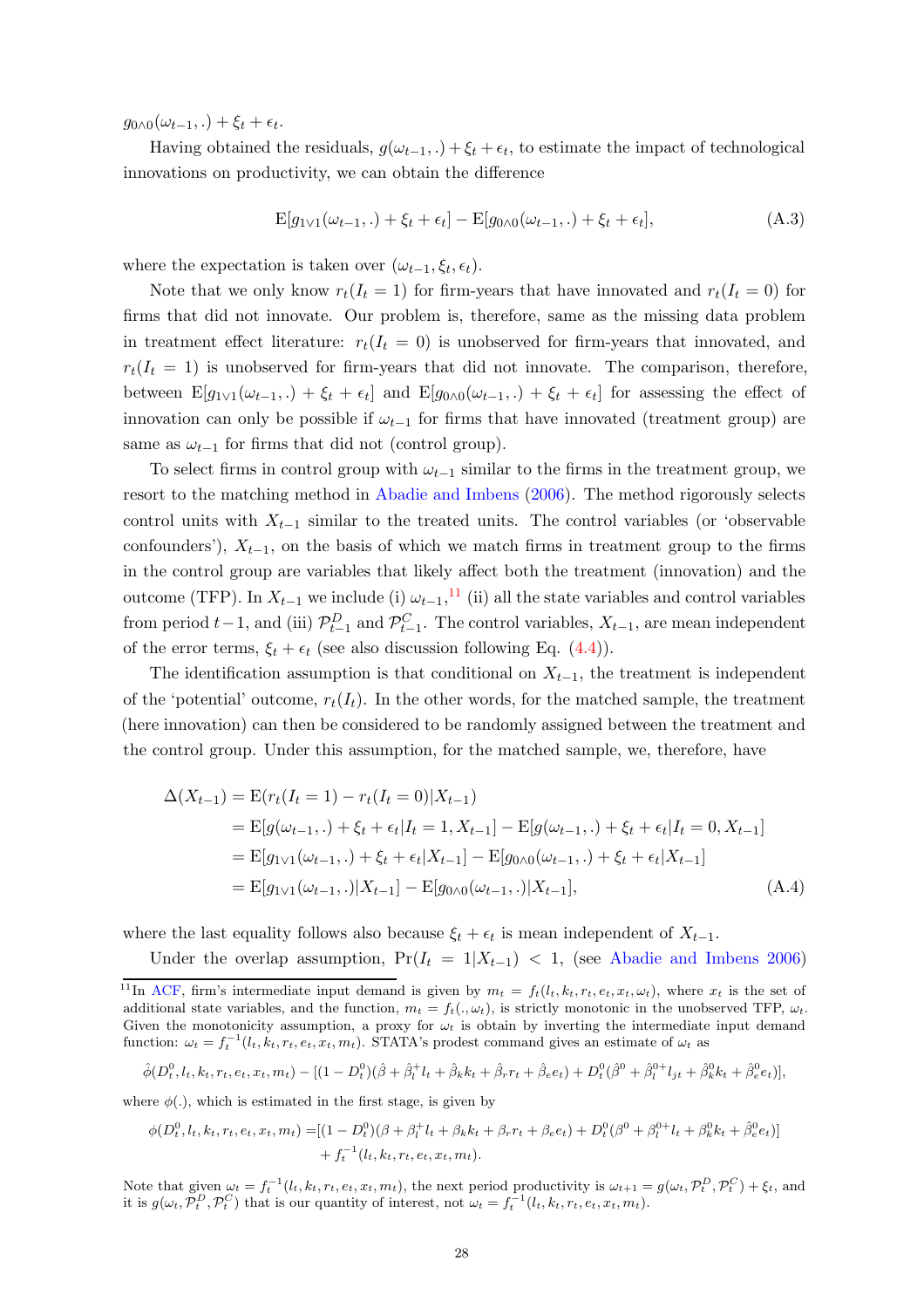the difference on the right-hand side of  $(A.4)$  is identified for almost all  $X_{t-1}$  in the support of  $X_{t-1}$ . Therefore, the average effect of the treatment can be recovered by averaging  $\mathbb{E}[g_{1 \vee 1}(\omega_{t-1},.)|X_{t-1}] - \mathbb{E}[g_{0 \wedge 0}(\omega_{t-1},.)|X_{t-1}]$  over the distribution of  $X_{t-1}$ . That is,

<span id="page-29-1"></span>
$$
E[\Delta(X_{t-1})] = E[g_{1 \vee 1}(\omega_{t-1}, .)] - E[g_{0 \wedge 0}(\omega_{t-1}, .)] = \Delta,
$$
\n(A.5)

which is what we wanted to estimate in  $(A.2)$ .

We now come to assessing of complementarity between product,  $\mathcal{P}_t^D = 1$ , and process,  $\mathcal{P}_t^C = 1$  innovation. The study of complementarities between activities can be traced back to the theory of supermodularity [\(Milgrom and Roberts 1990\)](#page-25-11). According to this theory, the necessary condition for product and process innovation to be complementary is that the expectation,  $E[g(\omega_{t-1}, \mathcal{P}_t^D, \mathcal{P}_t^C)]$ , be supermodular in  $\mathcal{P}_t^D$  and  $\mathcal{P}_t^C$ :

<span id="page-29-0"></span>
$$
E[g_{1\wedge 1}(.)] - E[g_{0\wedge 1}(.)] \ge E[g_{1\wedge 0}(.)] - E[g_{0\wedge 0}(.)],
$$
\n(A.6)

where

$$
g_{1\wedge 0}(.) \equiv g(\omega_{j,t-1}, \mathcal{P}_{jt}^D, \mathcal{P}_{jt}^C) \text{ such that } \mathcal{P}_{jt}^D = 1 \text{ and } \mathcal{P}_{jt}^C = 0,
$$
  
\n
$$
g_{0\wedge 1}(.) \equiv g(\omega_{j,t-1}, \mathcal{P}_{jt}^D, \mathcal{P}_{jt}^C) \text{ such that } \mathcal{P}_{jt}^D = 0 \text{ and } \mathcal{P}_{jt}^C = 1,
$$
  
\n
$$
g_{1\wedge 1}(.) \equiv g(\omega_{j,t-1}, \mathcal{P}_{jt}^D, \mathcal{P}_{jt}^C) \text{ such that } \mathcal{P}_{jt}^D = 1 \text{ and } \mathcal{P}_{jt}^C = 1 \text{ and }
$$
  
\n
$$
g_{0\wedge 0}(.) \equiv g(\omega_{j,t-1}, \mathcal{P}_{jt}^D, \mathcal{P}_{jt}^C) \text{ such that } \mathcal{P}_{jt}^D = 0 \text{ and } \mathcal{P}_{jt}^C = 0.
$$

The inequality in  $(A.6)$  can be interpreted as follows: on average, implementing a product innovation when the firm also implements a process innovation has a higher incremental effect on productivity than implementing a product innovation in isolation.

We can write the inequality in  $(A.6)$  as

$$
E[g_{1\wedge 1}(.)] - E[g_{0\wedge 0}(.)] \ge (E[g_{0\wedge 1}(.)] - E[g_{0\wedge 0}(.)]) + (E[g_{1\wedge 0}(.)] - E[g_{0\wedge 0}(.)])
$$
  
\n
$$
\iff \quad \Delta_{11} \ge \quad \Delta_{01} \qquad + \quad \Delta_{10}, \tag{A.7}
$$

where  $\Delta_{10}$  is the ATE of only product innovation,  $\Delta_{01}$  is the ATE of only process innovation, and  $\Delta_{11}$ , the ATE of both product and process innovation. That is, if the productivity impact of product and process innovation exceeds the sum of the impacts of only product innovation and only process innovation, then the product and process innovation can be said to be complementary. The ATEs,  $\Delta_{10}$ ,  $\Delta_{01}$ , and  $\Delta_{11}$ , can be estimated using the matching method as in  $(A.5)$ .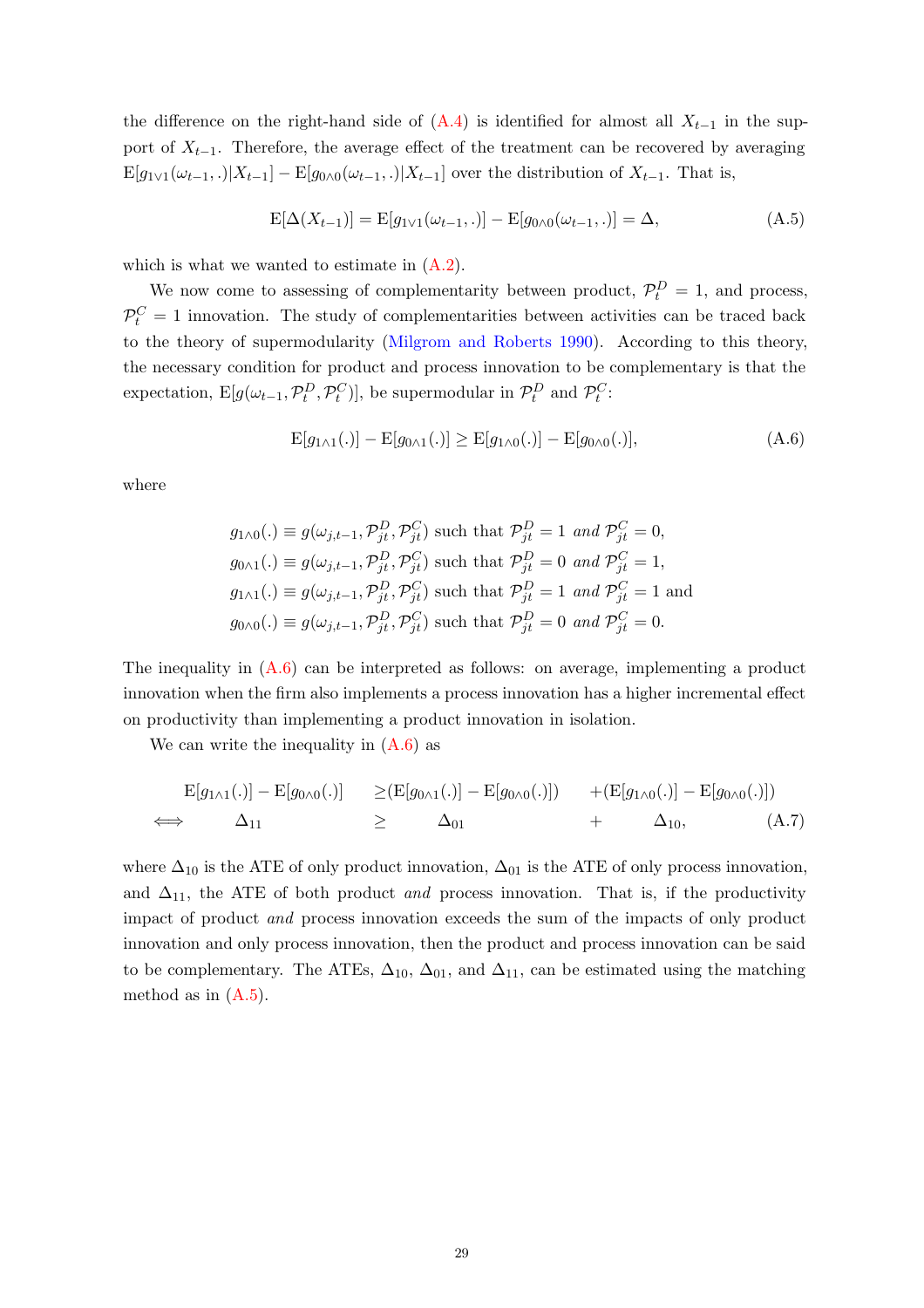<span id="page-30-0"></span>

|                                    | Entrants | Incumbents | Difference | t )<br>Pr( T |
|------------------------------------|----------|------------|------------|--------------|
| log(Value-Added Productivity)      | 10.2     | 10.33      | $-0.13$    | 0.00         |
| log(Gross Output Productivity)     | 11.16    | 11.27      | $-0.11$    | 0.00         |
| log(No. of Employees)              | 3.5      | 3.75       | $-0.25$    | 0.00         |
| log(Capital)                       | 12.4     | 13.36      | $-0.96$    | 0.00         |
| log(Material Cost)                 | 13.57    | 14.01      | $-0.44$    | 0.00         |
| log(Investment in Fixed Assets)    | 11.17    | 11.53      | $-0.36$    | 0.00         |
| $log(R&D\text{ Expenditure})$      | 7.17     | 7.78       | $-0.61$    | 0.000        |
| Dummy for Positive R&D Expenditure | 0.29     | 0.31       | $-0.02$    | 0.16         |
| Dummy for Innovator                | 0.78     | 0.72       | 0.06       | 0.00         |
| Dummy for Product Innovation       | 0.56     | 0.45       | 0.11       | 0.00         |
| Dummy for Process Innovation       | 0.61     | 0.56       | 0.04       | 0.00         |
| Dummy for North                    | 0.59     | 0.54       | 0.05       | 0.00         |
| $log(Intro-Industry R&D)$          | 4.27     | 4.56       | $-0.28$    | 0.02         |
| $log(Inter-Industry R&D)$          | 9.39     | 10.07      | $-0.68$    | 0.00         |

Table 1: Test of Equality of Means between Entrants and Incumbents

Note: (a) The two sample t-test assumed unequal variances. (b) The data used for the tests is the estimation sample.

|                                   | Percentage | Positive R&D | Technological | R&D<br>log |  |  |
|-----------------------------------|------------|--------------|---------------|------------|--|--|
|                                   | of Firms   |              | Innovation    | Employes   |  |  |
|                                   |            | Entrants     |               |            |  |  |
| High-Tech Manufacturing           | 2.3        | 37.5         | 97            | 3.41       |  |  |
| Medium High-Tech Manufacturing    | 10.14      | 35.5         | 86            | 2.54       |  |  |
| Medium Low-Tech Manufacturing     | 22.01      | 22.9         | 75            | 1.57       |  |  |
| Low-Tech Manufacturing            | 28.42      | 27.1         | 81            | 1.84       |  |  |
| Knowledge Intensive Services      | 19.93      | 43           | 82            | 3.47       |  |  |
| Less Knowledge Intensive Services | 17.19      | 19.2         | 69            | 1.15       |  |  |
| Total                             | 100        | 28.9         | 78            | 2.1        |  |  |
|                                   |            |              | Incumbents    |            |  |  |
| High-Tech Manufacturing           | 2.26       | 54.1         | 83            | 4.7        |  |  |
| Medium High-Tech Manufacturing    | 11.02      | 46           | 82            | 3.78       |  |  |
| Medium Low-Tech Manufacturing     | 15.13      | 27.1         | 71            | 2          |  |  |
| Low-Tech Manufacturing            | 31.62      | 28.2         | 77            | 1.94       |  |  |
| Knowledge Intensive Services      | 15.59      | 41           | 72            | 3.52       |  |  |
| Less Knowledge Intensive Services | 24.39      | 21.5         | 64            | 1.68       |  |  |
| Total                             | 100        | 30.7         | 72            | 2.4        |  |  |

<span id="page-30-1"></span>Table 2: Sectoral Distribution of Estonian Firms in the Estimation Sample

No. of Entrants: 1500, No. of Incumbents: 6086.

Note: (a) All figures excepts for log(R&D/Employees) are in percentages. (b) Technological classification borrowed from Eurostat is based on NACE Revision 2 2-digit level.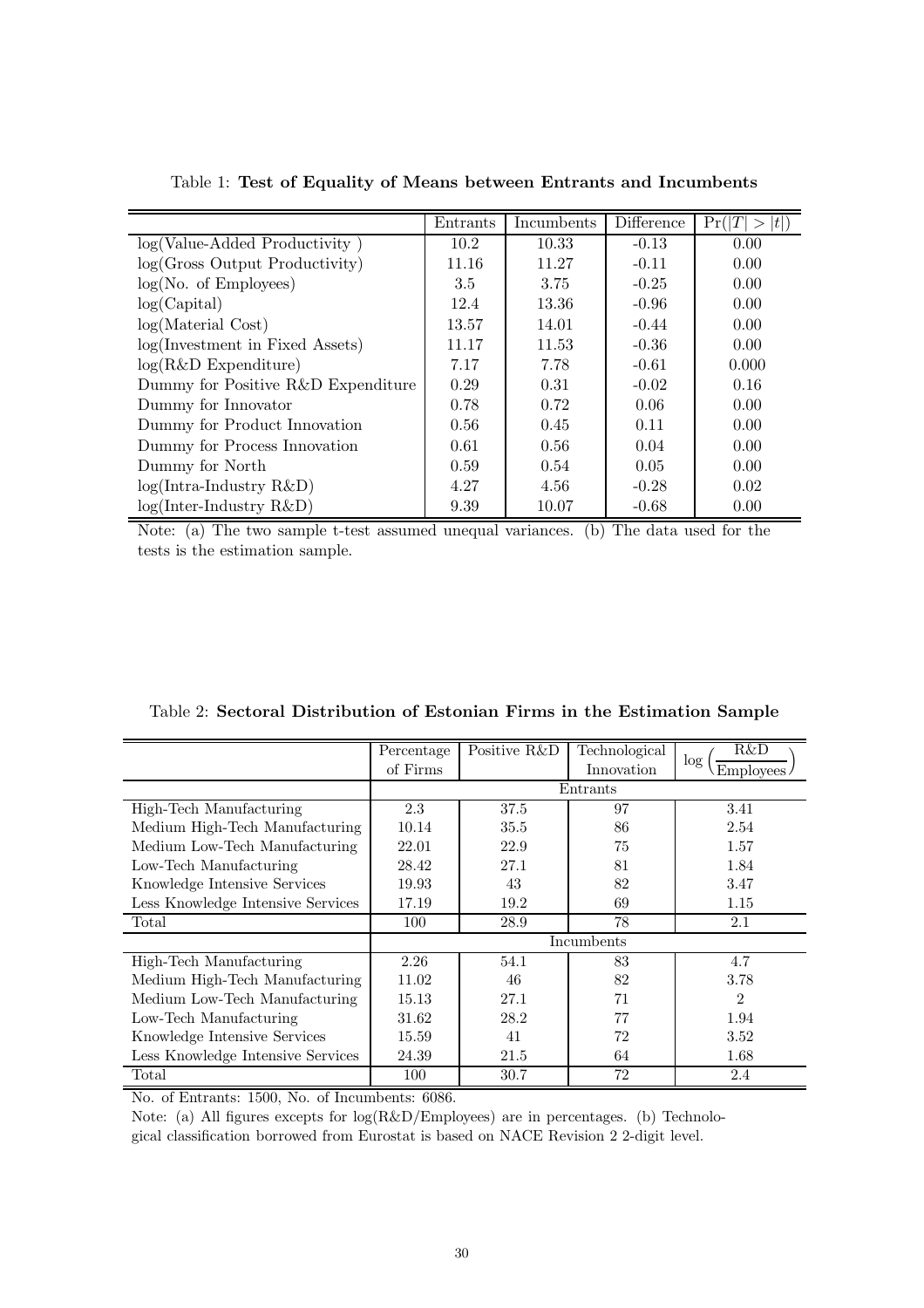|                                                                                           | Specification: Baseline |             | Specification: Baseline + |                    |  |
|-------------------------------------------------------------------------------------------|-------------------------|-------------|---------------------------|--------------------|--|
|                                                                                           |                         |             |                           | External Knowledge |  |
|                                                                                           | Incumbent               | Entrant     | Incumbent                 | Entrant            |  |
|                                                                                           | (1a)                    | (1b)        | (2a)                      | (2b)               |  |
| $log(Employes) \times (1 - D^0)$                                                          | $-0.16***$              | $-0.035$    | $-0.234***$               | $-0.188***$        |  |
|                                                                                           | (0.001)                 | (0.011)     | (0.001)                   | (0.013)            |  |
| $log(Employes) \times D^0$                                                                | $-0.147***$             | $-0.109***$ | $-0.141***$               | $-0.101***$        |  |
|                                                                                           | (0.001)                 | (0.03)      | (0.001)                   | (0.007)            |  |
| $log(Capital/Employes) \times (1 - D^0)$                                                  | $0.304***$              | $0.194***$  | $0.300***$                | $0.186***$         |  |
|                                                                                           | (0.002)                 | (0.023)     | (0.001)                   | (0.009)            |  |
| $log(Capital/Employes) \times D^0$                                                        | $0.293***$              | $0.198***$  | $0.289***$                | $0.174***$         |  |
|                                                                                           | (0.002)                 | (0.016)     | (0.002)                   | (0.007)            |  |
| log(R&D/Employes)                                                                         | $0.046***$              | $0.064***$  | $0.081***$                | $0.079***$         |  |
|                                                                                           | (0.005)                 | (0.02)      | (0.002)                   | (0.009)            |  |
| $D^0$ : Dummy Zero R&D                                                                    | $0.047***$              | $0.067***$  | $-0.308***$               | $-0.276***$        |  |
|                                                                                           | (0.001)                 | (0.009)     | (0.001)                   | (0.013)            |  |
| $log(Intra-industry R&D)\times(1-D^0)$                                                    |                         |             | $0.022***$                | $0.019***$         |  |
|                                                                                           |                         |             | (0.003)                   | (0.001)            |  |
| $log(Intro\text{-}industry R&D)\times D^0$                                                |                         |             | $0.025***$                | 0.01               |  |
|                                                                                           |                         |             | (0.002)                   | (0.001)            |  |
| $log(Inter-industry R&D)\times(1-D^0)$                                                    |                         |             | $-0.009$                  | $-0.04$            |  |
|                                                                                           |                         |             | (0.007)                   | (0.009)            |  |
| $log(Inter-industry R&D) \times D^0$                                                      |                         |             | $0.035^{\ast\ast\ast}$    | $0.015***$         |  |
|                                                                                           |                         |             | (0.001)                   | (0.001)            |  |
| Age                                                                                       | 0.000                   | 0.017       | 0.003                     | $-0.005$           |  |
|                                                                                           | (0.001)                 | (0.019)     | (0.002)                   | (0.008)            |  |
| North Estonia                                                                             | $0.326***$              | $0.268***$  | $0.192***$                | $0.314***$         |  |
|                                                                                           | (0.002)                 | (0.009)     | (0.000)                   | (0.009)            |  |
| Test of Equality of Elasticity of Productivity with respect to Capital for firms with and |                         |             |                           |                    |  |
| without R&D.                                                                              |                         |             |                           |                    |  |

## <span id="page-31-0"></span>Table 3: Productivity Effects of R&D and Capital Accumulation for Entrants and Incumbents

| W1011001011085D     |           |       |          |       |
|---------------------|-----------|-------|----------|-------|
| Test Statistic: $C$ | $6.92***$ | 0.06  | $6.03**$ | 0.78  |
| $Pr(\chi^2(1) > C)$ | 0.008     | 0.799 | 0.014    | 0.376 |
| No. of Observations | 6086      | 1500  | 5877     | 1464  |
| No. of Firms        | 2443      | 1072  | 2394     | 1052  |

Note: Dependent Variable: log(Value-Added/Employees). Every specification includes Time and Industry Dummies.

 ${\rm Significance~levels:~~*:~10\%~~***:~5\%~~***:~1\%}$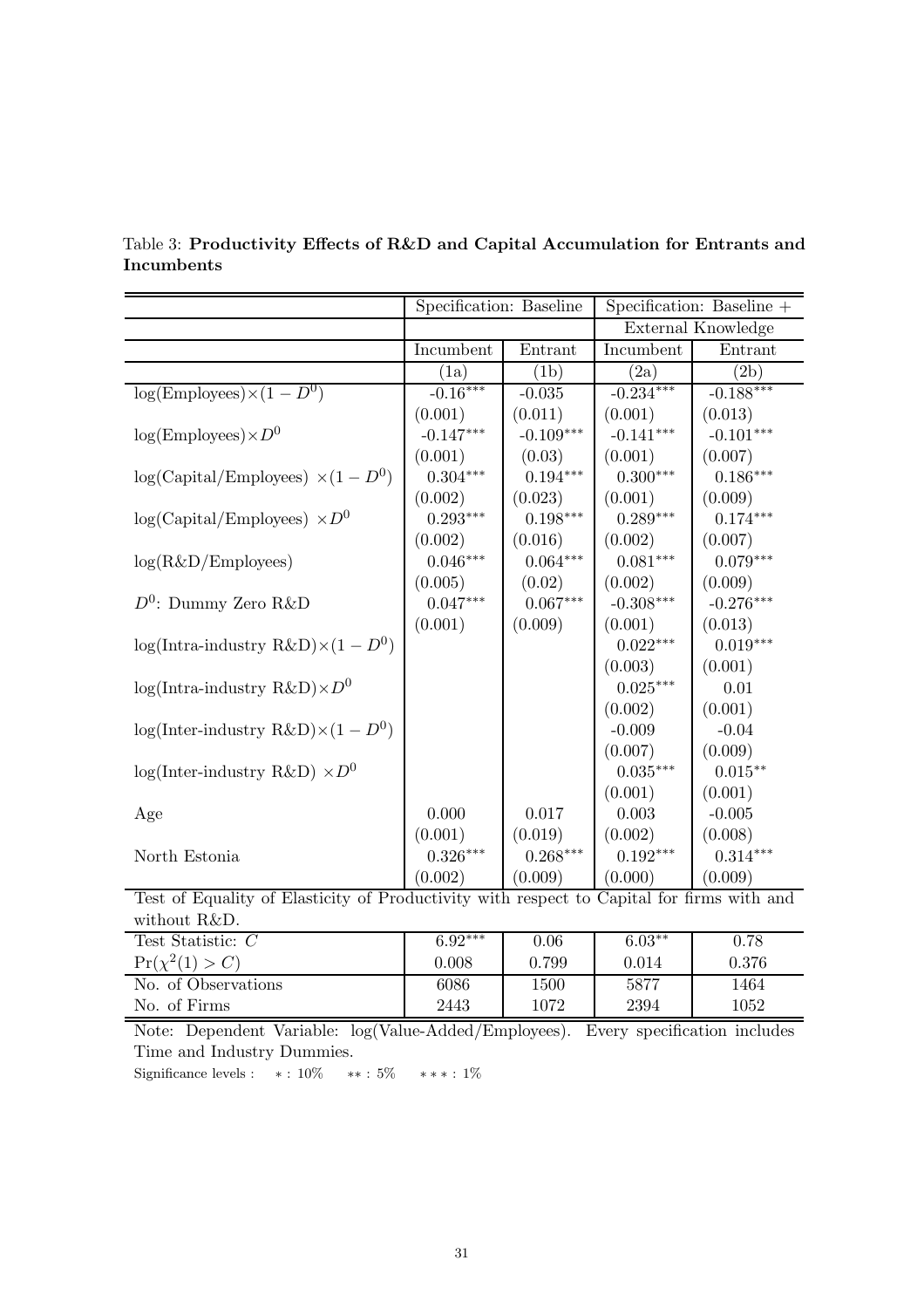|                                          | Specification: Baseline |            |            | $Specification: Baseline + External Knowledge$ |                    |            |                             |            |
|------------------------------------------|-------------------------|------------|------------|------------------------------------------------|--------------------|------------|-----------------------------|------------|
|                                          | Method: ACF             |            | Method: OP |                                                | Method: ACF        |            | Method: OP                  |            |
|                                          | Incumbent               | Entrant    | Incumbent  | Entrant                                        | Incumbent          | Entrant    | Incumbent                   | Entrant    |
|                                          | (a)                     | (1b)       | 1c         | (1d)                                           | $\left( 2a\right)$ | (2b)       | $\left( 2\mathrm{c}\right)$ | (2d)       |
|                                          |                         |            | Estonia    |                                                |                    |            |                             |            |
| $log(Capital/Employes) \times (1 - D^0)$ | $0.304***$              | $0.194***$ | $0.179***$ | $0.164***$                                     | $0.300***$         | $0.186***$ | $0.193***$                  | $0.128***$ |
|                                          | (0.002)                 | (0.023)    | (0.017)    | (0.057)                                        | (0.001)            | (0.009)    | (0.002)                     | (0.033)    |
| $log(Capital/Employes) \times D^0$       | $0.293***$              | $0.198***$ | $0.148***$ | $0.116**$                                      | $0.289***$         | $0.174***$ | $0.176***$                  | $0.074***$ |
|                                          | (0.002)                 | (0.016)    | (0.017)    | (0.051)                                        | (0.002)            | (0.007)    | (0.002)                     | (0.027)    |
| $log(R\&D/Employes)$                     | $0.046***$              | $0.064***$ | $0.026**$  | $0.032**$                                      | $0.081***$         | $0.079***$ | $0.062***$                  | $0.037**$  |
|                                          | (0.005)                 | (0.02)     | (0.012)    | (0.015)                                        | (0.002)            | (0.009)    | (0.002)                     | (0.009)    |
| Germany                                  |                         |            |            |                                                |                    |            |                             |            |
| log(Capital/Employes)                    | $0.127***$              | $0.281***$ | $0.076***$ | $0.147***$                                     | $0.133***$         | $0.255***$ | 0.021                       | $0.148***$ |
|                                          | (0.000)                 | (0.001)    | (0.026)    | (0.029)                                        | (0.002)            | (0.003)    | (0.026)                     | (0.007)    |
| $log(R\&D/Employes)$                     | $0.057***$              | $0.125***$ | $0.024***$ | $0.029***$                                     | $0.050***$         | $0.120***$ | $0.022***$                  | $0.026***$ |
|                                          | (0.002)                 | (0.002)    | (0.004)    | (0.010)                                        | (0.002)            | (0.003)    | (0.002)                     | (0.009)    |

Table 4: Comparison of Elasticity of Productivity with respect to Own R&D and Capital with those obtained for Germany

<span id="page-32-0"></span>Note: [Lubczyk](#page-24-19) and Peters [\(2020](#page-24-19)) estimated the elasticities using two different control function methods: one, the method by [ACF](#page-22-9), and the other by [Olley](#page-25-16) and Pakes [\(1996](#page-25-16)) (OP). For the purpose of comparison, we also estimate using both the methods. The dependent variable is log(Value-Added/Employees) when employing  $ACF$  and log(Revenue/Employees) when employing  $OP$ . Also, though not reported here, log(Material/Employees) interacted with  $D^0$  and  $1 - D^0$  are additional explanatory variables when using the [OP](#page-25-16) method, where  $D^0$  is a dummy variable that takes value 1 if the firm reports zero R&D expense. Every specification includes Time and Industry Dummies. Significance levels :  $* : 10\%$   $** : 5\%$   $** * : 1\%$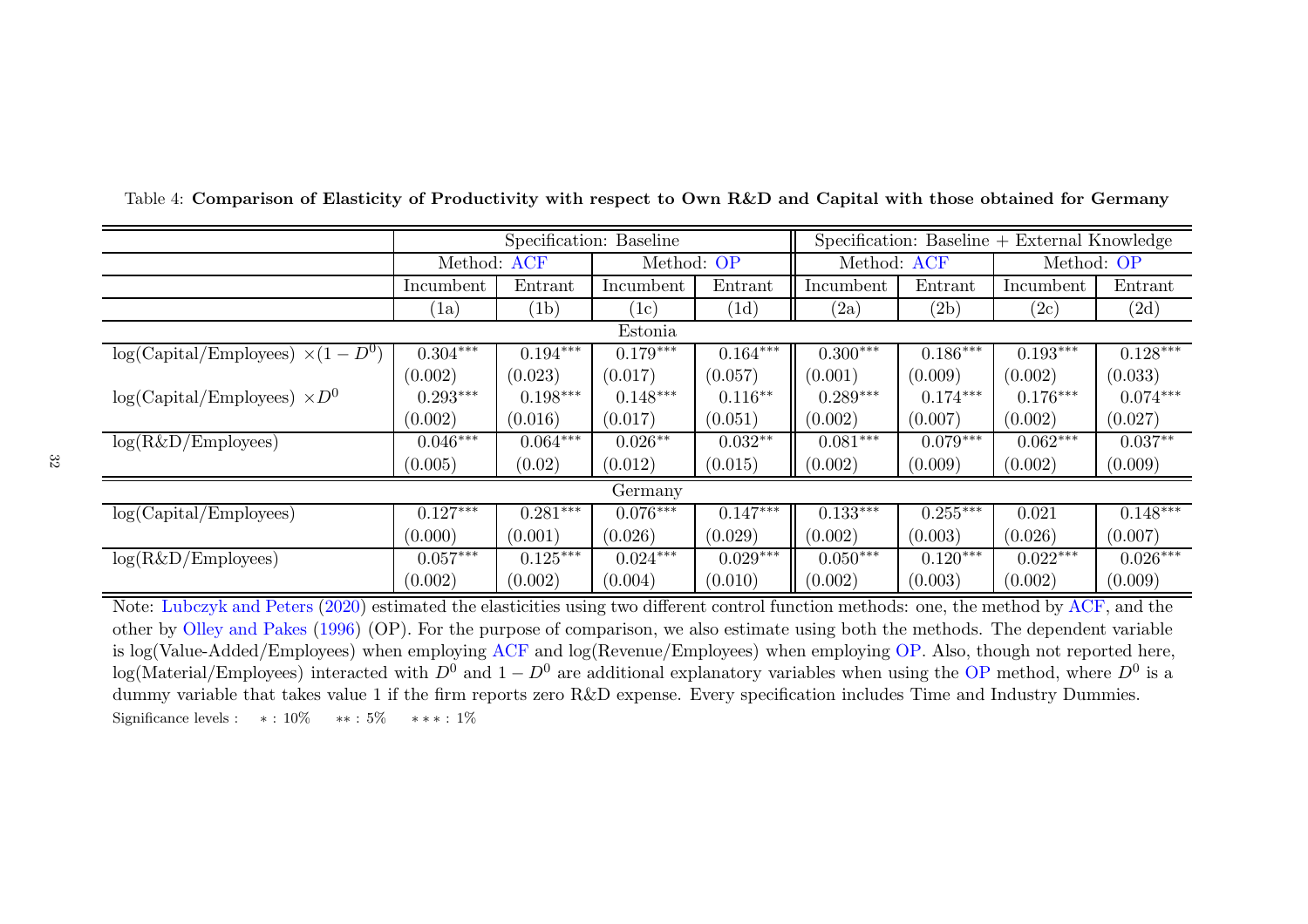Table 5: Productivity Elasticity with respect to R&D for (a) firms in High-Tech and Medium-High-Tech Manufacturing and (b) firms in the Remaining Sectors

<span id="page-33-0"></span>

|                                                                                               | Specification: Baseline |            | Specification:<br>$Baseline +$ |            |  |
|-----------------------------------------------------------------------------------------------|-------------------------|------------|--------------------------------|------------|--|
|                                                                                               |                         |            | External Knowledge             |            |  |
|                                                                                               | Incumbent               | Entrant    | Incumbent                      | Entrant    |  |
| $log(R\&D/Employes) \times D_{HM}$                                                            | $0.061***$              | $0.045**$  | $0.094***$                     | $0.074***$ |  |
|                                                                                               | (0.002)                 | (0.021)    | (0.006)                        | (0.005)    |  |
| $log(R\&D/Employes) \times (1 - D_{HM})$                                                      | $0.037***$              | $0.080***$ | $0.085***$                     | $0.091***$ |  |
|                                                                                               | (0.001)                 | (0.022)    | (0.001)                        | (0.005)    |  |
| Test of Equality of Elasticity of Productivity with respect to R&D for (a) firms in High-Tech |                         |            |                                |            |  |
| and Medium-High-Tech Manufacturing and (b) firms in the Remaining Sectors                     |                         |            |                                |            |  |
| Test Statistic: $C$                                                                           | $10.04***$              | 1.51       | 68.4***                        | $4.50**$   |  |
| $Pr(\chi^2(1) > C)$                                                                           | (0.00)                  | (0.22)     | (0.00)                         | (0.03)     |  |

Note:  $D_{HM}$  is binary variable that takes value 1 if the firm is in the high-tech manufacturing or medium-high-tech manufacturing and 0 otherwise. For lack of space, we only display the productivity elasticities with respect to R&D for (a) firms in the high-tech and medium-hightech manufacturing and (b) firms in the remaining sectors. Significance levels :  $* : 10\%$   $* * : 5\%$   $* * * : 1\%$ 

<span id="page-33-1"></span>Incumbents  $\mathcal{P}_{jt}^C = 1 \mid \mathcal{P}$  $\frac{C}{jt} = 0$  Total  $\mathcal{P}_{jt}^D = 1$  1695 1650 3345  $(27.85)$   $(27.11)$   $(54.96)$ Entrants  $\mathcal{P}^C_{it}$  $\frac{C}{jt} = 1$ <br>329  $\frac{C}{jt} = 0$  Total  $\mathcal{P}_{jt}^D = 1$  329 333 662  $(21.93)$   $(22.2)$   $(44.13)$ 

 $\mathcal{P}_{jt}^D=0$  260 578 838

Total 589 911 1500

 $(17.33)$   $(38.53)$   $(55.87)$ 

 $(39.27)$   $(60.73)$   $(100)$ 

Table 6: Description of innovative activity: Product  $(\mathcal{P}_{jt}^D = 1)$  and Process  $(\mathcal{P}_{jt}^C = 1)$ Innovation

|  |  |  | Note: Cell percentage in parentheses. |
|--|--|--|---------------------------------------|
|--|--|--|---------------------------------------|

 $\mathcal{P}_{jt}^D=0$  956 1785 2741

Total 2651 3435 6086

 $(15.71)$   $(29.33)$   $(45.04)$ 

 $(43.56)$   $(56.44)$   $(100)$